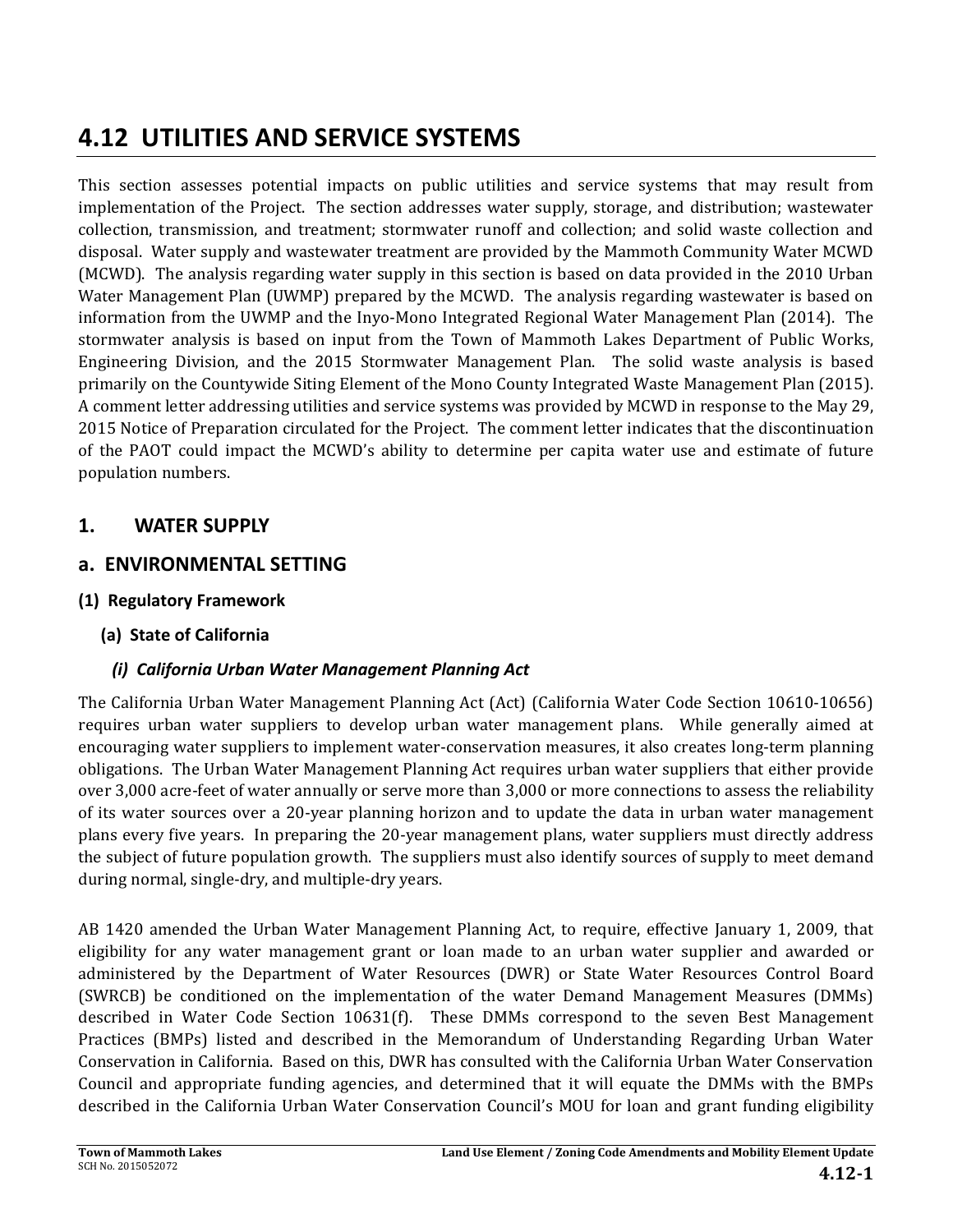purposes. Water management grants and loans include programs and projects for surface water or groundwater storage, recycling, desalination, water conservation, water supply reliability and water supply augmentation. This funding includes, but is not limited to, funds made available pursuant to Public Resources Code Section 75026 (Integrated Regional Water Management Program).

#### *(ii) California Water Conservation Act*

The California Water Conservation Act (Senate Bill 7 SBx7-7) enacted in November 2009 contains several mandates designed to promote water conservation and efficiency throughout California.<sup>1</sup> One of these mandates directs the DWR, in coordination with the California Urban Water Conservation Council to "convene a Task Force consisting of academic experts, urban retail water suppliers, environmental organizations, and commercial, industrial and institutional water users to develop alternative BMPs for the CII water sector." CWC (10608.43). SB X7-7 stemmed from the Governor's goal to achieve a 20 percent statewide reduction in per capita water use by  $2020$  ( $20x2020$ ). SBx7-7 requires each urban retail water supplier to develop urban water use targets to help meet the  $20$  percent goal by  $2020$  and an interim  $10$ percent goal by 2015. The MCWD achieves an approximately 30 percent reduction rate, meeting the requirements of SBx7-7.

#### *(iii) California Groundwater Management Act*

The California Groundwater Management Act (AB 3030), enacted in 1992, allows existing local water agencies to develop a groundwater management plan in groundwater basins defined in DWR Bulletin 118. Action is voluntary. AB 3030 introduces twelve technical components that may be included in the groundwater management plan and DWR highly encourages agencies to include as many of the following twelve components as necessary for the successful management of the basin groundwater resources:

- 1. The control of saline water intrusion.
- 2. Identification and management of wellhead protection areas and recharge areas.
- 3. Regulation of the migration of contaminated groundwater.
- 4. The administration of a well abandonment and well destruction program.
- 5. Mitigation of conditions of overdraft.
- 6. Replenishment of groundwater extracted by water producers.
- 7. Monitoring of groundwater levels and storage.
- 8. Facilitating conjunctive use operations.
- 9. Identification of well construction policies.

 *1* An act to amend and repeal Section 10631.5 of, to add Part 2.55 (commencing with Section 10608) to Division 6 of, and to repeal and *add Part 2.8 (commencing with Section 10800) of Division 6 of, the Water Code, relating to water.*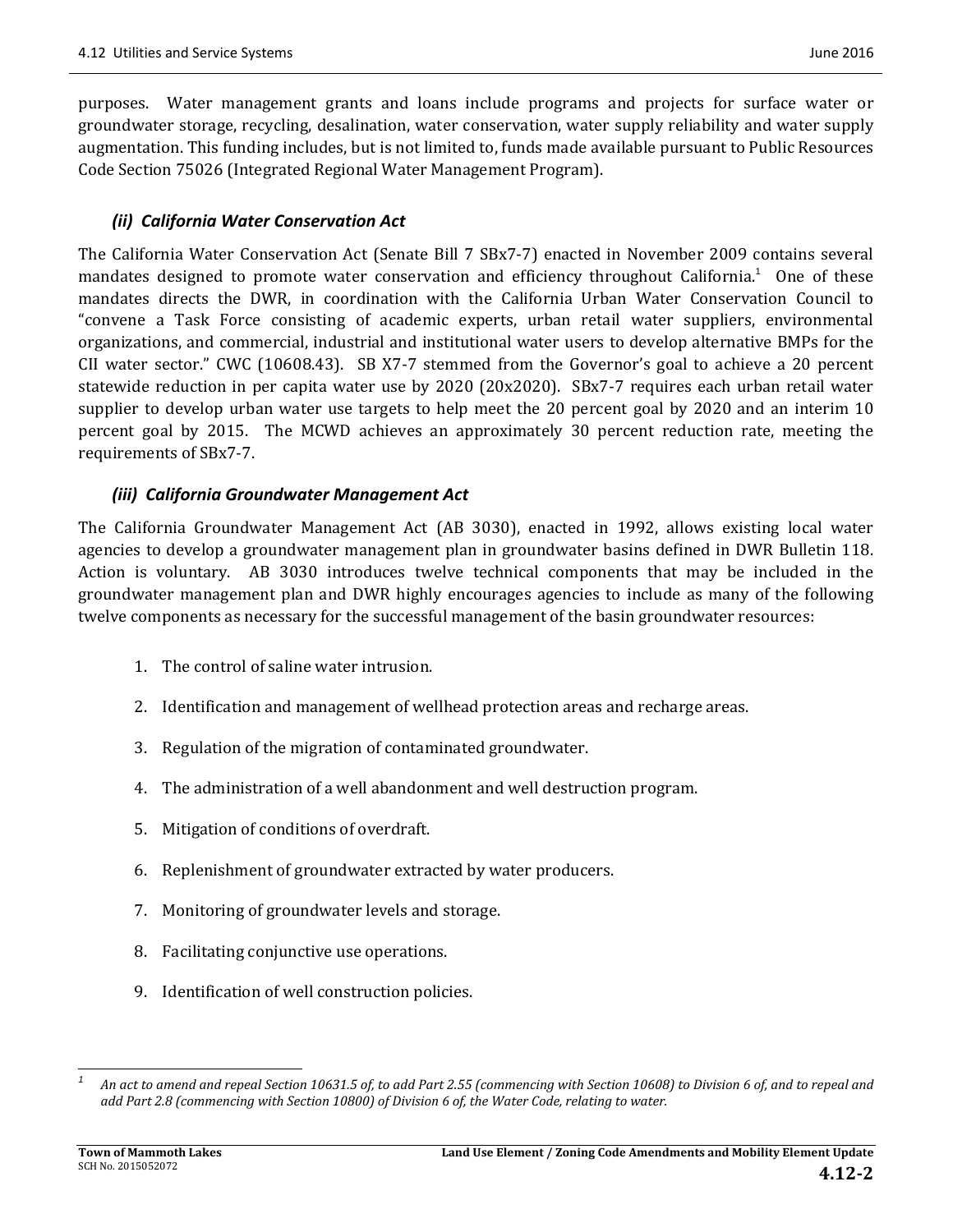- 10. The construction and operation by the local agency of groundwater contamination cleanup, recharge, storage, conservation, water recycling, and extraction projects.
- 11. The development of relationships with state and federal regulatory agencies.
- 12. The review of land use plans and coordination with land use planning agencies to assess activities which create a reasonable risk of groundwater contamination.

#### *(iv) California Sustainable Groundwater Management Act*

The California Sustainable Groundwater Management Act of 2014 (AB 1739, SB 1168, and SB 1319) commits the state to locally controlled, sustainable groundwater management and provide tools and authorities for local agencies to achieve the sustainability goal over a 20-year implementation period. The Sustainable Groundwater Management Act is considered one element of a comprehensive water action plan advanced by the governor that also includes investment in water conservation, water recycling, expanded water storage, safe drinking water, wetlands and watershed restoration. The legislation gives local agencies new tools to manage groundwater sustainably. For example, groundwater sustainability agencies may:

- $\blacksquare$  Require registration of wells and measurement of extractions
- Require annual extraction reports
- $\blacksquare$  Impose limits on extractions from individual groundwater wells
- Assess fees to implement local groundwater management plans
- Request a revision of basin boundaries, including establishing new sub basins

Under the Sustainable Groundwater Management Act, a community's sustainability plan must include measurable objectives and interim milestones to achieve the sustainability goal for the basin within the 20year time frame. The plan must include a physical description of the basin, including information on groundwater levels, groundwater quality, subsidence and groundwater-surface water interaction; historical and projected data on water demands and supplies; monitoring and management provisions; and a description of how the plan will affect other plans, including jurisdiction's general plans.

#### *(v) California Statewide Groundwater Elevation Monitoring*

California Statewide Groundwater Elevation Monitoring (CASGEM), also enacted in November 2009, is authorized under SBx7-6, which is also administered by the DWR. SBx7-6 mandates a statewide groundwater elevation monitoring program to track seasonal and long-term trends in groundwater elevations in California's groundwater basins. To achieve that goal, the amendment requires collaboration between local monitoring entities and DWR to collect groundwater elevation data. Collection and evaluation of such data on a statewide scale is considered an important fundamental step toward improving management of California's groundwater resources.

In accordance with this amendment to the Water Code, DWR developed the California Statewide Groundwater Elevation Monitoring (CASGEM) program. The intent of the CASGEM program is to establish a permanent, locally-managed program of regular and systematic monitoring in all of California's alluvial groundwater basins. The CASGEM program will rely and build on the many, established local long-term groundwater monitoring and management programs. DWR's role is to coordinate the CASGEM program, to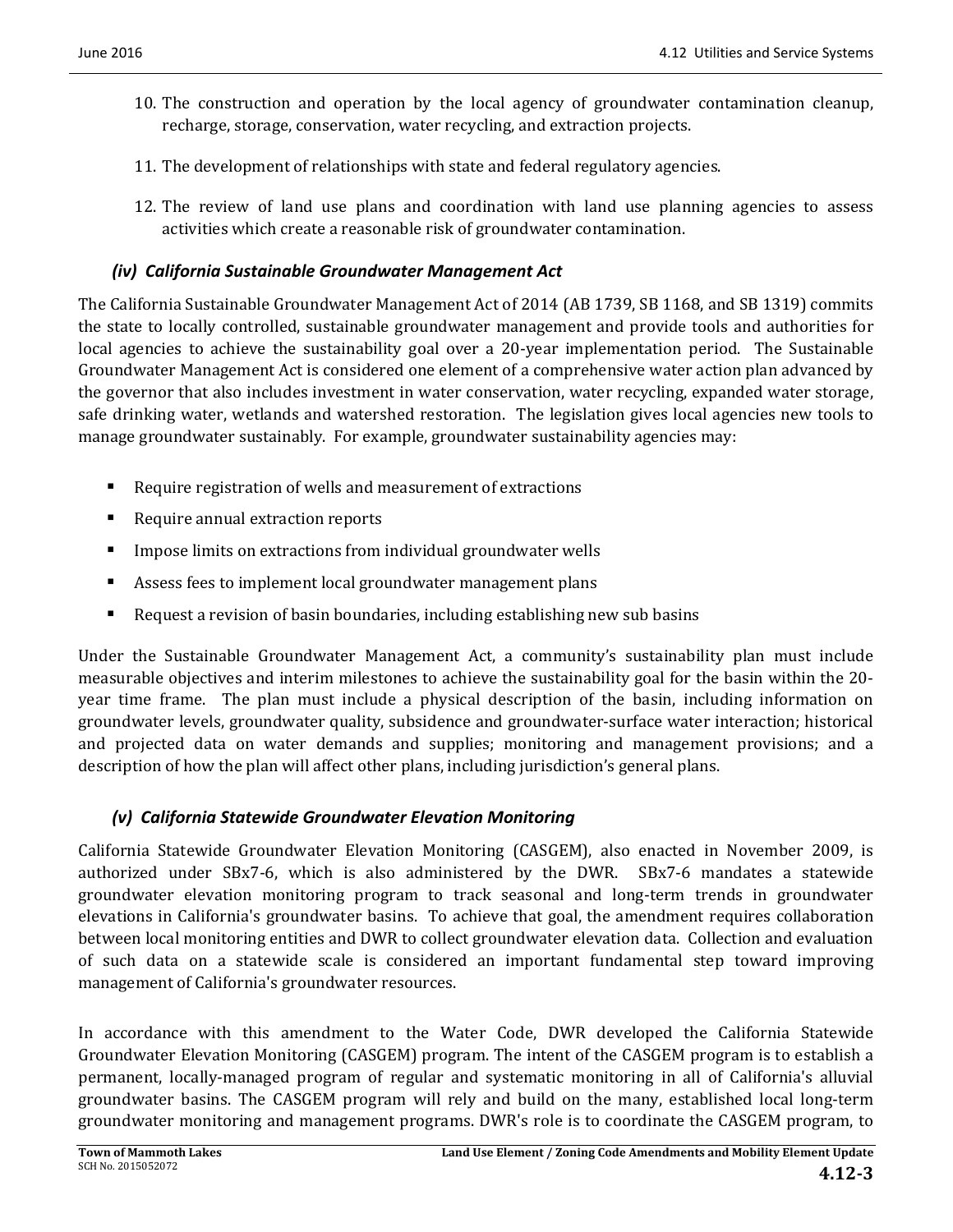work cooperatively with local entities, and to maintain the collected elevation data in a readily and widely available public database. DWR will also continue its current network of groundwater monitoring as funding allows. 

#### *(vi) Memorandum of Understanding Regarding Urban Water Conservation in California*

Memorandum of Understanding Regarding Urban Water Conservation in California administered by the California Urban Water Conservation Council, sets forth BMPs that result in efficient use or conservation of water. The California Urban Water Conservation Council was created to increase efficient water use statewide through partnerships among urban water agencies, public interest organizations, and private entities. The MOU was signed by 120 urban water agencies and environmental groups in December 1991. MCWD is not a signator to the MOU. Those signing the MOU pledge to develop and implement urban water conservation practices to reduce the demand of urban water supplies. The MOU contains several standards by which water conservation is achieved. Section 3.3 (Reclamation) of the MOU supports the reclamation and reuse of wastewater wherever technically and economically reasonable. Section 3.4 (Land Use Planning), Limits to the Applicability of the MOU, indicates that the MOU does not deal with the question of growth management. However, each signatory water supplier must inform relevant land planning agencies at least annually of the impacts that planning decisions involving projected growth would have on the reliability of its water supplies for the service area. Section 4.1 provides for implementation and includes BMP's schedule of implementation, procedures for estimating reliable savings, exemptions, and schedule of implementation. BMP listed in the MOU include water survey programs, residential plumbing retrofit, system water audits (leak detection and repair), large landscape conservation programs and incentives, high‐efficiency clothes washing, education programs, retail conservation pricing, and water waste prohibition. Water savings are demonstrated through such methods as establishing gallons per capita per day (GPCD) compliance. Agencies choosing a GPCD compliance approach would count overall water savings of the quantifiable measures from the BMP list or other menus, plus additional savings achieved through implementation of the BMPs. Savings goals and methodology are updated in the MOU's compliance policies from time to time based upon data and studies.

#### *California Code of Regulations*

The California Code of Regulations (CCR) Title 24 contains the California Building Standards, including the California Plumbing Code (Part 5), which promotes water conservation. Title 20 addresses Public Utilities and Energy and includes appliance efficiency standards that promote water conservation. In addition, other State laws listed below require water-efficient plumbing fixtures in structures.

- Title 24, California Administrative Code, Sections 25352(i) and (j) address pipe insulation requirements, which can reduce water used before hot water reaches equipment or fixtures. Insulation of water-heating systems is also required.
- Title 20, California Administrative Code, Section  $1604(g)$  establishes efficiency standards that give the maximum flow rate of all new showerheads, lavatory faucets, sink faucets and tub spout diverters.
- Title 20, California Administrative Code, Section 1606 prohibits the sale of fixtures that do not comply with established efficiency regulations.
- Health and Safety Code, Section 17921.3 requires low-flush toilets and urinals in virtually all buildings.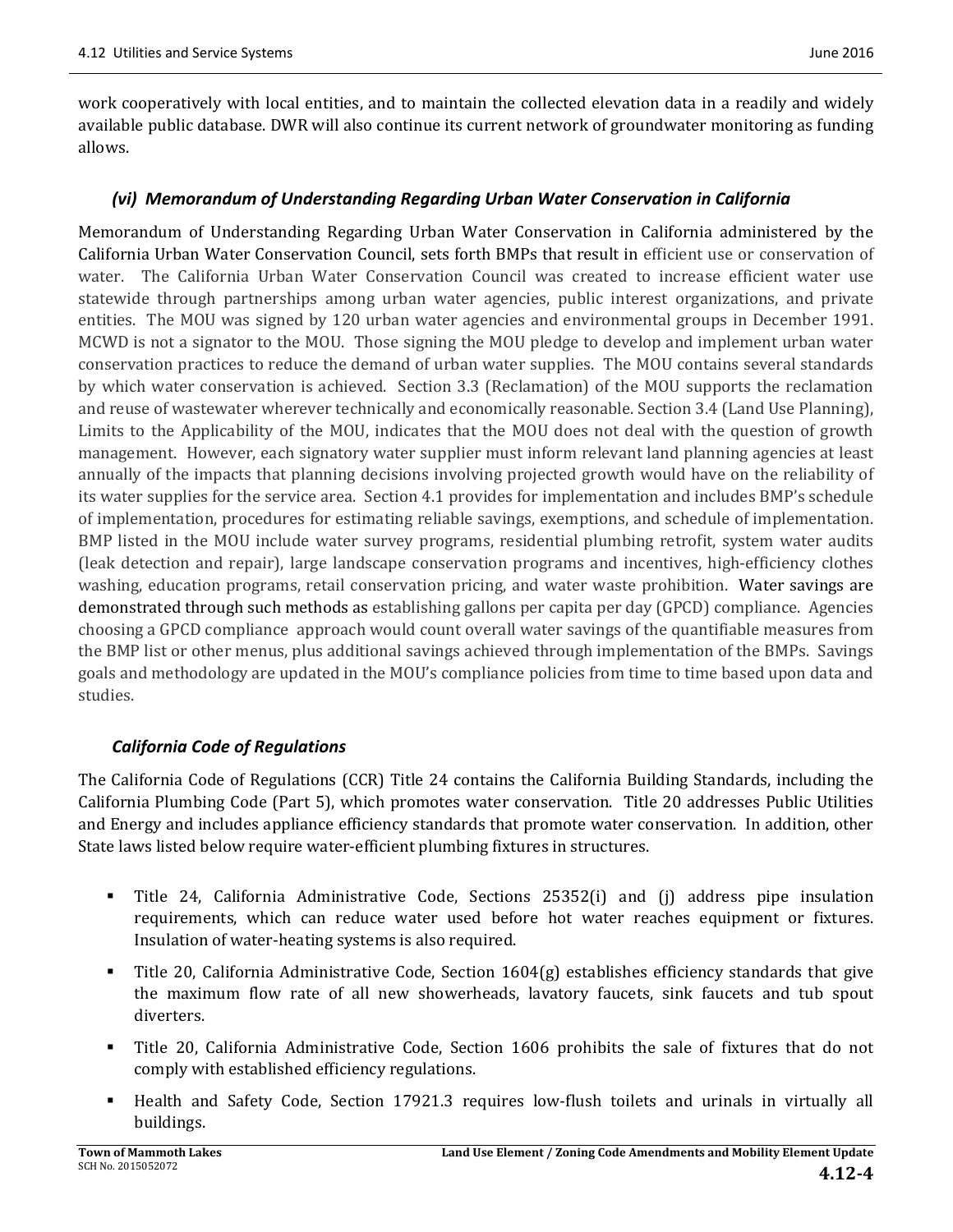**Health** and Safety Code, Section 116785 prohibits installation of residential water softening or conditioning appliances unless certain conditions are satisfied and includes the requirement that water conservation devices on fixtures using softened or conditioned water be installed.

### *(viii) Water Efficiency in Landscaping Act*

The California Water Efficiency in Landscaping Act (AB 1881) was approved by the Office of Administrative Law on September 10, 2009. This law is primarily aimed at irrigation technology and addresses common problems related to the design of irrigation systems and avoiding water waste (i.e., broken spring joints, leaking risers, etc.). AB 1881 requires a budget for landscape irrigation water use and sets maximum water allowances for landscape areas Existing landscapes and irrigation systems are not required to retrofit under AB 1881 unless a renovation is proposed. In this manner, local utility companies are encouraged to use rebates to induce homeowners to upgrade. Under AB 1881, parkway irrigation must not use over-spray or overhead irrigation in areas less than 8 feet wide or within 24 inches of non-permeable hardscapes.

### *(viii) Executive Order B‐29‐15*

On April 1, 2015, the California Governor issued an Executive Order to mandate conservation of potable urban water due to ongoing drought and ordered that the State Water Resources Control Board (SWRCB) impose restrictions to achieve a statewide 25 percent reduction in potable urban water use through February 28, 2016. Usage reductions would be compared to the amount used in 2013. These restrictions consider the relative per capita water use of each water suppliers' service area, and require that those areas with high per capita use achieve proportionally greater reductions than those with low use. Under Executive Order B-29-15, the California Public Utilities Commission is requested to take similar action with respect to investor-owned utilities providing water services.

The DWR leads the statewide initiative, in partnership with local agencies, to collectively replace 50 million square feet of lawns and ornamental turf with drought tolerant landscapes. The California Energy Commission, jointly with the DWR and Water Board are required to implement a time-limited statewide appliance rebate program to provide monetary incentives for the replacement of inefficient household devices. 

Under Executive Order B-29-15, the Water Board imposes restrictions to require that commercial, industrial, and institutional properties, such as campuses, golf courses, and cemeteries, immediately implement water efficiency measures to reduce potable water usage in an amount consistent with the reduction targets. Irrigation with potable water of ornamental turf on public street medians is prohibited. Irrigation with potable water of newly constructed homes and buildings that is not delivered by drip or microspray systems is also prohibited. Executive Order B-29-15 mandates that the DWR update the State Model Water Efficient Landscape Ordinance through expedited regulation. This updated ordinance is to increase water efficiency standards for new and existing landscapes through more efficient irrigation systems, grey water usage, onsite storm water capture, and by limiting the portion of landscapes that can be covered in turf.

Executive Order B-29-15 requires the Water Board to direct urban water suppliers to develop rate structures and other pricing mechanisms, including but not limited to surcharges, fees, and penalties, to maximize water conservation consistent with statewide water restrictions and urban water suppliers to provide monthly information on water usage, conservation, and enforcement on a permanent basis.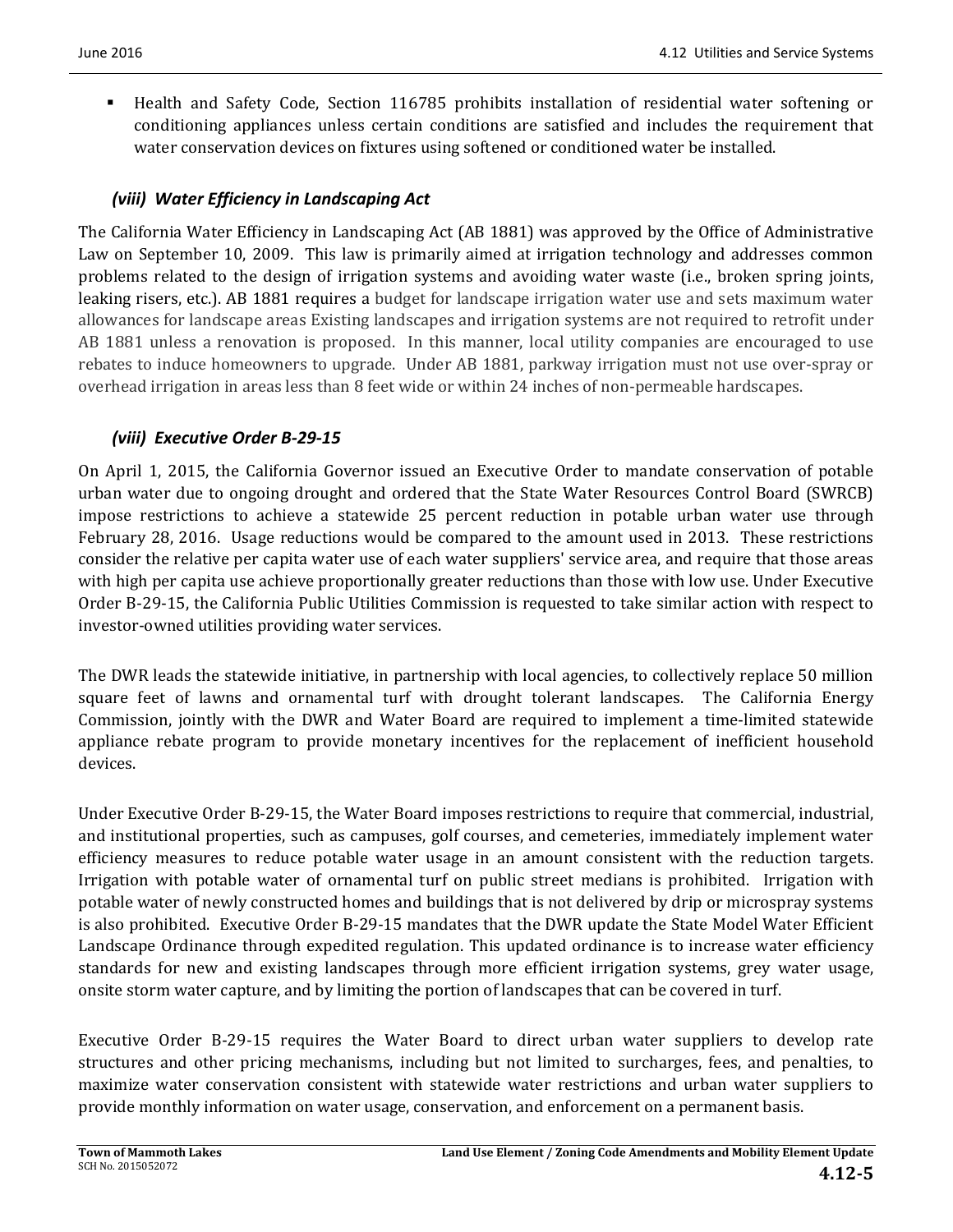Executive Order B-29-15 requires monthly reporting on the amount of potable water produced, the population served, statistics on conservation compliance and enforcement, number of days that irrigation is allowed, and monthly commercial, industrial and institution sector use. Local water agencies in high and medium priority groundwater basins must immediately implement all requirements of the California Statewide Groundwater Elevation Monitoring Program pursuant to Water Code Section 10933. Also under Executive Order B-29-15, the California Energy Commission must adopt emergency regulations establishing standards that improve the efficiency of water appliances, including toilets, urinals, and faucets available for sale and installation in new and existing buildings.

Executive Order B-29-15 also requires investment in new innovative water management technologies, such as renewable energy-powered desalination, integrated onsite reuse systems, water-use monitoring software, irrigation system timing and precision technology, and on-farm precision technology. The Order further mandates that the Water Board prioritize new and amended safe drinking water permits that enhance water supply and reliability for community water systems facing water shortages or that expand service connections to include existing residences facing water shortages. MCWD implements required water management technologies and conservation measures. Regarding Executive Order B-29-15, MCWD has achieved and continues to meet the state mandated 20 percent reduction and was recognized as "stand out" water saving community by the state in July 2015.

#### **(b) Regional**

### *(i) Settlement Agreement between the Los Angeles Department of Water and Power and the Mammoth Community Water District*

The Los Angeles Department of Water and Power (LADWP) exercises riparian rights and pre-1914 appropriative water rights for diversions of water from Mammoth Creek and the Owens River watershed. MCWD has two SWRCB water right licenses and a permit to divert Mammoth Creek water for beneficial uses. To settle litigation over water rights, the MCWD and the LADWP entered into a Settlement Agreement dated July 3, 2013. Under the Settlement Agreement (SA), the parties agreed that the MCWD may divert surface water, extract groundwater and use recycled water up to a total use of 4,387 acre feet per year (AFY), the use of which could result in an estimated total net consumptive use of 1,779 AFY, or 40.55 percent.<sup>2</sup> According to the Settlement Agreement, MCWD's diversions, extractions, and deliveries are less than 4,387 AFY and the estimated total consumptive use is currently less than 1,779 AFY. Provided that MCWD complies with minimum in-stream fishery bypass flows in Mammoth Creek described in MCWD's Amended Permit 17332 and Amended Licenses 5715 and 12593, the LADWP would not challenge MCWD performing its Mammoth Creek in-stream monitoring. The LADWP and the MCWD have common interests in supporting sustainable water resources management within the Mammoth Creek watershed to maximize water use efficiency and consumptive beneficial uses. The MCWD would not object to the LADWP's existing or future diversions or extractions, provided that these would not interfere with the MCWD's ability to exercise its total diversions, extractions, and deliveries.

 

*<sup>2</sup>* Settlement Agreement between Los Angeles Department of Water and Power and the Mammoth Community Water District, July 7, 2013, page 2. Total estimated total net consumptive use is 1,779 AFY, or 40.55 percent (1,779÷4,387+0.4055).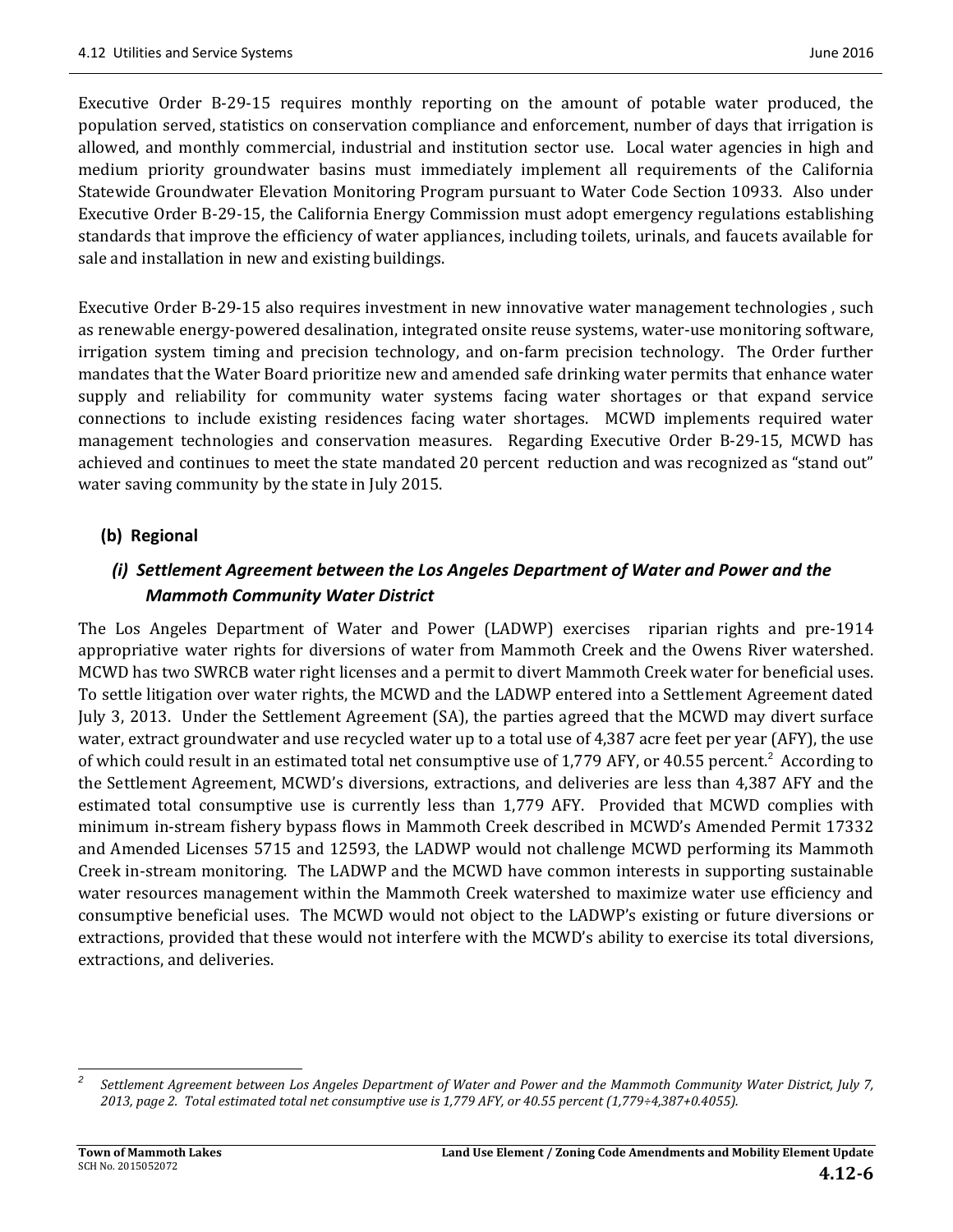### **(c) Local**

### *(i) Mammoth Lakes Community Water District 2010 Urban Water Management Plan*

The 2010 Urban Water Management Plan (UWMP) is MCWD's long term planning document for the provision of water to the Town and several out-of-service area locations. The District's service area lies entirely within the 24-square-mile Town of Mammoth Lakes' incorporated boundary. Most of the 3,640 acre (5.7 square mile) service area is within the much smaller approximately 6 square miles of the Town's urban growth boundary. The majority of demand discussed in the UWMP derives from within the Town's urban growth boundary. The conclusions and recommendations from the 2010 UWMP currently determine key aspects of long term capital investment by the District for water supply and treatment, and influence land use planning and development levels, to the extent these are influenced by the practical and regulatory requirements linking water supply reliability and land use decisions.<sup>3</sup>

The 2010 UWMP's planning horizon is 20 years, or through 2030.<sup>4</sup> Based on the Water Conservation Act of 2009 (SB X7-7) the UWMP contains several mandates designed to promote water conservation and efficiency. As discussed in the UWMP, SBx7-7 requires each urban retail water supplier to develop urban water use targets to help meet the 20 percent goal by 2020 and an interim 10 percent goal by 2015.

Guidelines for the preparation of the UWMP require the MCWD to describe stages of action in response to a water supply shortage including up to a 50 percent reduction in supply. The MCWD has the ability to monitor the effectiveness of four stages of water restrictions. Water production is monitored on a daily basis through source meters located at each of the three water treatment facilities and one well that pumps water directly into the system. This daily record of water production allows the MCWD to monitor water demands and establish baseline data for various seasons, peak tourist periods, and irrigation periods. The MCWD also has the ability to monitor water demand on an hourly basis by tracking total production and net change in the total volume in the storage reservoirs and by reviewing hourly customer meter data available through MCWD's advanced metering system.

The UWMP's projections, shown in **Table 4.12‐1**, *Current and Projected Service Area Population*, includes resident population, represented by 2010 census data, the transient peak combined resident and visitor/transient populations, and an estimate of the percentage  $(30$  percent) of the visitor/transient population that represents a relatively constant population presence through build-out. As shown in Table 4.12-1, under the UWMP's projections, the residential and PAOT populations would both increase by approximately 49 percent, and the effective annual population would increase by approximately 45 percent. The build-out population and timeline represent an average annual resident and effective annual population growth of 2 percent.

According to the 2010 UWMP, the 10-year average per capita use  $(2001 - 2010)$ , is 176 gallons per day (gpd). The compliance per capita is 141 gpd and the per capita use in 2010 was 119 gpd. The ten-year trend has shown a steadily declining per capita water demand of approximately 39 percent, due to a combination of a 70 percent decrease in water distribution system losses and demand management (conservation)

<sup>&</sup>lt;u> 1989 - Johann Stein, fransk politik (d. 1989)</u> *3 Mammoth Community Water District, 2010 Urban Water Management Plan, November 2011, page ES‐1*

*<sup>4</sup>* The UWMP's planning horizon through 2030 varies slightly from the revised 2035 horizon for the Mammoth Lakes General Plan *Buildout.*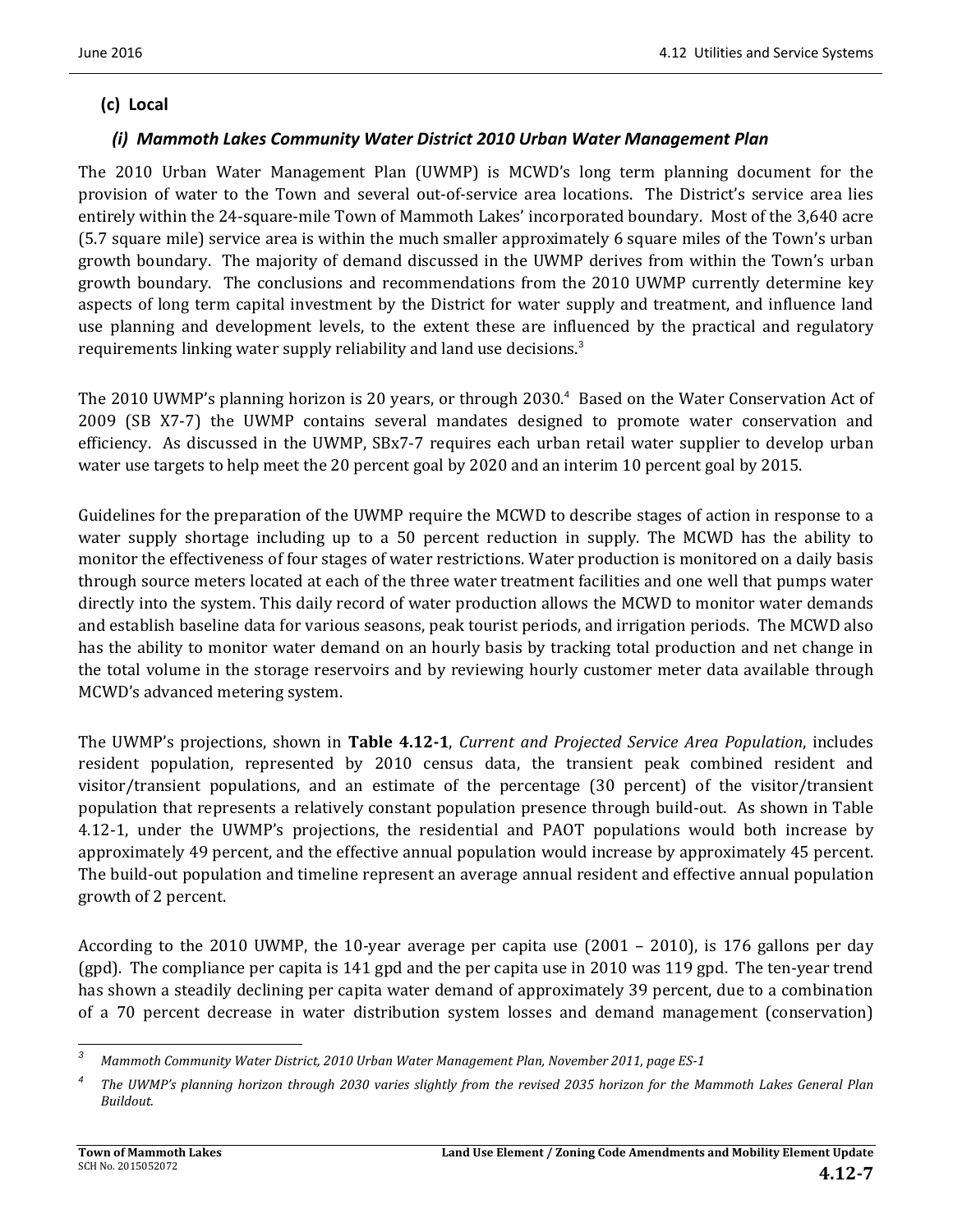#### **Table 4.12.1**

|                                    | 2010   | 2015   | 2020   | 2025   | 2030   |
|------------------------------------|--------|--------|--------|--------|--------|
| <b>Resident Population</b>         | 8.234  | 9.094  | 10.041 | 11,086 | 12,300 |
| People at One Time                 | 36,578 | 40.434 | 44.289 | 48.145 | 52,000 |
| <b>Effective Annual Population</b> | 16,739 | 18.496 | 20.315 | 22.204 | 24,210 |
|                                    |        |        |        |        |        |
|                                    |        |        |        |        |        |

#### **Urban Water Management Plan ‐ Current and Projected Service Area Population**

*Source: Mammoth Community Water District, 2010 Urban Water Management Plan, Table ES‐1*

measures. Based on the compliance methodology established by the State, the MCWD has met and is expected to continue to meet, both the interim and compliance daily per capita water use targets required under the 2009 Water Conservation Act.<sup>5</sup>

#### *(ii) Mammoth Community Water District Water Code*

The Mammoth Community Water District Code establishes regulations for the design, construction, alteration, use, and maintenance of public water mains, distribution system, reservoirs, booster pump stations, pressure reducing stations, connections and services, and all system appurtenances. It provides for the issuance of permits and the collection of fees for plan check, construction inspection and other services. The Water Code establishes standards for water fixtures, such as shower heads, water conservation aerators, toilets, self-closing and pressure-reducing valves, and other fixtures in compliance with the most recent effective California Plumbing Code (whichever results in the least consumption).

Section 3.33 of the Water Code applies to water shortage conditions, water conservation, standards, regulations, and enforcement.<sup>6</sup> This section establishes certain permanent and mandatory requirements necessary to conserve water, enable effective water supply planning, assure reasonable and beneficial use of water, prevent waste of water, prevent unreasonable use of water, recognizing that water is a scarce natural resource that requires careful management not just in times of drought. Section 12.01 establishes four levels of action to be implemented in times of water supply shortage, with increasing restrictions in response to decreasing supply. Level 1 requires a 10 percent reduction in demand. Water conservation measures apply to residential and commercial landscaping, repair of water leaks, restrictions on new lawns, and construction water use. Level 2 requires a 20 percent reduction in demand and applies further to irrigation of residential, public, and commercial landscapes, and no use of potable water for general construction and maintenance. Level 3 conditions enforce further restrictions on landscapes, ornamental ponds, , and immediate repair of all plumbing malfunctions. Level 4 restricts all landscape irrigation except golf courses, public parks, school playing fields, and commercial growing. The latter must provide water conservation plans to the MCWD for methods of reducing water demand up to 50 percent. Filling and refilling of residential pools and spas is prohibited. 

 *5 Mammoth Community Water District, Urban Water Management Plan, November 2011, page ES‐4.* 

*<sup>6</sup>* Repealed by Ord. No. 03-20-14-08 and readopted as part of Division XII of Chapter 12, effective March 2014.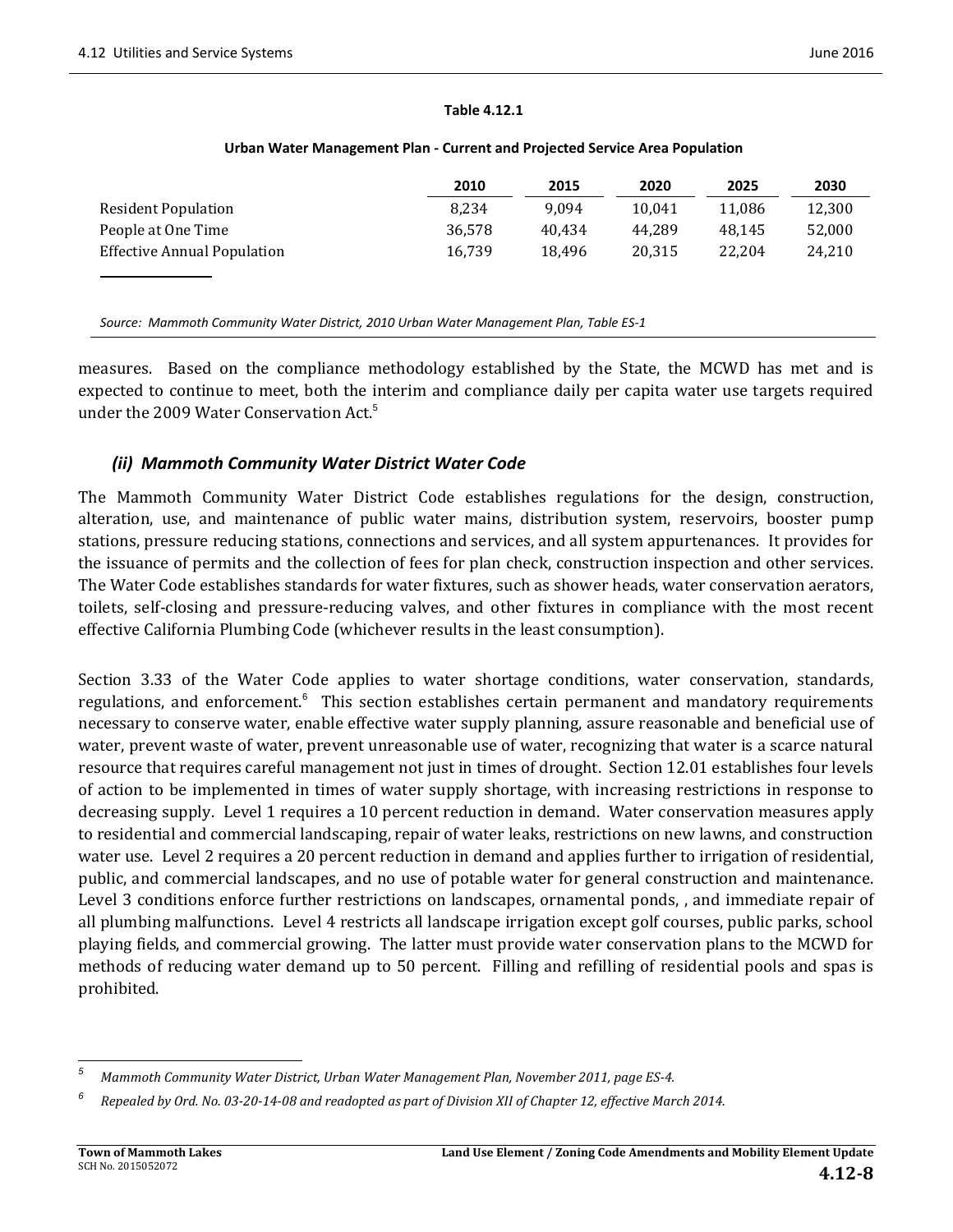Permanent water conservation requirements include the prevention of runoff or ponding; no overfilling of swimming pools or spas; prevention or repair of leaks; no washing of hard, paved surfaces; automatic shutoffs on hoses for washing commercial and non-commercial vehicles and boats; timing devices on irrigation systems or sprinklers; permitted hours, days of week; irrigation budgets for landscape irrigation accounts; restrictions on restaurant water use; encouragement of reduced hotel or motel linen laundry. Under Section 3.33, the MCWD may implement one of four levels of water restrictions (primarily on landscape irrigation) after the MCWD's Board of Directors declares the existence or threat of a water shortage. The Water Code requires the installation of water-conserving devices in new buildings and remodels that require permits.

A number of other district programs are also intended to help customers and the district manage water use wisely: 

- Water rates include an increasing block rate structure where the rate per 1,000 gallons increases as usage increases.
- A separate landscape water meter for landscapes over 5,000 square feet in area is required.
- MCWD has a toilet, clothes washer, and irrigation system pressure reducing valve rebate program.
- During the irrigation season, MCWD regularly issues news bulletins that focus on educating the public about water conservation.
- MCWD implements an on-going leak-detection program to reduce water losses in the water distribution system and on the customer side of the meter.
- MCWD employs a Public Relations Officer to promote knowledge of the area's water supply issues and the need for conservation.
- MCWD employs a conservation coordinator to assist customers in reducing consumption.

On May 19, 2016, the MCWD updated Division XII of Chapter 12 of the Water Code (Ordinance No. 05-19-16-10) to address the ongoing drought. As discussed in the revised Ordinance, because of continuing drought conditions, the Governor is continuing to mandate a drought state of emergency in California and the SWRCB is continuing to mandate that all urban water agencies implement and enforce water conservation on their customers. As discussed in the Ordinance, following a two percent or normal runoff in 2015, the April 1, 2016 water content at Mammoth Pass was 93 percent of normal, the highest in the past five years.

As indicated in Ordinance No. 05-19-16-10, because of the need to allow replenishment and recovery of the District's water resources, and because drought has not been fully alleviated, the District is continuing to impose water demand management measures to avoid water shortages during peak water demand and to ensure that the District has a carryover supply for future water years. The amendment of the Water Code is intended to improve water conservation practices. The Code contains permanent water conservation regulations in addition to specific conservation goals for four levels of water shortage conditions. Permanent water conservation measures include controls of runoff and ponding from any hose, pipe, faucet, sprinkler or other device; no overfilling of swimming pools and spas; covering of pools and spas; repair of any water leaks; automatic shut-offs on hoses for washing hard surfaces and commercial and non-commercial vehicles, boats, trailers, and other vehicles; timers on irrigation devices; and restrictions on permitted hours for landscape irrigation. Additional irrigation requirements include no misting devices, no operation of a broken sprinkler head, no over-spraying. Restrictions are also placed on restaurants, hotel laundries,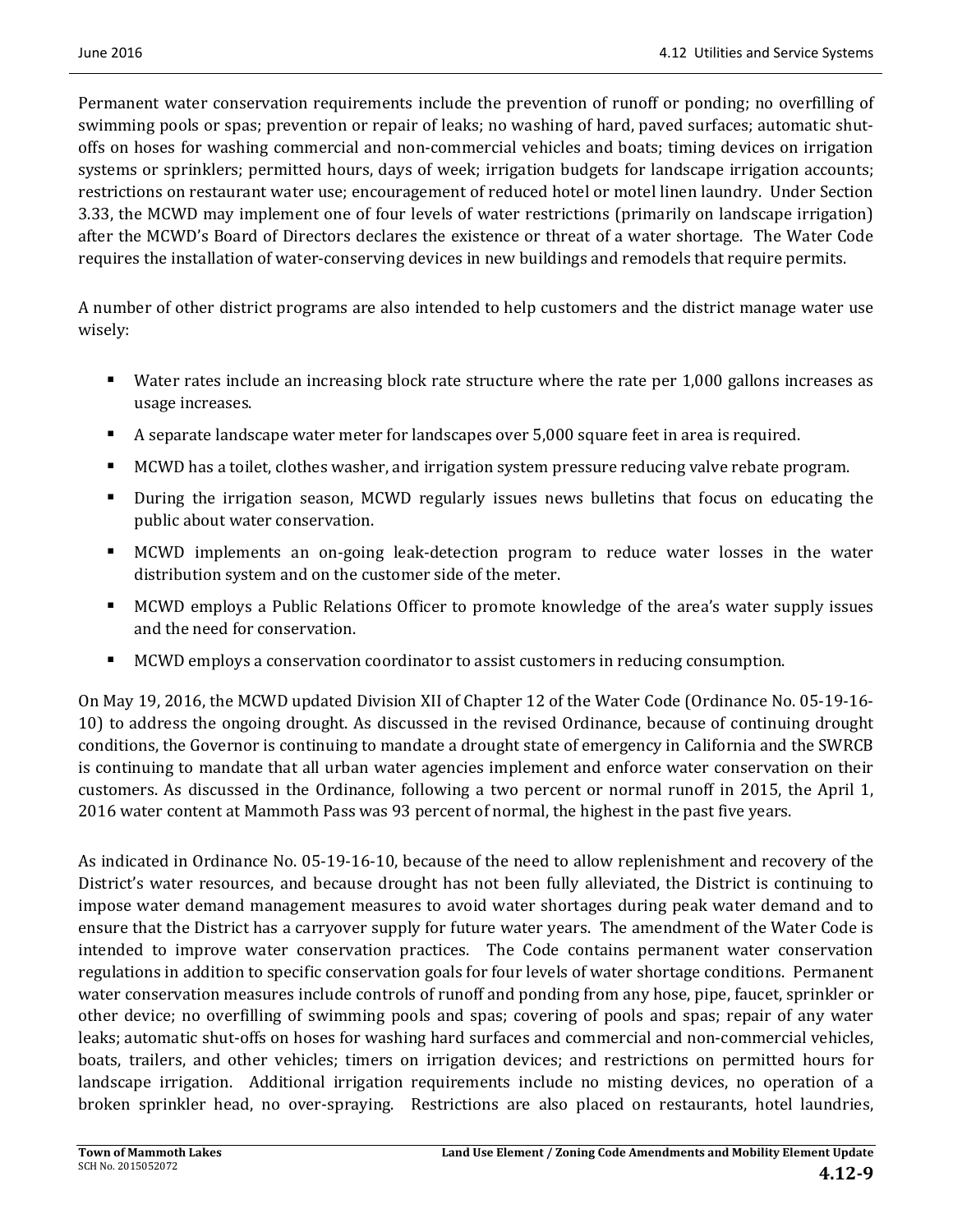construction and maintenance water. The degree of water conservation necessary during a shortage would be directly correlated with the imbalance between estimated water supply and anticipated demand. Restrictions are imposed during each of the four levels of water shortage. These restrictions are shown in **Table 4.12‐2**, *Water Shortage Contingency*. 

#### **Town of Mammoth Lakes**

#### *(i) General Plan*

The Resource Management and Conservation Element of the General Plan sets forth the goal to conserve and enhance the quality and quantity of Mammoth Lakes' water resources. Goal R.4 is to "conserve and enhance the quality and quantity of Mammoth Lakes' water resources. Policy R.4.A is that the "Town shall work with MCWD to ensure that land use approvals are phased so that the development of necessary water supply sources is established prior to development approvals." The General Plan also supports and encourages water conservation and recycled water use within private and public developments; drought-tolerant landscaping and water-efficient irrigation practices for all development and Town-maintained landscaped areas; and the review and updating of the Suggested Plant List in the Town of Mammoth Lakes Design Guidelines. Policy R.4.B is to support and encourage water conservation and recycled water use within private and public developments; Policy R.4.C is to require drought-tolerant landscaping and water-efficient irrigation practices for all development and Town-maintained landscaped areas, parks and park improvement projects. Development design, including parks, may include limited turf as appropriate to the intended use. Policy R4.D is to require development to use native and compatible non-native plants, especially drought resistant species, to greatest extent possible when fulfilling landscaping requirements and Policy R.4.E is to limit the use of turf over root zones of native trees to avoid or minimize adverse impacts of excessive water to native trees.

### *(ii) Municipal Code*

The Town of Mammoth Lakes Municipal Code contains detailed water-efficient landscape requirements. The purpose of Chapter 17.40, Water Efficient Landscape Regulations, is to (a) implement the Water Conservation in Landscaping Act; (b) reduce water waste in landscaping by promoting the use of regionappropriate plants that require minimal supplemental irrigation, and by establishing standards for irrigation efficiency; (c) establish a structure for designing, installing and maintaining water efficient landscapes; and (d) promote the effective and efficient irrigation of landscapes.

Under Chapter 17.40, among other regulations, plants must be selected according to their adaptability to the climatic, geologic and topographical conditions of Mammoth Lakes. Native species and natural areas are to be protected and preserved to the extent possible. Plants having similar water use should be grouped together by hydrozone and landscape area shall use efficient water conservation practices and shall generally separate areas of similar slope, sun exposure, soil, and other site conditions appropriate for the selected plants.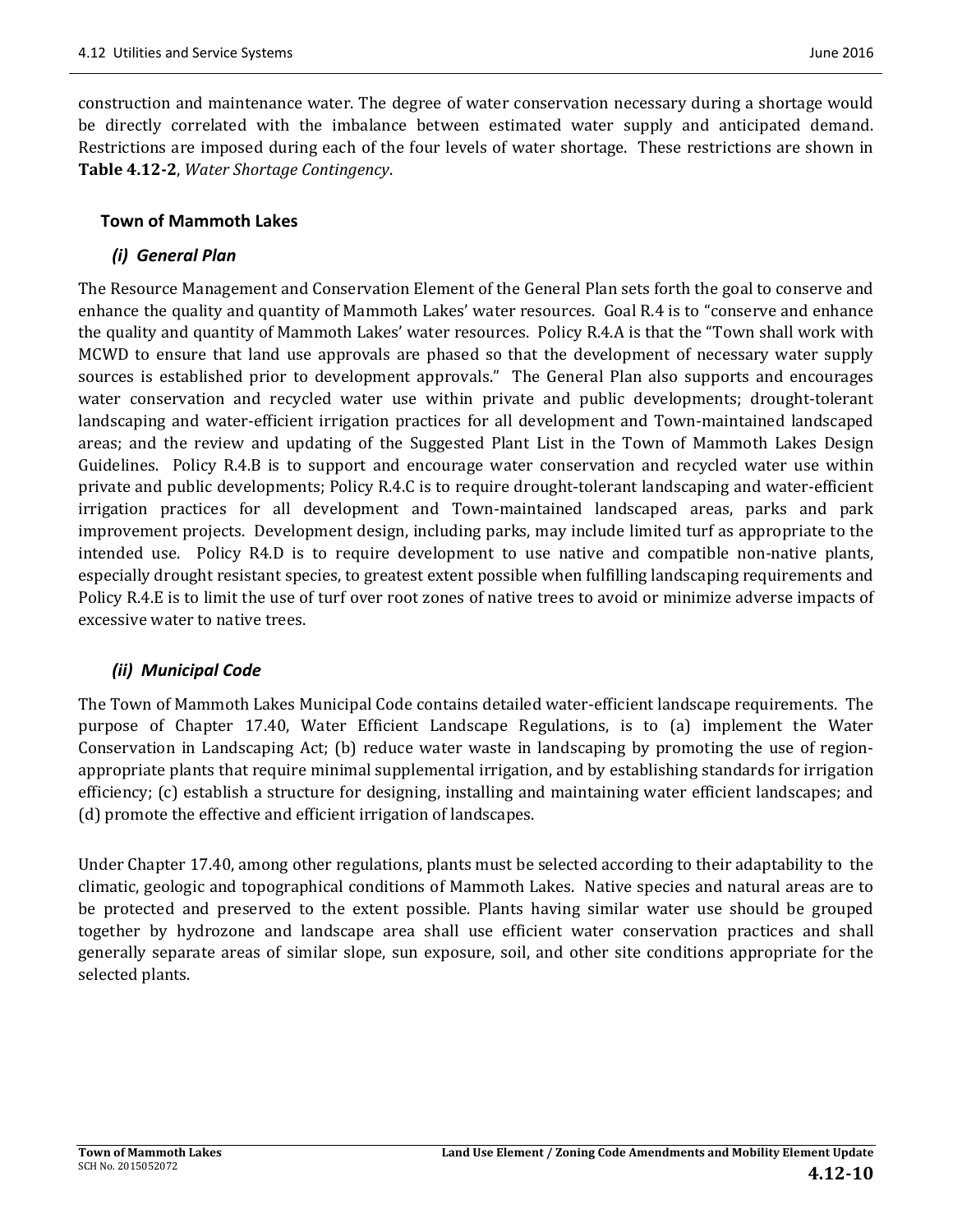#### **Table 4.12‐2**

#### **Water Shortage Contingency**

| <b>Prohibitions</b>                                                                                                                                                                                                                                                                                                                                                                                                                                                                                                    | <b>Stage When</b><br>Implemented |
|------------------------------------------------------------------------------------------------------------------------------------------------------------------------------------------------------------------------------------------------------------------------------------------------------------------------------------------------------------------------------------------------------------------------------------------------------------------------------------------------------------------------|----------------------------------|
| Irrigation of residential and commercial landscapes, except golf courses, public parks, and school playing fields,<br>shall occur between 1:00 A.M. and 7:00 A.M. and between 5:00 P.M. and 11:00 p.M.                                                                                                                                                                                                                                                                                                                 | Level 1                          |
| No hard surfaces including sidewalks, driveways, parking areas or decks may be washed or hosed down with<br>water supplies through the District's water system, unless required by health or safety requirements.                                                                                                                                                                                                                                                                                                      | Level 1                          |
| After the District institutes a Level 1 Condition or higher water level condition in any year, there shall be no new<br>lawn areas planted, which will require water from the District's potable water system unless the landscape is<br>managed under a District approved Landscape Plan and the landscape meets the current Town of Mammoth<br>Lakes Water Efficient Landscape Ordinance.                                                                                                                            | Level 1                          |
| Upon notice to the District and approval by the General Manager or his/her designee, no more than five percent of<br>existing turf area may be replaced or reseeded.                                                                                                                                                                                                                                                                                                                                                   | Level 1                          |
| Any other measures the Board determines will provide the appropriate level of water use reductions under this<br>water shortage level and that are specified in any motion or other action adopted by the Board.                                                                                                                                                                                                                                                                                                       | Level 1                          |
| Irrigation of residential and commercial landscapes, except golf courses, public parks, and school playing fields,<br>shall occur between 1:00 A.M. and 7:00 A.M. and between 7:00 P.M. and 11:00 p.M. Customers with a monthly<br>MAWA may not have monthly water use exceeding 100 percent of the monthly allowance.                                                                                                                                                                                                 | Level 2                          |
| No turf areas may be replaced or reseeded.                                                                                                                                                                                                                                                                                                                                                                                                                                                                             | Level 2                          |
| Repair or prevention of all water leaks shall be carried out upon discovery by the customer or within 3 days after<br>notification from the District.                                                                                                                                                                                                                                                                                                                                                                  | Level 2                          |
| Any other measures the Board determines will provide the appropriate level of water use reductions under this<br>water shortage level and that are specified in any motion or other action adopted by the Board.                                                                                                                                                                                                                                                                                                       | Level 2                          |
| Irrigation of residential and commercial landscapes, except golf courses, public parks, and school playing fields,<br>shall occur between 1:00 A.M. and 6:00 A.M. and between 8 P.M. and 11 p.M. Customers with odd addresses will be<br>permitted to water only on Wednesday and Saturday. Customers who don't have a numbered address will be<br>notified by the District of their two watering days. Customers with a monthly MAWA may not have monthly water<br>use exceeding 80 percent of the monthly allowance. | Level 3                          |
| All water leaks, breaks, or other plumbing malfunctions shall be repaired upon discovery by the customer or<br>within 48 hours after notification by the District, with the exception of rental properties, which shall have up to 72<br>hours to repair interior unit leaks, in order to comply with State laws regarding the provision of notice to tenants.                                                                                                                                                         | Level 3                          |
| Any other measures that the Board determines will promote the appropriate level of water use reductions under<br>this water shortage level and that are specified in any motion or other action adopted by the Board.                                                                                                                                                                                                                                                                                                  | Level 3                          |
| All landscape irrigation shall be prohibited.                                                                                                                                                                                                                                                                                                                                                                                                                                                                          |                                  |
| (iv) Golf courses, public parks, school playing fields, and landscape products of commercial growers and<br>nurseries are exempt as set forth in Sec. D.6.d.                                                                                                                                                                                                                                                                                                                                                           | Level 4                          |
| (v) Hand-watering existing landscapes with a hose equipped with a shot-off nozzle is exempt as set forth in<br>Sec. C.3(e) ii.                                                                                                                                                                                                                                                                                                                                                                                         |                                  |
| All water leaks, breaks or other plumbing malfunctions shall be repaired upon discovery by the customer or<br>within 24 hours after notification by the District, with the exception of rental properties, which shall have up to 72<br>hours to repair interior unit leaks, in order to comply with State laws regarding the provision of notice to tenants.                                                                                                                                                          | Level 4                          |
| Filling or refilling of residential pools and spas is prohibited.<br>Vehicle washing may only be conducted at or by businesses licensed for such activity and has a process to recycle<br>wash water.                                                                                                                                                                                                                                                                                                                  | Level 4                          |
| Any other measures that the Board determines will promote the appropriate level of water use reductions under<br>this water shortage level and that are specified in any motion or other action adopted by the Board.                                                                                                                                                                                                                                                                                                  | Level 4                          |

*Source: MCWD Water Code Update, Ordinance No. 05‐19‐16‐10, May 19, 2016.*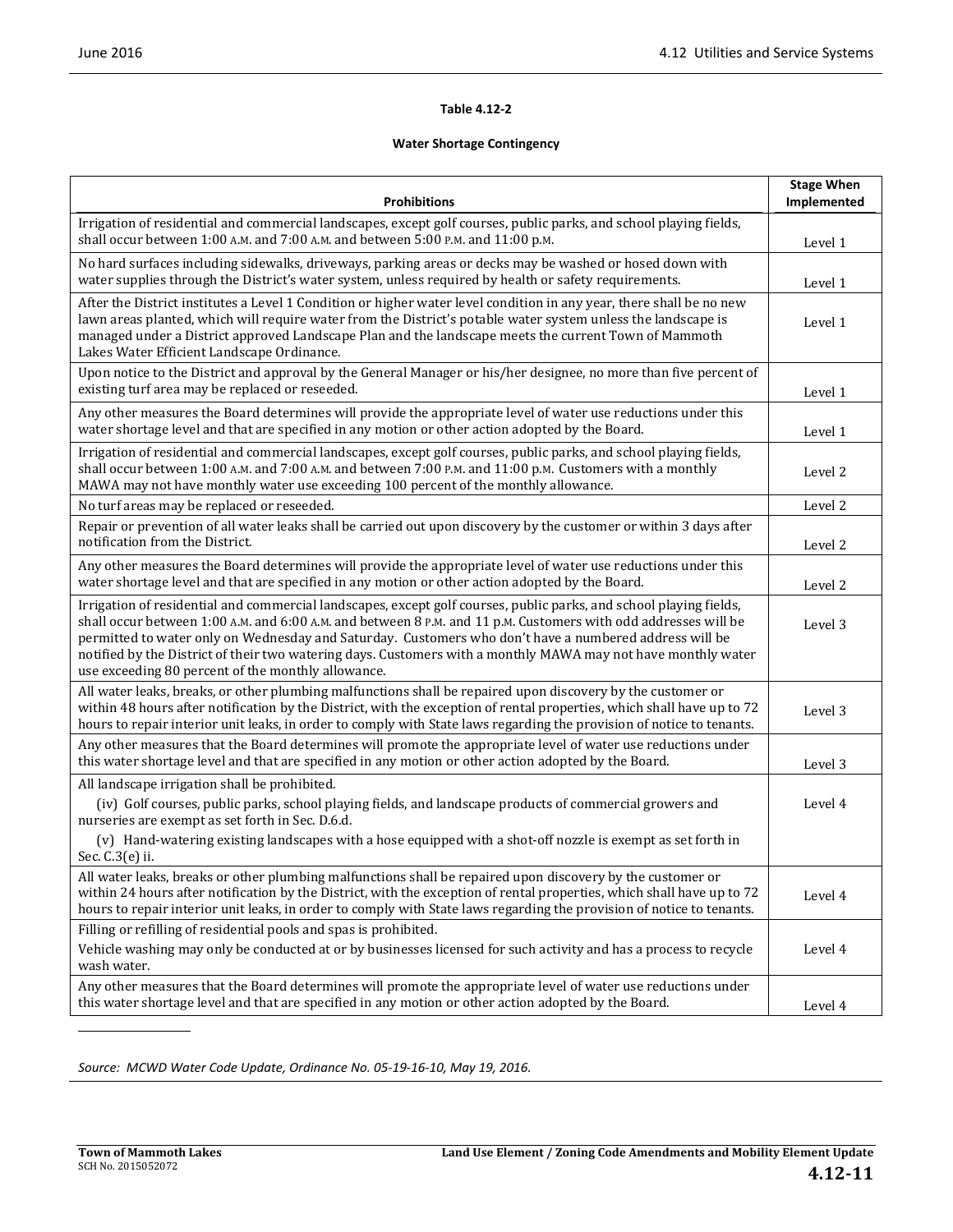Irrigation specifics require that all irrigation systems are expected to meet or exceed 71.0 percent efficiency; be designed to avoid runoff, low head drainage, overspray, or other water loss; and automatic controllers and sensors are required to suspend or alter irrigation during unfavorable or wet weather conditions. In addition to other water saving features and requirements, low volume irrigation must be in mulched areas, overhead irrigation is prohibited within 24 inches of any non-permeable surface, recirculating water is required for decorative water features, and backflow prevention devices are required to protect the water supply from contamination by the irrigation system.

To further encourage landscape water efficiency and reduce water waste, the Code requires the Estimated Total Water Use (ETWA) does not exceed the landscape area Maximum Applied Water Allowance (MAWA). Detailed irrigation plans meeting Code-provided options, must be submitted to the Town with the permit application for all applicable projects (Code Section  $17.40.030$ ).. Approval of the Documents of Project Completion is required prior to the issuance of a Certificate of Occupancy for a project. Under Code Section 17.40,060D, for projects served by MCWD, approval of Documents of Project Completion by the Town shall be marked as preliminary until MCWD confirms in writing that the preliminary approved documents have been received regardless of meter requirements.

### **(2) Existing Conditions**

The MCWD is the public water supplier for the Town of Mammoth Lakes. As required by the California Urban Water Management Planning Act, the MCWD prepared the 2010 UWMP, which was adopted in November 2011. MCWD is currently in the process of updating the UWMP, which is anticipated to be complete mid-2016. The following discussion of water supply (existing and planned sources) is based on the 2010 UWMP, which is incorporated herein by reference. The planning horizon for the 2010 UWMP is 20 years, or through 2030, which varies slightly from the Mammoth Lakes General Plan revised horizon year of 2035. 

As discussed in the UWMP, the MCWD's service area permanent population (residential population) in 2010 was 8,234 and the anticipated build-out residential and transient population is estimated to 16,737. Maximum peak combined residential and transient population is anticipated to be approximately 52,000.

The MCWD has 3,660 water service connections, and relies on a mix of water supplies from Mammoth Creek (diverted and stored at Lake Mary), the Mammoth groundwater basin, and reclaimed water. The MCWD has three water treatment plants: one surface water treatment plant supplied from Lake Mary, and two groundwater treatment plants. Groundwater is produced from nine production wells. Treated water is stored in 10 distribution system storage reservoirs, with a combined capacity of  $7,500,000$  gallons. The water distribution system includes 81 miles of pipelines, seven booster pump stations, and five pressure zones. The recycled water system includes an advanced wastewater treatment plant producing Title 22 quality recycled water, two booster pump stations, and 21,000 feet of distribution mains. Under the Settlement Agreement between the MCWD and the LADWP, the MCWD may divert surface water and groundwater (including the use of recycled water) up to a total of 4,387 AFY, the use of which could result in an estimated total net consumptive use of 1,779 AFY.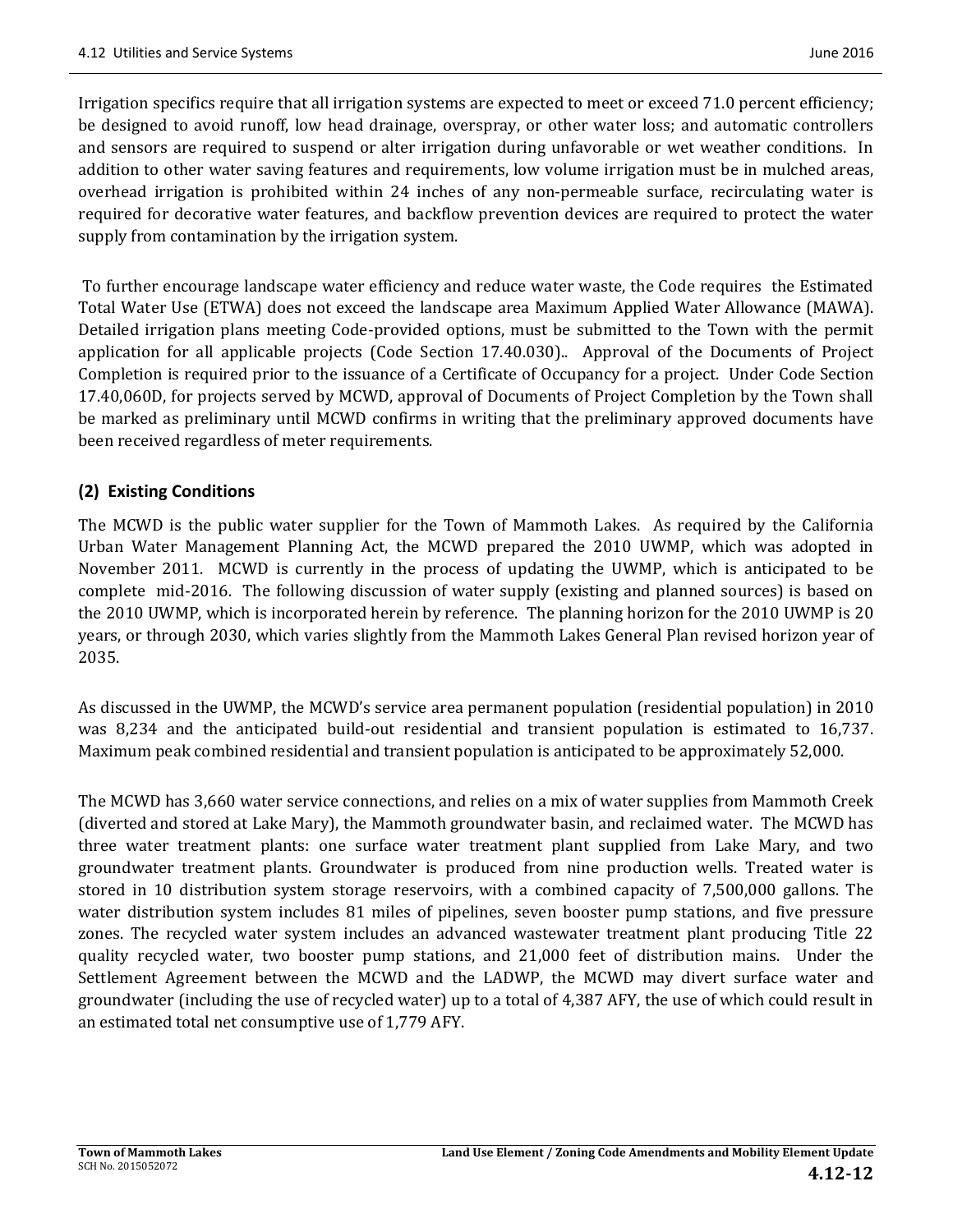### **(a) Water System Demands and Trends**

The MCWD is currently in a Level 3 Water Shortage condition and, with the current implementation of strong conservation measures, recent trends indicate a declining per capita water demand. The MCWD is also obligated to meet the provisions of the 2009 Water Conservation Act to reduce daily per capita water use by 20 percent by the year 2020. Average per capita water demand between 2001 and 2010 was 176 gpd. The mandated reduction in per capita water demand by 2020 would be 141 gpd. Permanent water conservation efforts in the Town of Mammoth Lakes reduced actual per capita gpd, which are shown as less than 119 gpd in  $2010$ .<sup>7</sup>

**Table 4.12-3**, *Customer Water Delivery in 2010*, lists the customer water deliveries for 2010 and the breakdown by general water use category. Table **4.12‐4**, *Projected Customer Water Demand, 2015‐2030*, shows the projected growth in customer water demands for the same water use categories through 2030. **Table 4.12-5,** *Total Water Demand Past, Current and Projected, shows the total water demand (net customer*) deliveries, distribution and treatment system losses) through 2030. As shown in Table 4.12-5, the percent change in total MCWD water demand is projected to increase approximately 38 percent between 2015 and 2030, to a total of 4,180 acre feet. The 2010 UWMP projections reflect a reduction in system losses and utilize the 2007 General Plan and 2009-10 Town traffic model for buildout land use projections.

#### **Table 4.12‐3**

## **Customer Water Delivery in 2010**

| <b>Water Use Category</b>                       | <b>Number of Units</b> | Acre-feet/year (AFY) |
|-------------------------------------------------|------------------------|----------------------|
| Single-family residential                       | 2,227                  | 450                  |
| Multifamily                                     | 6,429                  | 926                  |
| Motel/Hotel                                     | 1,852                  | 131                  |
| Commercial (1,000 sq ft)                        | $1,616$ sf             | 230                  |
| Industrial and Agriculture                      | Not applicable         | Not applicable       |
| Institutional (1,000 sq ft)                     | 48                     | 84                   |
| Irrigation (includes golf courses) (acres)      | 42                     | 348                  |
| Other (process water, fire, line cleaning, etc) | Not applicable         | Not applicable       |
| Total:                                          |                        | 2,169                |

*Source: Mammoth Community Water District, 2010 Urban Water Management Plan, Table ES‐3*

#### **Table 4.12‐4**

#### **Projected Customer Demand, 2015‐2030**

|                    |       | 2015       | 2020  |       |       | 2025       |       | 2030 |
|--------------------|-------|------------|-------|-------|-------|------------|-------|------|
| Water use category | Units | <b>AFY</b> | Units | AFY   | Units | <b>AFY</b> | Units | AFY  |
| Single-family      | 2,363 | 498        | 2.499 | 545   | 2.625 | 593        | 2,771 | 650  |
| Multi-family       | 7.062 | 1,064      | 7.694 | 1,203 | 8,327 | 1,341      | 8.959 | 480ء |

 *7 Mammoth Community Water District, Urban Water Management Plan, November 2011, page ES‐4.*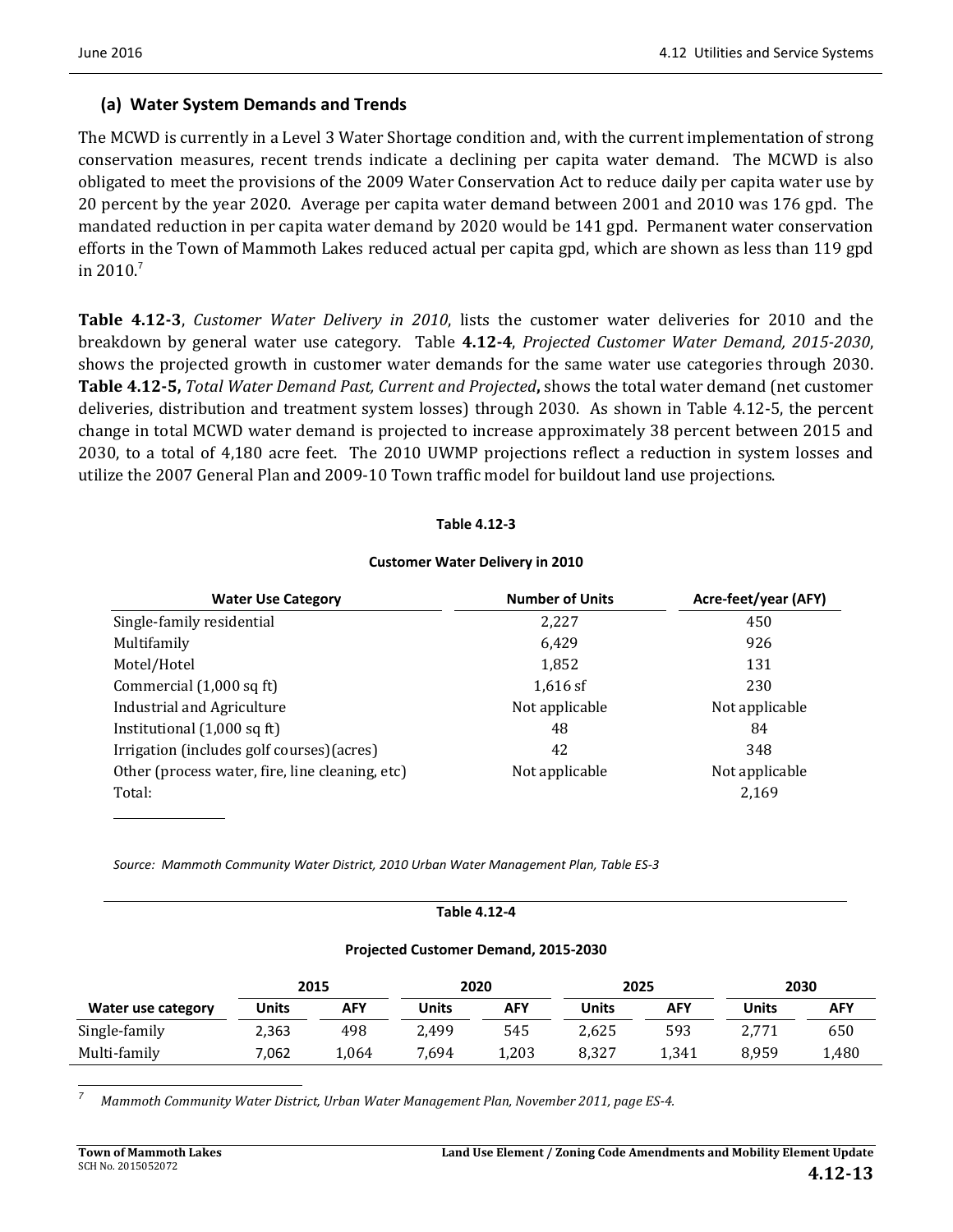| Motel/Hotel                     | 2,885 | 212   | 3,917 | 293 | 4,950                               | 374 | 5,982 | 455 |
|---------------------------------|-------|-------|-------|-----|-------------------------------------|-----|-------|-----|
| Commercial                      | 1,825 | 261   | 2,034 | 292 | 2,242                               | 324 | 2,451 | 355 |
| Institutional                   | 48    | 89    | 48    | 94  | 48                                  | 99  | 47    | 103 |
| Irrigation (golf<br>courses)    | 41    | 441   | 41    | 533 | 41                                  | 626 | 41    | 178 |
| Industrial and<br>Process Water |       |       |       |     | Not applicable in MCWD service area |     |       |     |
| <b>AFY Totals:</b>              |       | 2,565 | 2,961 |     | 3,357                               |     | 3,751 |     |
|                                 |       |       |       |     |                                     |     |       |     |

*Source: Mammoth Community Water District, 2010 Urban Water Management Plan, Table ES‐4*

#### **Table 4.12‐5**

#### **Total Water Demand Past, Current, and Projected**

| <b>Water Use</b>                 | 2010  | 2015  | 2020  | 2025  | 2030      |
|----------------------------------|-------|-------|-------|-------|-----------|
| Total Water Deliveries           | 2.169 | 2.565 | 2.961 | 3.357 | 3,751 AFY |
| Additional Water Uses and Losses | 420   | 424   | 426   | 428   | 429 AFY   |
| Total:                           | 2,589 | 2.989 | 3.387 | 3.785 | 4,180 AFY |
|                                  |       |       |       |       |           |

*Source: Mammoth Community Water District, 2010 Urban Water Management Plan, Table ES‐5*

#### **(b) Water Supplies**

The MCWD's existing sources of water include surface water, groundwater, recycled water, and savings from water conservation (demand management) measures. The MCWD stores and diverts Mammoth Creek surface water at Lake Mary. Groundwater supply comes from nine production wells within the Mammoth groundwater basin. Delivery of recycled water meeting Title 22 water standards for unrestricted irrigation use began in 2010. The 2010 UWMP compares projected water supplies and service area demands over the 20 year planning horizon. It assesses the reliability of future supplies, including limitations to supplies and the impacts of drought and/or emergency conditions that severely curtail supply. Drought conditions considered include both a severe one-year drought and a sustained multi-year drought, based on hydrologic records for the Mammoth Basin. The 2010 UWMP also describes responses to be implemented by MCWD to reduce service area demands during emergency short term and sustained drought shortage conditions. Data presented in **Table 4.12‐6**, *Water Supply by Source for Planning Scenarios at Town Buildout*, utilizes historical water years' hydrology to develop the water shortage and supply scenarios. Based on the evaluation of normal and dry year water supply estimates, the 2010 UWMP determined that under 2010 conditions, the MCWD has adequate water supply to meet community needs under the full range of water year types, including both the severe one year and sustained multi-year droughts.<sup>8</sup> The various scenarios

 

Note that 2015 was a more severe drought scenario than the one described in the 2010 UWMP. In 2015, the water content of the snow was 1.5 inches compared to the single dry year (1977) used in the 2010 UWMP, when the water content measured as 9.3 inches. MCWD is currently evaluating water resources that would be available at buildout given the most recent single year and multiple *consecutive year drought scenario.*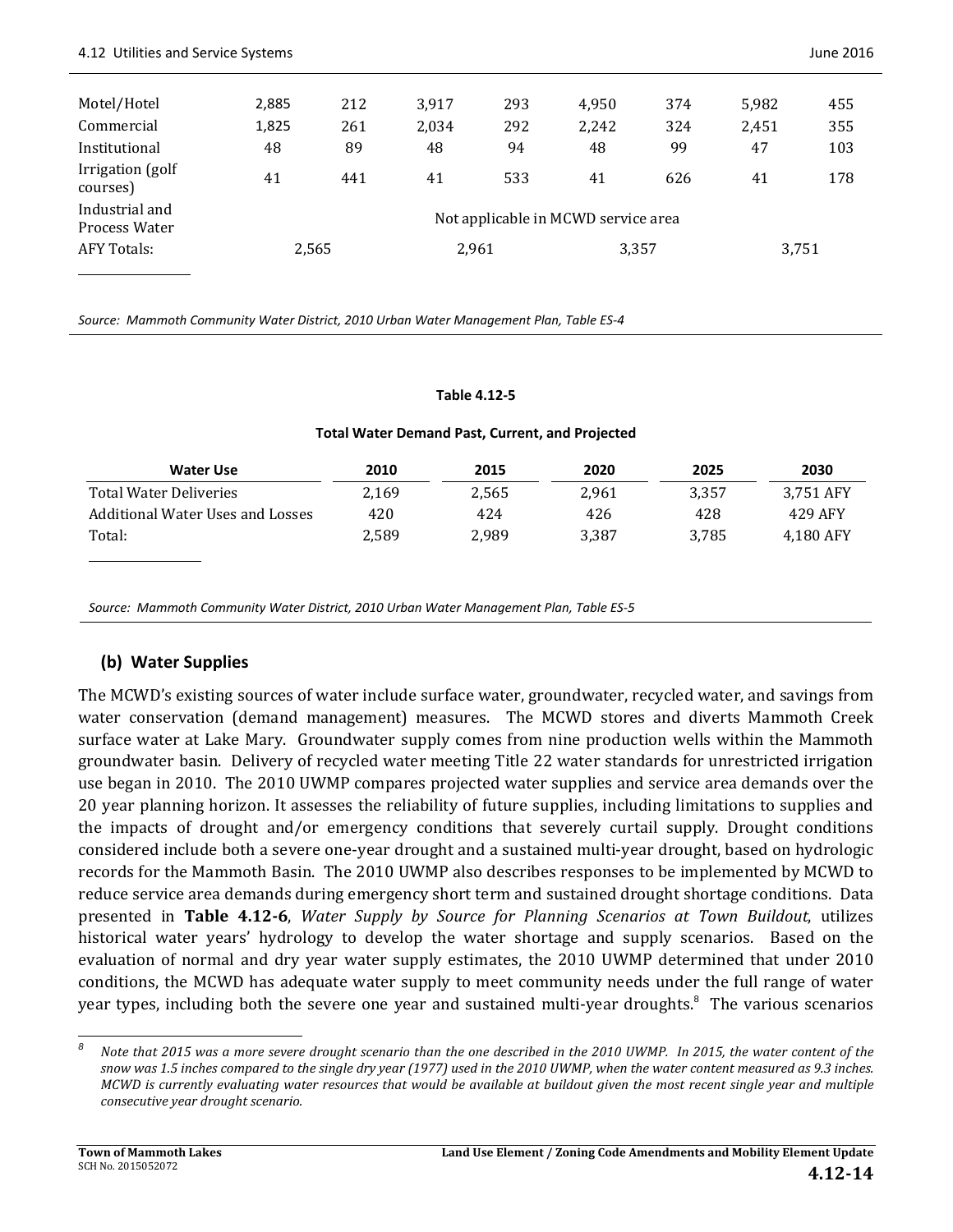#### **Table 4.12‐6**

|                        | <b>Water Sources</b>     |                            |                           |                         |  |  |  |
|------------------------|--------------------------|----------------------------|---------------------------|-------------------------|--|--|--|
| <b>Water Year Type</b> | <b>Surface Water AFY</b> | <b>Groundwater AFY</b>     | <b>Recycled Water AFY</b> | <b>Total Supply AFY</b> |  |  |  |
| Average                | 2,221                    | 1,463                      | 640                       | 4,324                   |  |  |  |
| Single Dry Year        | 337                      | 3,360                      | 640                       | 4,337                   |  |  |  |
|                        |                          | <b>Multiple Dry Years:</b> |                           |                         |  |  |  |
| Year 1                 | 948                      | 2,702                      | 640                       | 4,290                   |  |  |  |
| Year 2                 | 337                      | 3,360                      | 640                       | 4,337                   |  |  |  |
| Year 3                 | 2,760                    | 814                        | 640                       | 4,214                   |  |  |  |
|                        |                          |                            |                           |                         |  |  |  |

#### **Water Supply by Source for Planning Scenarios at Town Buildout**

*Note: Buildout in the UWMP is buildout under the 2007 General Plan.*

*Source: Mammoth Community Water District, 2010 Urban Water Management Plan, Table ES‐8*

shown in Table  $4.12$ -6 would not exceed the water cap under the Agreement of  $4,387$  AFY between the MCWD and the LADWP.

The UWMP, however, concluded that the long-range projection could be affected by future changes to both demands and supply. According to the UWMP, the demand analysis is largely dependent on the Town land use policies and the actual type and density of development which occurs between the present and buildout. According to the UWMP, Town policies on development type, density, and enforcement of effective landscape practices will influence water demands significantly. As also discussed in the UWMP, the MCWD's surface water supply could be impacted by climate change impacts to snowpack water content and watershed runoff patterns, to which the MCWD cannot adapt without increased surface water storage. The UWMP states that local groundwater supplies could also be impacted by the major expansion of geothermal energy production or natural changes from seismic or volcanic activity causing changes to the local hydrogeologic characteristics. 

## **b. Methodology and Thresholds**

### **(1) Methodology**

While the Town requested that MCWD prepare a Water Supply Assessment, (WSA), "...the District's understanding of the requirements for a water supply assessment are not met unless something is proposed by a proponent that specifically meets the criteria."<sup>9</sup> Since the Project would allow an increase in development compared to existing regulations, MCWD indicated that the "... EIR should address the impacts of the potential increase in intensity of development, including those related to water availability."<sup>10</sup> Absent a WSA, an evaluation has been prepared based on available documents and information and input from MCWD. 

 *9 Letter from MCWD to Town of Mammoth Lakes dated September 25, 2015.*

*<sup>10</sup> Ibid.*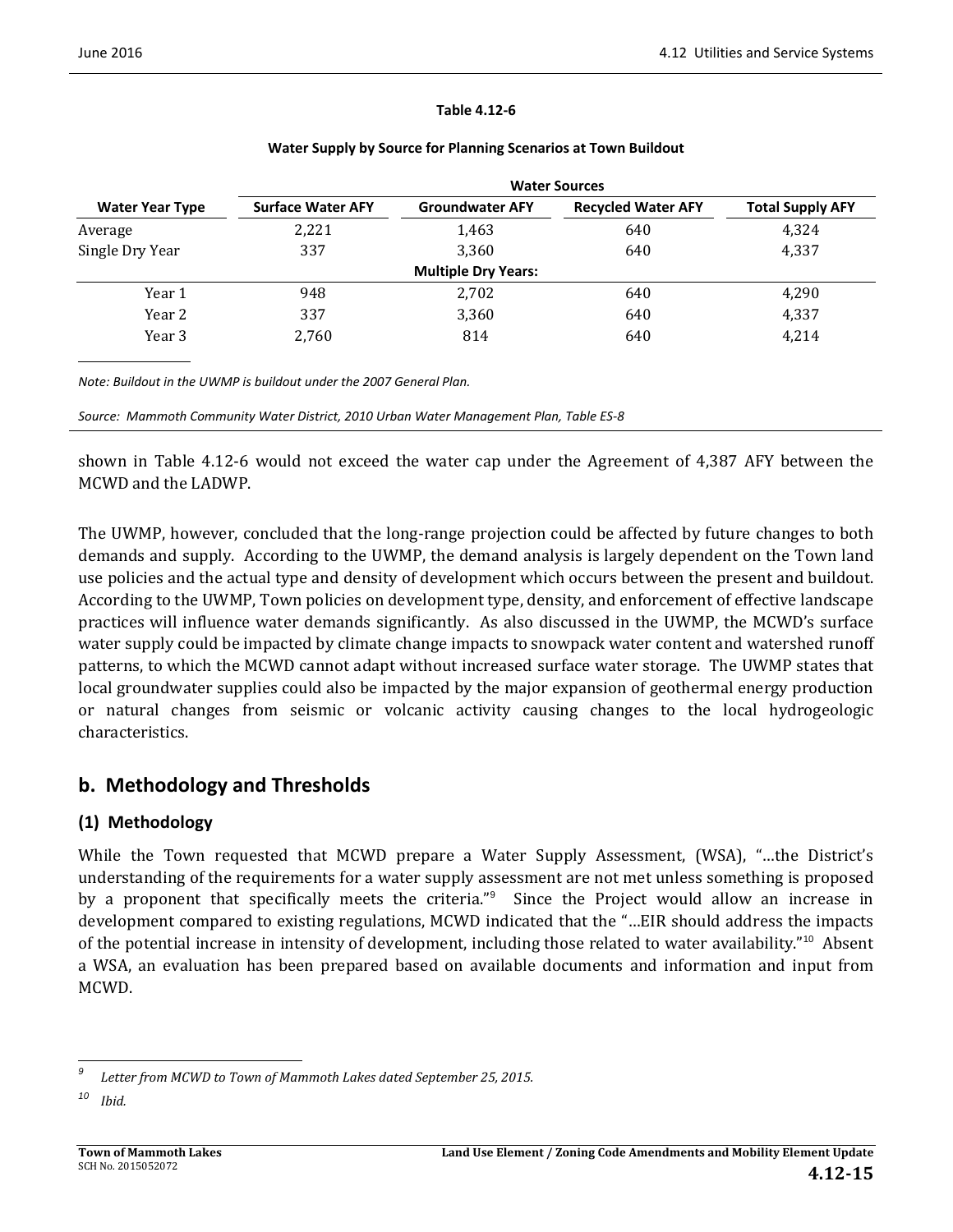The evaluation of water impacts compares the incremental growth that could occur under the proposed Land Use Element/Zoning Code Amendments to the water supply and demand projections contained in MCWD's 2010 UWMP. Projections contained in the UWMP reflect state-mandated per capita reductions, which limit per capita use to 141 gallons per day, and other conservation measures contained in the Water Code and Municipal Code, discussed above. Because the Mobility Element Update is not anticipated to substantially increase water demand over existing conditions, including uses associated with typical highway maintenance, the impact of the Mobility Element on water resources is not evaluated. Other proposed General Plan Amendments, including the change in the People at One Time (PAOT) policies and deleting Community Benefits Incentive Zoning (CBIZ) and Transfer of Development Rights (TDR) are administrative in character and, compared to the proposed change in FAR and General Plan policies regarding intensity of development within specific zones, are not directly related to population change. As such, these policies from the General Plan are also not considered to have an effect on water demand and are not evaluated in this section.

### **(2) Thresholds**

For purposes of this EIR, the Town has utilized the checklist questions in Appendix G of the *CEQA Guidelines* as thresholds of significance to determine whether a project would have a significant environmental impact regarding utilities and service systems. Based on Appendix G, the following thresholds of significance are used for the water analysis. The project would result in a significant impact if the project would:

- **WATER-1** Require or result in the construction of new water facilities or expansion of existing facilities, the construction of which could cause significant environmental effects.
- **WATER-2** Exceed available water supplies available from existing entitlements and resources, or result in the need for new or expanded entitlements.

#### **(3) Applicable General Plan Goals/Policies and Adopted Mitigation Measures**

#### **(a) General Plan Policies**

The following is a list of policies contained in the 2007 General Plan and that are applicable to water supply:

- R.4.A Policy: The Town shall work with MCWD to ensure that land use approvals are phased so that the development of necessary water supply sources is established prior to development approvals.
- R.4.B Policy: Support and encourage water conservation and recycled water use within private and public developments.
- R.4.C Policy: Require drought-tolerant landscaping and water-efficient irrigation practices for all development and Town-maintained landscaped areas, parks and park improvement projects. Development design, including parks, may include limited turf as appropriate to the intended use.
- R.4.D Policy: Require development to use native and compatible non-native plants, especially drought resistant species, to greatest extent possible when fulfilling landscaping requirements.
- R.4.E Policy: Limit use of turf over root zones of native trees to avoid or minimize adverse impacts of excessive water to native trees.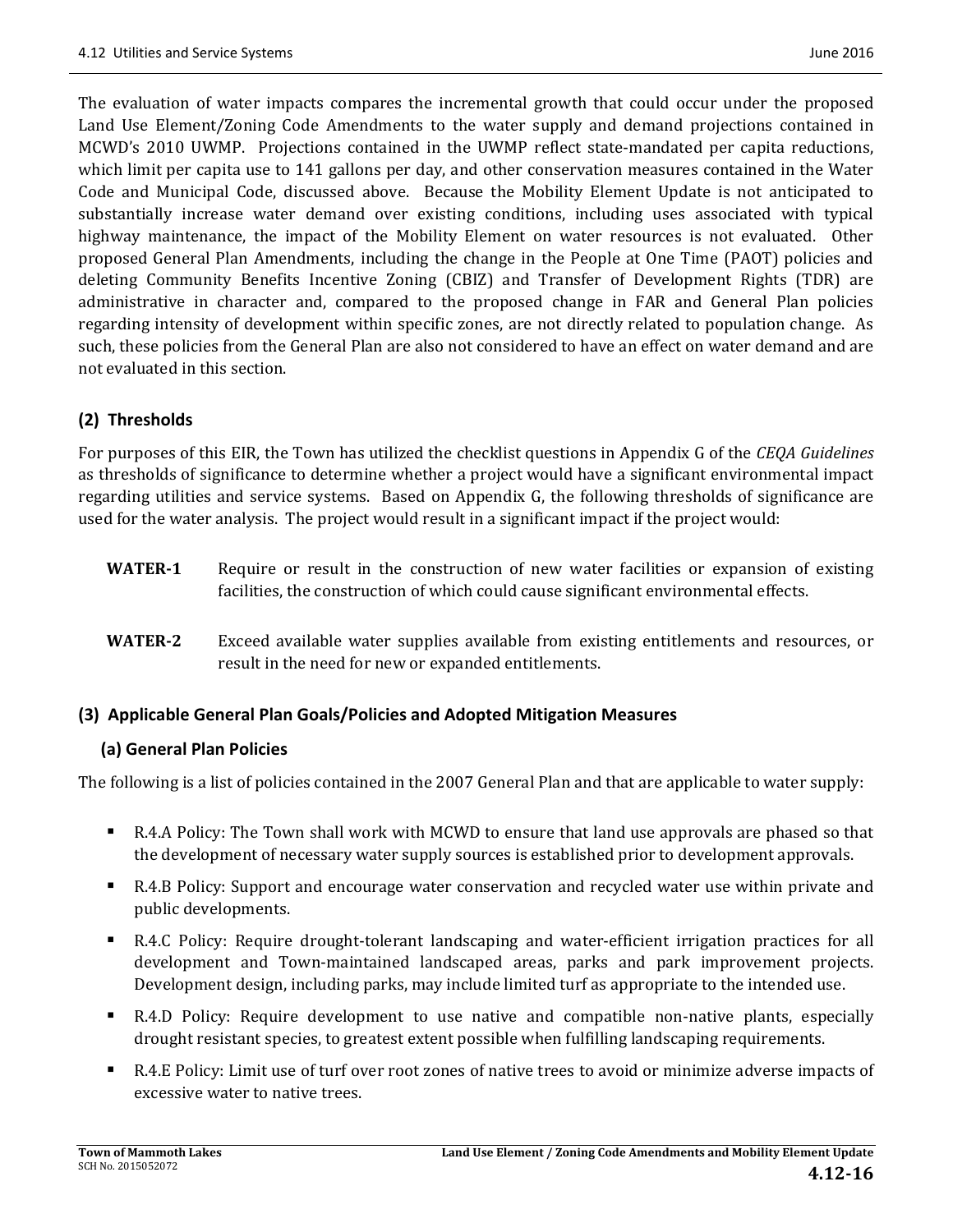#### **(b) Mitigation Monitoring and Reporting Program**

The Mitigation Monitoring and Reporting Program (MMRP) for the 2007 General Plan, adopted on May 23, 2007 (Resolution No. PC-2007-14) is applicable to the proposed General Plan Amendments. Since these are adopted measures, for purposes of this EIR, these measures are applied where applicable to address the impacts of the Project design features. The following mitigation measure is from the Town's adopted General Plan Update MMRP:

**GPMM 4.11-1:** The Town shall not approve new development applications that would result in a water demand in excess of available supplies as determined by the MCWD. The Town shall work with MCWD to ensure that land use approvals are phased so that the development of necessary water supply sources is established prior to development approvals. 

### **c. Environmental Impacts**

### **Threshold WATER-1:** The project would result in a significant impact if the project would require or result in the construction of new water facilities or expansion of existing facilities, the construction of which could cause significant environmental effects.

*Impact Statement WATER‐1: With the incorporation of General Plan mitigation measures and policies, in concert with development fees, plan check of service line upgrades, and construction of any new or upgraded facilities in compliance with the Water Code, it is anticipated that the construction of site‐ specific water main and ancillary facilities under the FAR increase would not result in significant environmental impacts. Impacts with respect to construction of treatment and conveyance infrastructure would be less than significant.* 

The proposed Land Use Element/Zoning Code Amendments relative to FAR would result in a more concentrated growth pattern in the Town's commercial districts, which are currently served by water delivery infrastructure. The incremental growth could potentially affect the capacity of water mains within and beyond the Town's commercial districts. The Water Code requires adequate delivery systems and the payment of development fees, which would support necessary new or upgraded water mains and other water infrastructure. As required under the Water Code, all development plans would be submitted to the MCWD for review of local delivery systems. Any construction of water mains and other water infrastructure would be required to comply with specific rules and regulations contained in the Water Code. It is expected that any necessary upgraded water mains would be site-specific or related to specific development projects in the Town's commercial districts. The site-specific scope of construction and the required review and approval of all water main construction projects by the MCWD would ensure that appropriate construction practices, including dust and erosion control and other requirements of the Town of Mammoth Lakes Building Code,<sup>11</sup> would be followed and that the construction of site-specific water mains and connections would not result in significant environmental impacts.

With respect to the treatment of potable water, the MCWD has or anticipates facilities to supply water up to the projected 2030 buildout. Under the 2010 UWMP, anticipated buildout is partly based on a PAOT of

 <sup>11</sup> Note that the Mammoth Lakes Building Code (MLMC Title 15) incorporates the California Building Code by reference, while also *implementing local amendments.*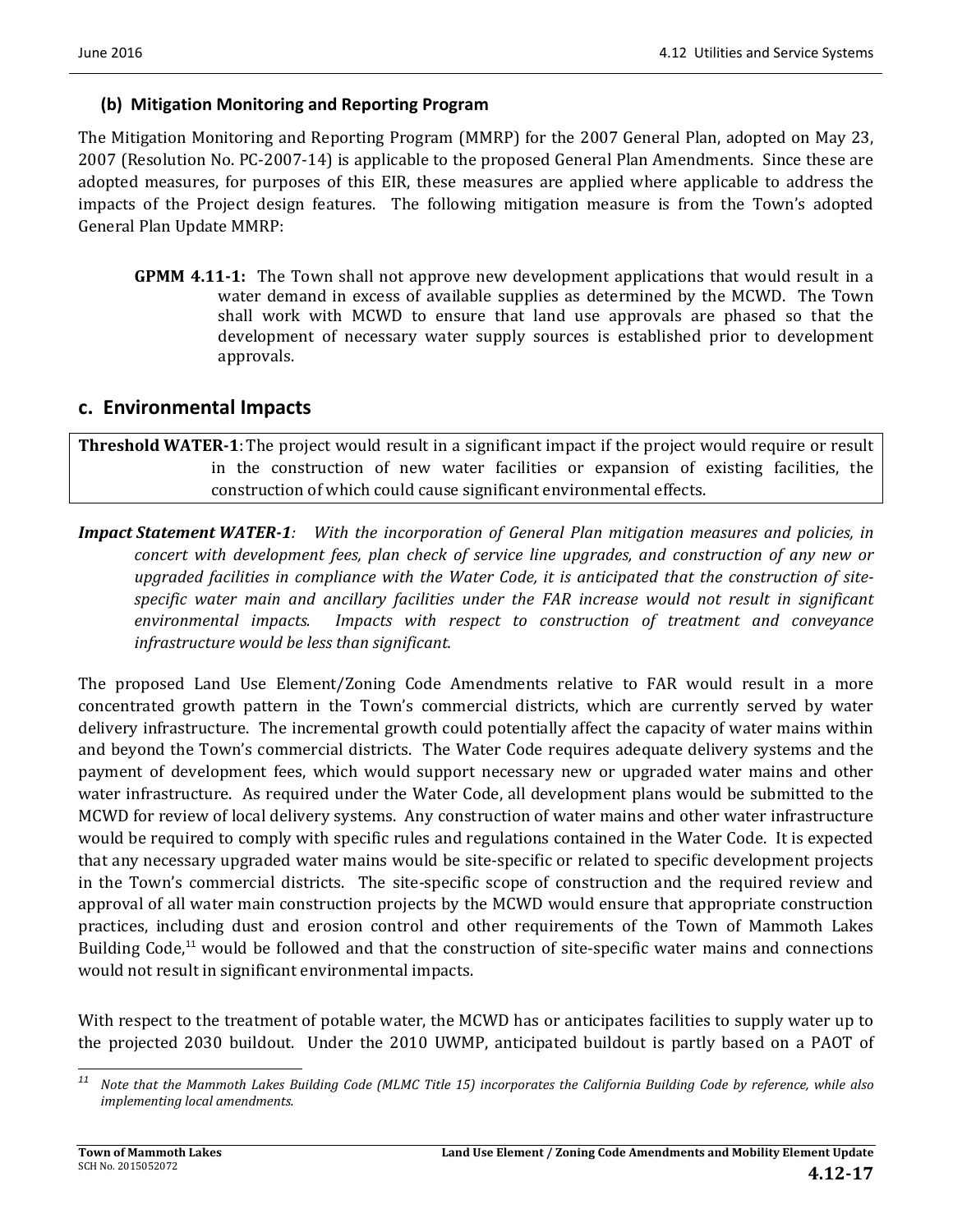approximately 52,000, which is less than the potential maximum population of approximately 53,980 anticipated as a result of the proposed Land Use Element/Zoning Code Amendments relative to increased FARs in the Town's commercial districts.<sup>12</sup> As discussed under "Water System Demand and Trends," above, State-mandated and MCWD Water Code-required conservation regulations currently in effect have resulted in a declining average per capita water demand. In addition, landscaping is discussed in State legislation, such as the California Water Efficiency in Landscaping Act, as a high-water demand land use. Land uses that result in over-all reduction in landscaping are considered more water efficient. Therefore, with the continued incorporation of rigorous conservation measures required under the Water Code, concentration of development to reduce landscaping requirements, and the incorporation of GPMM 4.11-1, which provides that new development applications may not be approved unless available supplies as determined by the MCWD, it is not expected that any currently unplanned water treatment systems would be required as a result of the proposed Land Use Element/Zoning Code Amendments. The MCWD's projected water treatment capacity is consistent with buildout demand and, although existing treatment facilities and water mains may need to be upgraded through time, the Project would not require extensive construction of new lines or treatment plant in areas that are not currently served. As such, large scale or disruptive construction projects beyond regular maintenance are not anticipated, and environmental impacts associated with construction of new delivery and treatment systems would be less than significant.

**Threshold WATER-2:** The Project would result in a significant impact if it would exceed available water supplies from existing entitlements and resources, or result in the need for new or expanded entitlements.

*Impact Statement WATER‐2: The proposed* Land Use Element/Zoning Code Amendments *relative to FAR would result in an incrementally higher growth projection than under the 2010 UWMP. However, the implementation of GPMM 4.11‐1, General Plan Policy R.4.A, and the PIEC would not allow new development in excess of available supplies. Because available supplies would not be exceeded, and expanded entitlements would not be required, impacts with respect to water supply would be less than significant.* 

The proposed Land Use Element/Zoning Code Amendments would result in a potential maximum population of 53,980 comprising permanent and transient residents and hotel occupants. This would exceed the projected effective population in the 2010 UWMP, in which future (2030) water demand incorporates a buildout of 52,000 PAOT. The MCWD is obligated to meet the provisions of the 2009 Water Conservation Act to reduce daily per capita water use by 20 percent by the year 2020, the result of which is a per capita water demand for 2020 of 141 gpd. Conservation efforts currently in effect in the Town of Mammoth Lakes have already reduced gallons per day per capita water demand beyond the 2020 goal of 141 gpd, with a demand of approximately 119 gpd in 2010 (the UWMP was adopted in October 2011). The continuation of conservation efforts would encourage the lower per capita water demand into the future.

Based on extrapolated unit factors used by the MCWD to derive the UWMP's 2030 projections, as shown in Table 4.12-6, above, **Table 4.12-7**, Projected Water Demand at 2030 Buildout - Land Use Element/Zoning Code Amendments, illustrates 2030 demand with the projected growth under the Land Use Element/Zoning

 

 $12$  The potential maximum population of approximately 53,980 represents 100 percent occupancy of all units. The vacancy rate fluctuates in Town between a year-round vacancy rate of 72 percent to a seasonal vacancy rate of 10 percent (Tishler Bise DIF *Report 2015). Assuming seasonal vacancy rates, the maximum buildout population would be 48,592 people.*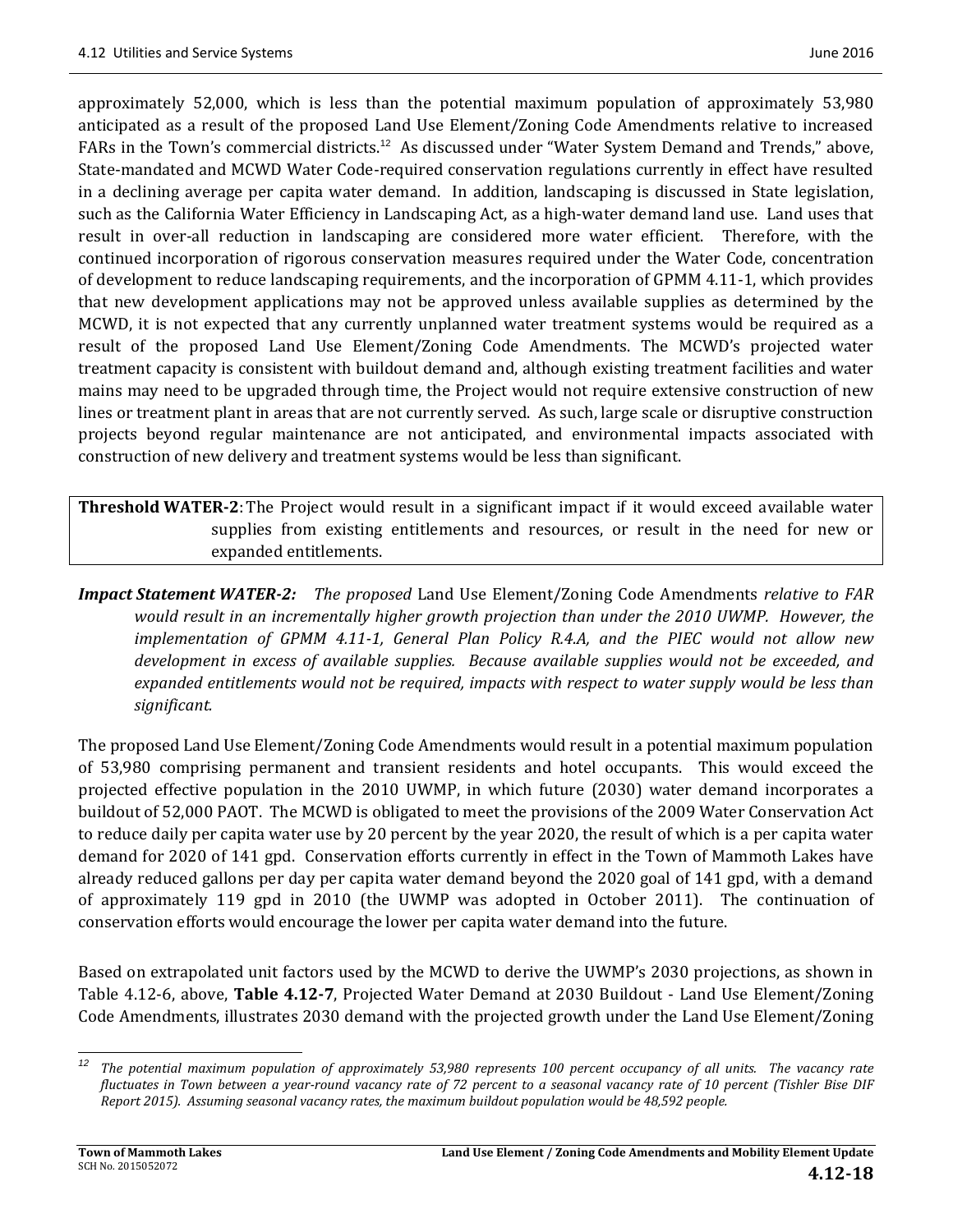Code Amendments. As shown in Table 4.12-7, the total demand with the Land Use Element/Zoning Code Amendments would be 4,302 AFY, compared to 4,180 AFY under the UWMP's 2030 projections. This would

#### **Table 4.12‐7**

#### **Projected Water Demand at 2030 Buildout Land Use Element/Zoning Code Amendments**

| <b>UWMP Estimated Buildout Plus New Units or</b>               | Factor/Unit or      |            |
|----------------------------------------------------------------|---------------------|------------|
| <b>Floor Area Added by Project</b>                             | <b>Floor Area</b>   | <b>AFY</b> |
| 2.771                                                          | No Change           | 640        |
| $8,959 + 252^a = 9,211$                                        | $0.165$ /unit       | 1,520      |
| $5,982 + 467$ <sup>b</sup> + 84 <sup>c</sup> = 6.533           | $0.076$ /unit       | 497        |
| $1,365,002$ sq. ft. + 152,533 <sup>d</sup> = 1,517,535 sq. ft. | $0.000260$ /sq. ft. | 395        |
| 48                                                             | No change           | 103        |
| 41                                                             | No change           | 718        |
|                                                                | No change           | 445        |
|                                                                |                     | 4,318      |
|                                                                |                     |            |

<sup>a</sup> Additional Multi-family units as a potential result of Land Use Element/Zoning Code Amendments as shown in Section 4.9, Table 4.9-5, of this Draft EIR. While the Town proposes a change from People At One Time (PAOT) and permanent/transient units, given the methodology used for water in the UWMP projected units resulting from the proposed Land Use Element/Zoning Code Amendments are broken out as permanent and transient in this table. As shown in Table 4.9-5, using the PAOT approach, 336 multifamily units

could result with 252 permanent units and 84 transient units.<br>Additional hotel rooms as a potential result of the Land Use Element/Zoning Code Amendments as shown in Section 4.9, Table 4.9-5,

of this Draft EIR.<br>Additional transient units as a potential result of the Land Use Element/Zoning Code Amendments as shown in Section 4.9, Table 4.9-5, of this Draft EIR. Please see note b above for a more detailed explanation regarding the methodology. Transient units are

categorized as a hotel/motel use under the UWMP.<br>Additional commercial floor area that could result from the proposed Land Use Element/Zoning Code Amendments as discussed in *Chapter 2, Project Description and shown in Table 2‐3 of this EIR.* 

#### Source: ESA PCR, 2016. Multipliers are based on factors extrapolated from MCWD's 2010 UWMP Tables ES-4 and ES-5.

exceed MCWD's demand projections; however, the Project's maximum water demand of 4,318 would not exceed  $4,387$  AFY, which is the MCWD's existing maximum entitlement.<sup>13</sup> As such, the Project would not exceed the MCWD's maximum supply or entitlement described in the 2010 UWMP.

The MCWD, however, recently experienced the most severe drought year in its history. Level 3 Water Shortage Restrictions were enforced and, because of the implementation of water conservation measures, per capita water demand was substantially reduced. Recent trends show a continuing reduction in water demand that is not reflected in the 2010 UWMP. However, with potentially continuing or recurring drought conditions, the MCWD is experiencing uncertainty about the amount and timing of future aquifer recharge. The effects of drought on snowpack water content and watershed runoff patterns may require a substantial increase in surface water storage that isn't presently available. In the current preparation of the 2015 UWMP, the MCWD is evaluating water resources that would be available at buildout given the most recent single year and multiple consecutive year drought scenario. In addition to climate change, local groundwater

 <sup>13</sup> The 2013 Settlement Agreement between the LADWP and MCWD provides a maximum supply or entitlement of 4,387 AFY.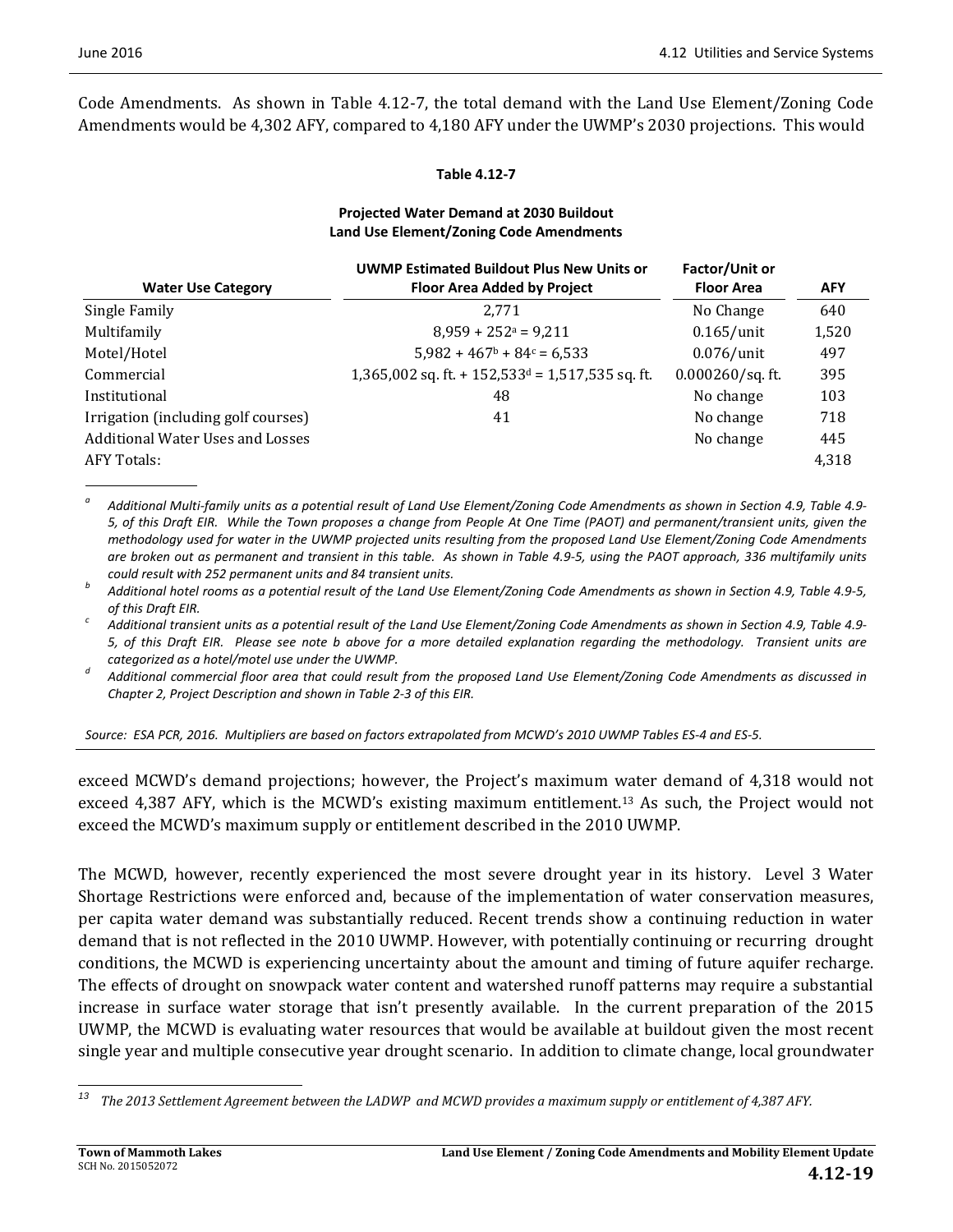supplies could be impacted by the major expansion of geothermal energy production at the Casa Diablo power plant complex, or natural changes from seismic or volcanic activity that would alter local hydrogeologic characteristics. Finally, the potential expansion of recycled water use for Snowcreek golf course and its related future development remains a major variable, since recycled water would potentially make up about 15 percent of future supply. Each of these potential influences on future water supply and demand will be re-evaluated in MCWD's 2015 UWMP Update.

Although the implementation of conservation measures currently in effect in the Town of Mammoth Lakes could result in an even lower annual per capita water use and reduce future per capita demand, with potential drought conditions and other unknown events that could affect water supply, the incremental increase in population under the Land Use Element/Zoning Code Amendments has the potential to exceed available water supplies. However, the Town will continue to implement General Plan Policy R.4.A, which requires that the Town work with MCWD to ensure that land use approvals are phased so that the development of necessary water supply sources is established prior to development approvals. GPMM 4.11-1, contained in the General Plan's adopted MMRP, requires that the Town shall not approve new development applications that would result in a water demand in excess of available supplies as determined by the MCWD. Under GPMM 4.11-1, the Town must also work with MCWD to ensure that land use approvals are phased and that water supply sources are established prior to development approvals. In addition, as discussed in Chapter 2, Project Description, of this EIR, the Town shall review and adjust, as needed, the General Plan's buildout calculations every five years. This will further facilitate coordination between the Town and the MCWD to achieve a balance between population growth and water supplies.

The Project would revise Policy L.1.A, which would replace the People At One Time approach with the Project Impact Evaluation Criteria (PIEC). Consistent with General Plan Policy R.4.A, the approach of the PIEC is to evaluate projects to ensure that development would not exceed the carrying capacity of the Town. This would also require the evaluation of a project's demand relative to available water supply. With the implementation of the General Plan policy and the use of PIEC, the proposed Land Use Element/Zoning Code Amendments would not exceed available water supplies or result in the need for new or expanded entitlements. Therefore, impacts with respect to water supply would be less than significant.

### **Mitigation Measures**

No mitigation measures are required as the implementation of existing mitigation measures and policies would ensure that supplies are available prior to approval of new development.

## **d. Cumulative Impacts**

The Project represents the Town's maximum anticipated development. Therefore, the impact analysis above is, by its character, a cumulative analysis. It addresses the buildout of the General Plan and the proposed incremental increase in multi-family, hotel, and commercial uses anticipated under the Land Use Element/Zoning Code Amendments. Therefore, the cumulative effects would be the same as the Project effects discussed above. As discussed above, the incremental increase over the General Plan buildout evaluated in the 2010 UWMP would be adequately served by maximum allowable water withdrawal under the LADWP/MCWD Settlement Agreement. However, recent drought conditions and other factors, such as the expansion of geothermal energy production at the Casa Diablo power plant complex, have the potential to reduce future supplies or to require greater surface water storage capacity. Because of the uncertainty of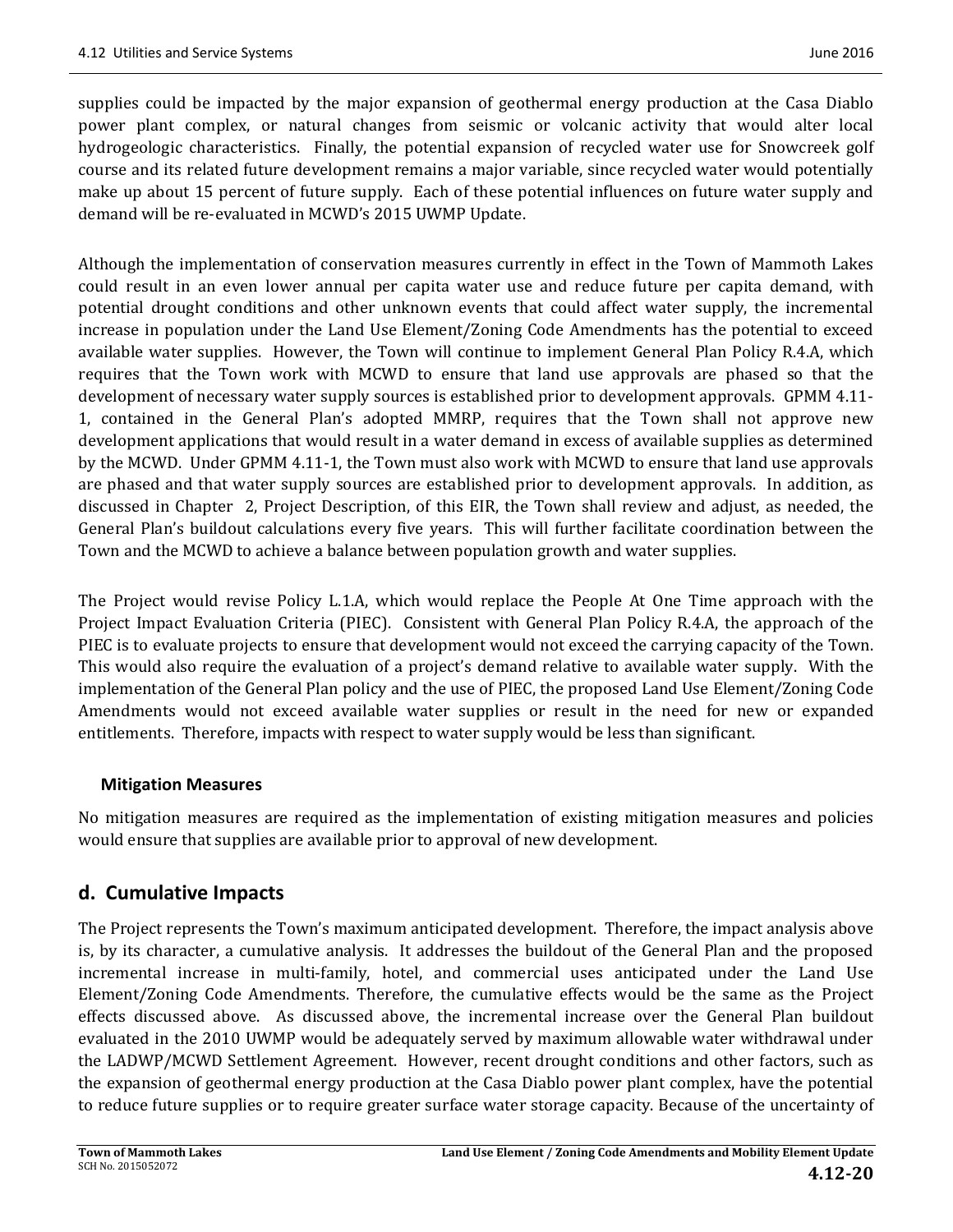future water supplies, future cumulative growth has the potential to exceed water supplies. , The Town's ongoing implementation of General Plan Policy R.4.A, which requires that the Town work with MCWD to ensure that land use approvals are phased so that the development of necessary water supply sources is established prior to development approvals, would ensure continued coordination of land use and water resources between the Town and the MCWD. In addition, with implementation of GPMM 4.11, no new development would be permitted if the MCWD determines that adequate water supplies were not available. Continued implementation of the adopted General Plan policy and mitigation measure would ensure that the Project would not exceed water supplies. Because the Project would not exceed the threshold criterion, the Project would result in a less than significant impact on water resources.

## **e. Level of Significance After Mitigation**

Impacts regarding water would be less than significant. Therefore, no mitigation measures are required.

## **2. WASTEWATER**

## **a. ENVIRONMENTAL SETTING**

**(1) Regulatory Framework**

## **(a) State of California**

## *(i) California Code of Regulations Title 20*

Title 20, Sections  $1605.1(h)$  and  $1605.1(i)$  of the California Code of Regulations (CCR) establishes efficiency standards (i.e., maximum flow rates) for all new federally-regulated plumbing fittings and fixtures, including such fixtures as showerheads, lavatory faucets and water closets. Among the standards, the maximum flow rate for showerheads and lavatory faucets are 2.5 gallons per minute (gpm) at 80 pounds per square inch (psi) and 2.2 gpm at 60 psi, respectively. The standard for water closets is 1.8 gallons per flush. In addition, Section 1605.3(h) establishes State efficiency standards for non-federally regulated plumbing fittings, including commercial pre-rinse spray valves.

## *(ii) Lahontan Regional Water Quality Control Plan*

The Water Quality Control Plan (Basin Plan) for the Lahontan Regional Water Quality Control Board sets forth requirements for the treatment, disposal, and reclamation of municipal wastewater in accordance with state and federal water quality laws. These include CCR, Title 23, Chapter 5 related to effluent or liquid waste. According to the Basin Plan, municipal and domestic bacteriological and toxic contamination to both ground and surface waters can occur with improper disposal practices. Discharge requirements for municipal dischargers are based on case-by-case evaluation, with greater restrictions on industrial uses. As regulated under the Basin Plan, land disposal of sewage effluent includes disposal to evaporation-percolation basins, irrigation of land, disposal to constructed or natural wetlands, drying ponds or beds for municipal effluent sludge, and disposal to lined evaporation ponds. The Basin Plan states that all effluent discharged to land must not adversely impact an underlying aquifer that is designated drinking water supply.<sup>14</sup> Under the Basin Plan, surface water disposal is prohibited in some watersheds and the discharge of waste from existing

 <sup>14</sup> State of California, Regional Water Quality Control Board, Water Quality Control Plan for the Lahontan Region, 1995, page 4.4-3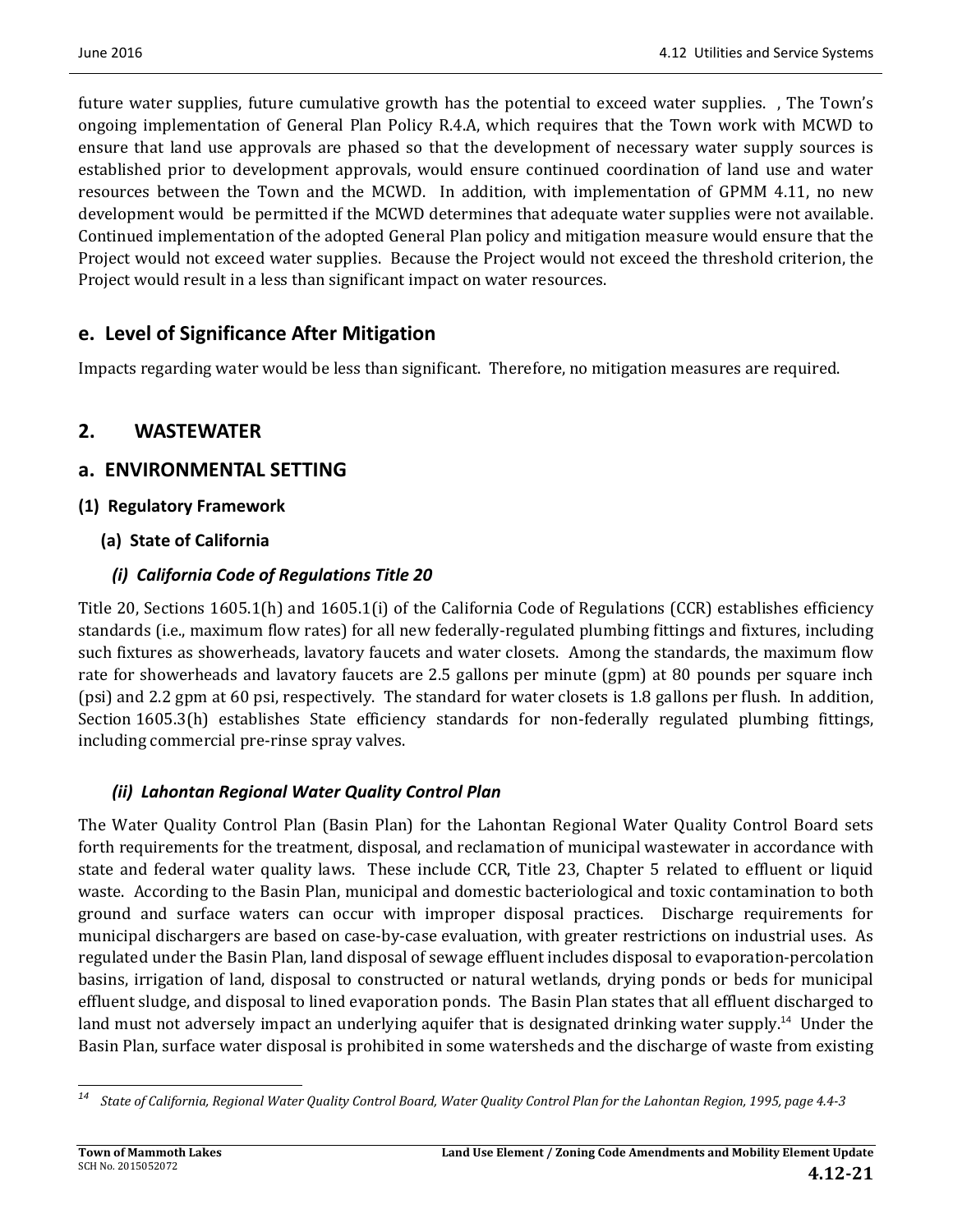leaching or percolation systems is prohibited in the Mammoth Creek watershed above elevation 7,650 feet, including the Town of Mammoth Lakes, which is located at  $7,800$  feet.<sup>15</sup>

#### **(b) Regional**

## *(i) Mono County Local Agency Formation Commission Municipal Service Review and Sphere of Influence Recommendation*

In accordance with Government Code Section 56425, the Mono County Local Agency Formation Commission (LAFCO) prepared a written statement of its determination regarding infrastructure needs and deficiencies, growth and population projections, financing constraints and other opportunities associated with the County's service infrastructure. The evaluation contained in Mono County LAFCO's *Municipal Service Review and Sphere of Influence Recommendation‐ Mammoth Community Water District (*approved October 2010) found that the expansion and renovation of existing facilities in the Town of Mammoth Lakes, including the replacement of aging equipment and/or the purchase of additional equipment, will be needed to maintain or increase the quality of service provided by the Mammoth Community Water District (MCWD). According to the evaluation, increased development throughout the MCWD's service area would create an increased need for sewer services. The evaluation states that the buildout allowed by the General Plan (52,000) would create a greater demand for wastewater services in the future and finds that the MCWD has an existing and continuing need for public facilities and services to serve the increasing and planned development in the area. The evaluation states that the MCWD has planned for the expansion and renovation of its facilities in its long-term plans according to the estimated General Plan Buildout of 52,000 by 2025. The evaluation states that the Sphere of Influence for the MCWD should be coterminous with the boundaries of the Town of Mammoth Lakes (UGB) and, accordingly, states that these boundaries recognize the district's role as the primary sewer provider for the incorporated area and would enable the district to extend service throughout the incorporated area, to existing and planned developments.<sup>16</sup> As noted in the evaluation, there is no demonstrated current need for additional land for urbanization.

#### **(c) Local**

#### *(i) Mammoth Community Water District Urban Water Management Plan*

The MCWD's 2010 Urban Water Management Plan (UWMP) (November 2011) addresses the key aspects of long term capital investment by the MCWD for water supply and treatment, and the influence of future land use planning and development levels within the Town. The 20-year planning horizon (through 2030) of the 2010 UWMP is less than the approximate 2035 horizon for buildout of the Town. Although not identical, the comparison of the UWMP's 2030 horizon to the General Plan's 2035 horizon would result in a conservative analysis (indicate greater demand) through an earlier buildout. The conservative analysis in this EIR would be consistent with CEQA parameters. The UWMP identifies the MCWD as the primary collection and treatment facility for wastewater in the Mammoth Lakes area. This includes wastewater generated in the Town of Mammoth Lakes, USFS campgrounds and USFS permittees in the Mammoth Lakes Basin, with the exception of 10 private cabins on the south end of Lake George. The UWMP projects that it would treat and provide 480 acre feet (AF) of recycled water by 2015.

<sup>&</sup>lt;u> 1989 - Johann Stein, fransk politik (d. 1989)</u> *<sup>15</sup> State of California, Op. Cit, page 4.1‐8.*

<sup>&</sup>lt;sup>16</sup> Mono County Local Agency Formation Commission Municipal Service Review and Sphere of Influence Recommendation -Mammoth Community Water MCWD, October 2010, page 35.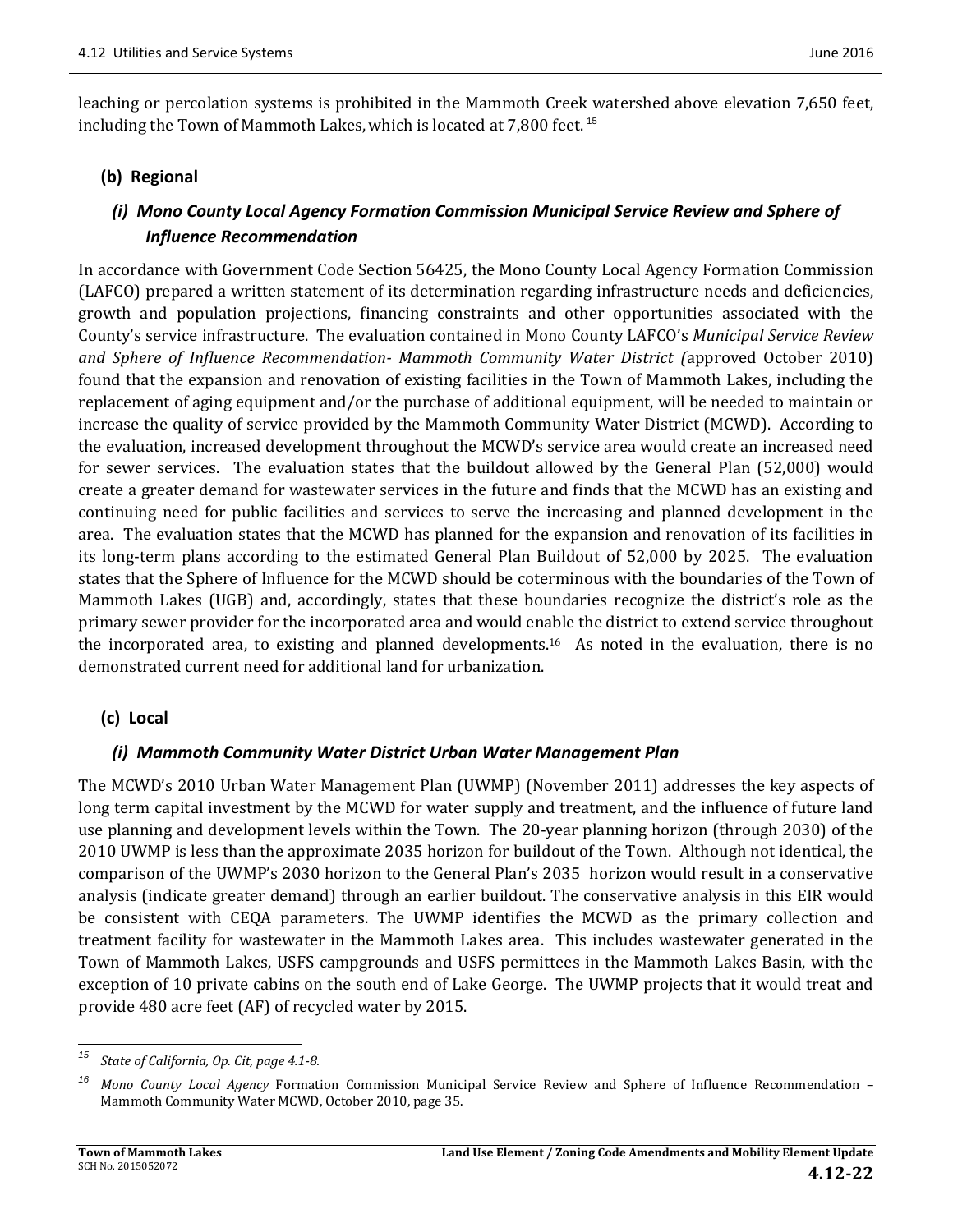The UWMP's estimated wastewater collection and treatment is shown in **Table 4.12-8**, Wastewater *Collection* and *Treatment*. Table 4.12-8 lists the past and projected future annual wastewater generation volumes. Treated wastewater is discharged to Laurel Pond, located approximately 5.5 miles southeast of Mammoth Lakes on USFS land. Laurel Pond is a terminal surface water feature which, prior to initiation of treated effluent discharge, dried up during sustained drought periods.

#### **Table 4.12‐8**

| <b>Wastewater Collection and Treatment</b><br>(Acre Feet per Year) |           |           |           |           |           |           |
|--------------------------------------------------------------------|-----------|-----------|-----------|-----------|-----------|-----------|
|                                                                    | 2005      | 2010      | 2015      | 2020      | 2025      | 2030      |
| Wastewater collected and treated in<br>service area <sup>a</sup>   | 1.924 AFY | 1,432 AFY | 1,666 AFY | 1,888 AFY | 2,110 AFY | 2,330 AFY |

*a* Projections of wastewater represent the average ratio of collected wastewater to total water demand for 2005-2030.

*Source: MCWD, 2010 Urban Water Management Plan, November 2011, Table 4‐5, page 4‐10.* 

The UWMP based the service population on the 2007 General Plan and Town's 2009-10 Town traffic model for buildout land use projections. Under the UWMP, the residential population in 2030 is estimated to grow to 12,300 and the effective annual population, which reflects the transient population, is estimated to grow to 24,201. Under the UWMP, the 2010 residential population is 8,234, the PAOT population (based on the 2007 General Plan) is 36,578, and the effective annual population is 16,739. A primary focus of the 2010 UWMP is to ensure water resources are managed efficiently to provide a reliable supply to residents and businesses. The UWMP's water supply and conservation estimates for indoor use would also apply to wastewater demand.

#### **(d) Mammoth Community Water District Code**

The MCWD Code, Chapter 11 (the "Sanitary Sewer Code") (2013) applies to the discharge or disposal of all wastes including any material which may cause pollution of underground or surface waters in, upon, or affecting the MCWD service area. It also applies to the design, construction, alteration, use, and maintenance of public sewers, house laterals, industrial connections, liquid waste pretreatment plants, sewage pumping plants, sand and grease interceptors; the issuance of permits and the collection of fees. Fees apply to the cost of checking plans, inspecting construction, and making record plans of the provided facilities. According to Section 3.14, Chapter 11 applies to maintenance of sewage pumping plants, waste pre-treatment, interceptors and other appurtenances. All such facilities must be maintained in a safe and sanitary condition required for good working order. All occupancies in the Town of Mammoth Lakes that require sanitation facilities must be connected to the public sewer. Under Sections 5.03.G and H, a letter of sewer availability for new development is required to ensure that the developer or subsequent purchaser would acquire a sewer permit prior to construction of any improvements. The letter of availability would be provided solely on a first-come, first served basis and only to the extent that the physical facilities for conveyance and treatment would have available capacity.

Division VII of the Sanitary Sewer Code establishes design standards for sewer main lines, pumping plants, new laterals and other infrastructure. Plans for any new construction, which must comply with the design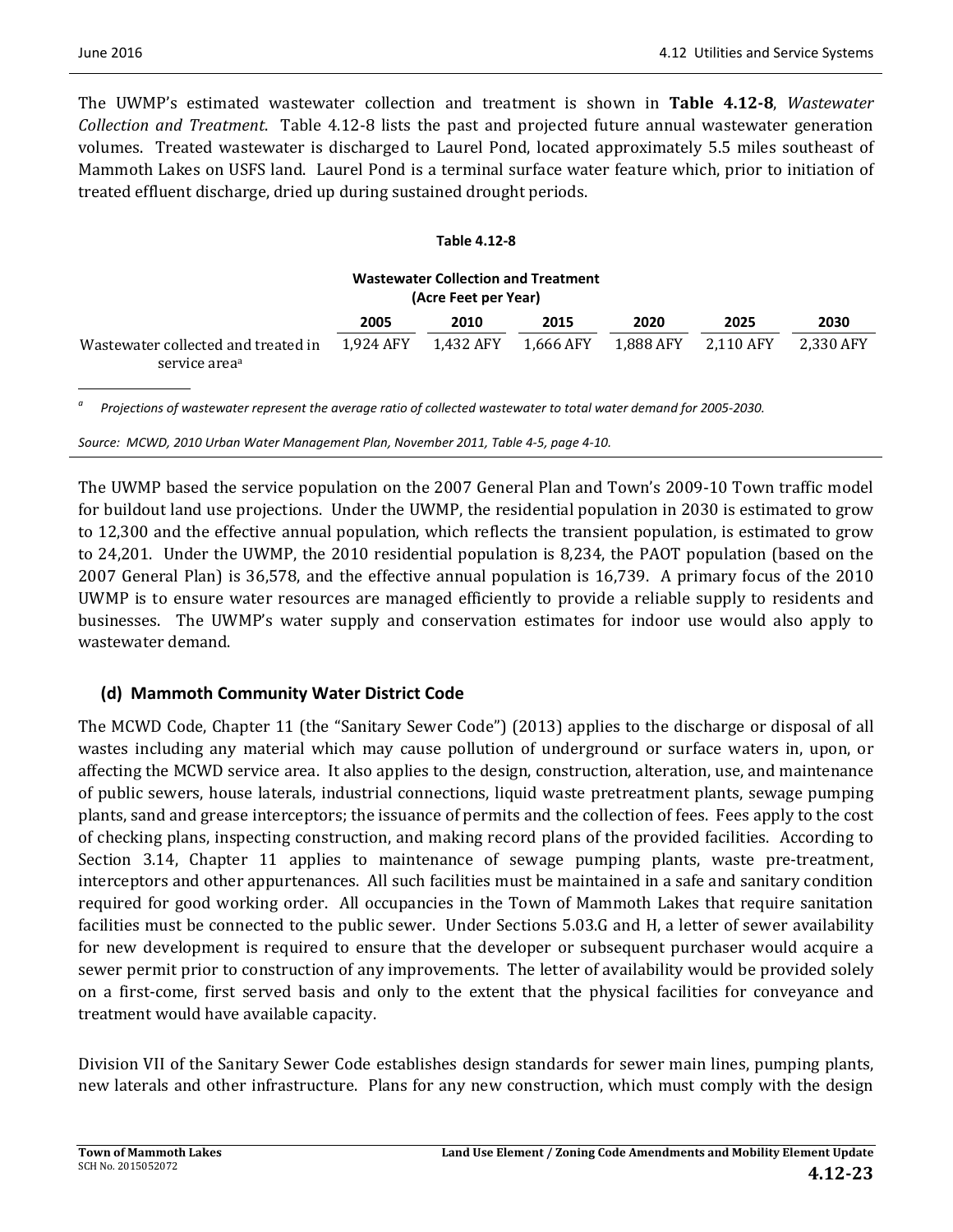standards set forth in Division VII, must be prepared by a Registered Civic Engineer of the State of California and submitted to the MCWD for approval.

#### **(2) Existing Conditions**

The MCWD owns, operates and maintains the sewage collection system that serves the Town. The sewage system includes 78 miles of 6- and 8-inch collection lines and 8- to 18-inch interceptors. The MCWD also operates 12 sewage lift stations, a wastewater treatment plant located just east of the MCWD Base Facility, and a discharge site at Laurel Pond. The collection system is currently rated at a capacity of 8.0 million gallons per day (mgd), while the wastewater treatment plant's existing capacity is estimated to be 4.9 mgd. The MCWD has improved the wastewater treatment plant to produce up to a maximum of 1.5 mgd of treated water that meets the State's Title 22 standards.

The MCWD's wastewater treatment plant provides advanced secondary treatment, which includes biological treatment, filtration, and disinfection with chlorine. The wastewater is suitable for certain types of reuse and meets the standards set by the Lahontan Regional Water Quality Control Board. Treated wastewater is discharged to Laurel Pond, a natural sink approximately 5.5 miles southeast of Mammoth Lakes on U.S. Forest Service (USFS) and Los Angeles Department of Water and Power (LADWP) land. The pond provides disposal by percolation and evaporation and is also used as a duck nesting area. Laurel Pond is a terminal surface water feature which, prior to initiation of treated effluent discharge, dried up during sustained periods of drought. The MCWD has an obligation to maintain a minimum of 18 acres of water surface area at the pond as a mitigation measure for the recycled water project. The Forest Service, in cooperation with the State Department of Fish and Game and the district, constructed nesting mounds in the Lauren Pond area, which the district maintains by providing sufficient effluent at the site to partially cover the mounds. The district's sludge, which is the byproduct of the treatment process, is dewatered and transported to Benton Crossing Landfill where it is mixed with soil and then used for daily cover of the solid waste. The district considers this method to be suitable for the future, although they are also considering the possibility of reuse of composted material as a soil amendment. According to the MCWD, there is currently sufficient room at Benton Crossing Landfill to continue this practice.<sup>17</sup>

According to the Mono County LAFCO Municipal Service Review, annual sewer flows under the jurisdiction of the MCWD are approximately 534 million gallons with average daily wastewater flows of 1.4 million gallons per day (mgd) and peak flows of 2.6 mgd on holiday weekends. During periods of high snowmelt from March through June, the MCWD estimates that at least 0.1 to 0.2 mgd of daily influent derives from infiltration into the collection lines. According to the LAFCO Municipal Service review, however, the capacity of the existing sewage treatment plant is considered sufficient to serve the projected buildout peak population.<sup>18</sup> 

Construction of a recycled water distribution system, pump stations, and pipelines to serve the Sierra Star and Snowcreek golf courses was completed in 2010. Sierra Star completed the on-site work to comply with Title 22 regulations and began using recycled water for irrigation in late summer of 2010. The golf course irrigation for Snowcreek and Sierra Star (320 AFY each), along with minor amounts of construction-use

 

<sup>&</sup>lt;sup>17</sup> Mono County Local Agency Formation Commission, Municipal Service Review and Sphere of Influence Recommendation, October *2010, page 18.*

*<sup>18</sup> Ibid.*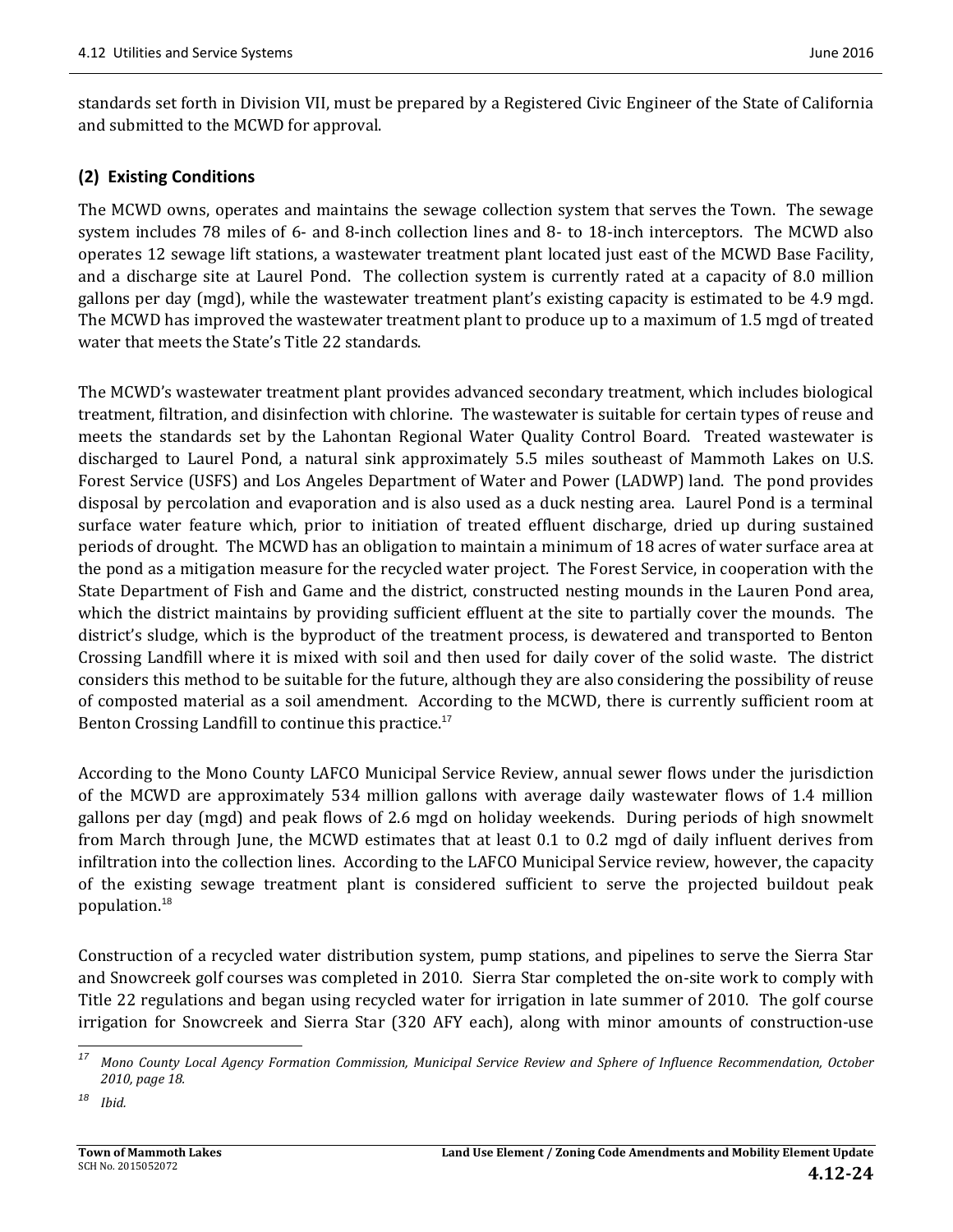water, are the MCWD's only established long term uses for recycled water. Snowcreek's use of the full 320 AFY is planned to begin by 2020, but is dependent on the timing and completion of the Snowcreek Phase VIII resort development.<sup>19</sup> However, because of a drop in wastewater treatment output related to the current California drought, the MCWD states that it had not met its projected output of 480 AF of recycled water by  $2015^{20}$ 

According to the Inyo-Mono County Integrated Regional Water Management Plan (IRWMP) (October 22, 2014), MCWD has aging sewer lines made of substandard materials and designed for lower flows than they are currently carrying. As stated in the IRWMP, completion of certain projects, such as the Meridian Sewer Replacement Line, would eliminate the potential overflow of sewage onto the streets. The project consists of replacing approximately 1,000 feet of aging sewer main pipeline and installing 6,500 feet of new sewer main pipeline along portions of Meridian Boulevard in the Town of Mammoth Lakes. The pipeline project would replace existing asbestos cement pipe threatened by structural failure due to hydrogen sulfide corrosion exasperated by low slopes and high flows. The proposed new pipeline alignment and installation would extend the existing sewer main along Meridian Boulevard and divert flows around old asbestos pipe currently in use. $21$ 

The MCWD currently offers a rebate program, consistent with state-mandated requirements to reduce water demand and, secondarily, wastewater demand. The rebate program supports the replacement of old appliances such as shower heads, toilets, and washing machines with more water efficient models.

## **b. Methodology and Thresholds**

### **(1) Methodology**

The evaluation of wastewater infrastructure and treatment facilities considers the capacity of existing and proposed infrastructure and treatment facilities to accommodate potential increased demand of potential additional growth under the Land Use Element/Zoning Code Amendments compared to the forecasts contained in the 2010 UWMP.

### **(2) Thresholds**

For purposes of this EIR, the Town has utilized the checklist questions in Appendix G of the *CEQA Guidelines* as thresholds of significance to determine whether a project would have a significant environmental impact regarding utilities and service systems. Based on Appendix G, the following thresholds of significance are used in this section. The project would result in a significant impact if the project would:

**WW**<sup>-1</sup> Cause a measurable increase in wastewater flows at a point where, and a time when, a sewer's capacity is already constrained or that would cause a sewer's capacity to become constrained; or

<sup>&</sup>lt;u> 1989 - Johann Stein, fransk politik (d. 1989)</u> *<sup>19</sup> MCWD, 2010 UWMP, October 2011, page ES‐9.*

<sup>&</sup>lt;sup>20</sup> John Pederson, District Engineer, MCWD, Meeting Notes, MCWD, PCR, and Town of Mammoth Lakes, August 28, 2015.

*<sup>21</sup> Inyo‐Mono Integrated Regional Water Management Plan, October 22, 2014, pages 302 and 303.*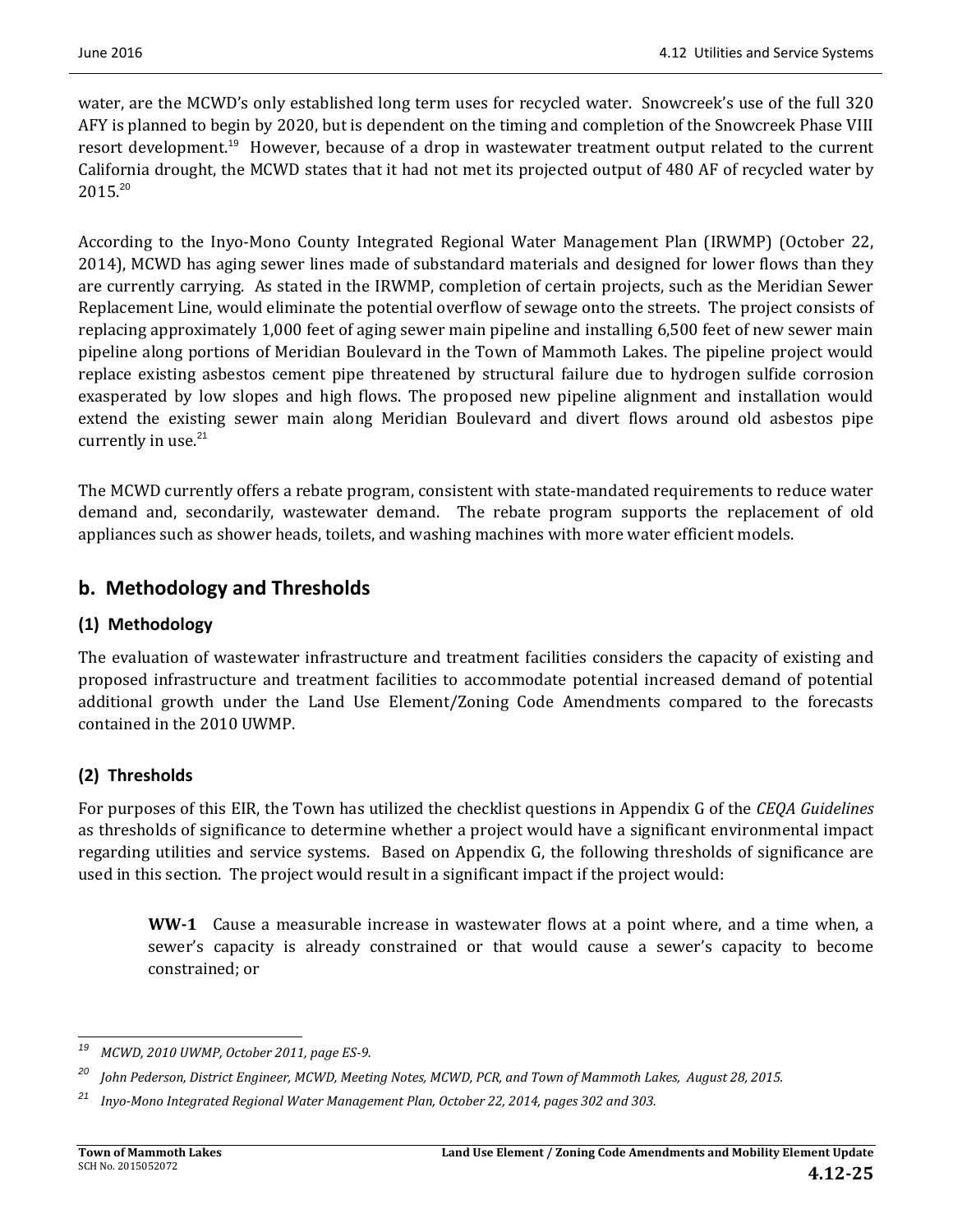**WW**-2 Substantially or incrementally exceed the future scheduled capacity of the treatment plant by generating flows greater than those anticipated.

#### **(3) Applicable General Plan Goals/Policies and Adopted Mitigation Measures**

There are no applicable General Plan policies or mitigation measures from adopted Mitigation Monitoring and Reporting Programs regarding wastewater impacts.

### **c. Environmental Impacts**

| <b>Threshold WW-1</b> | The Project would result in a significant impact if it would cause a measurable       |  |  |  |  |  |
|-----------------------|---------------------------------------------------------------------------------------|--|--|--|--|--|
|                       | increase in wastewater flows at a point where, and a time when, a sewer's capacity is |  |  |  |  |  |
|                       | already constrained or that would cause a sewer's capacity to become constrained.     |  |  |  |  |  |

### *Impact Statement WW‐1: The proposed Land Use Element/Zoning Code Amendments would generate a measurable increase in wastewater flows that could potentially constrain existing sewer line capacity. With the implementation of Mitigation Measure WW‐1 and the provisions of the MCWD's Sanitary Sewer Code, under which MCWD would not issue a sewer connection permit if conveyance systems do not have adequate capacity, impacts to sewer lines would be less than significant.*

#### **(1) Wastewater Service Lines**

The proposed Land Use Element/Zoning Code Amendments would result in a potential incremental population increase of approximately 1,978 over current General Plan buildout projections. This includes permanent and transient residents and hotel occupants. The incremental increase would be generally concentrated in the Town's commercially-designated properties in the vicinity of Main Street and Old Mammoth Road.

The 2010 UWMP estimates an effective annual service area population of 24,201 at buildout (2010 UWMP Table ES-1) and wastewater generation at buildout of 2,330 AFY (2010 UWMP Table 4-5). At this generation rate, per capita wastewater generation would be approximately 0.096 AFY, or approximately 85.9 gpd. With the concentration of the incremental population increase  $(1,978)$  in the Town's commercial districts, demand on sewer lines in Main Street and Old Mammoth Road would increase by approximately 241,293 gpd. This increase has the potential to exceed the capacity of the existing lines serving the Town's commercial districts or to adversely impact any downstream sewer line capacities or deficiencies. The MCWD has further indicated that the delay of improvements in the Meridian sewer main raises further questions about line capacity in downstream areas, as well as capacity in existing mains serving the Town's commercial neighborhoods.<sup>22</sup> Given that this is a Program-level EIR, the specific description of a project and its location that are necessary to determine the capacity of existing main lines is not available.

State-mandated water reduction measures, enforced by the State Water Quality Control Board, require a 20 percent reduction in water demand. Respective reductions in water demand can affect wastewater generation. For instance, measures such as replacement of older appliances with more water efficient models would reduce water flowing into the wastewater system. In addition, efficiency standards that

 <sup>22</sup> John Pederson, District Engineer, MCWD, Meeting Notes, MCWD, PCR, and Town of Mammoth Lakes, August 28, 2015.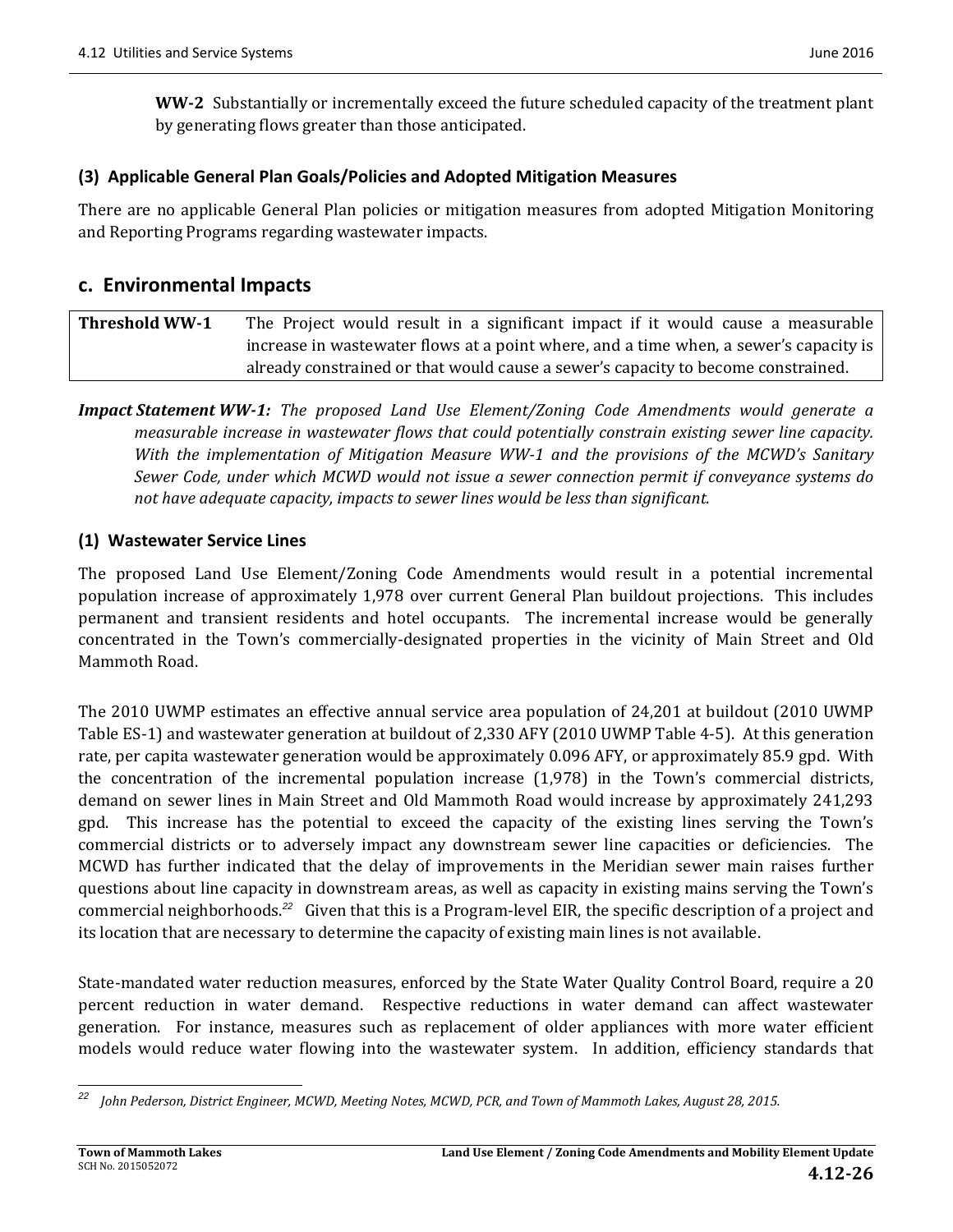reduce maximum flow rate under CCR Title 20, Sections  $1605.1(h)$  and  $1605.1(i)$  apply to all new federallyregulated plumbing fittings and fixtures, including such fixtures as showerheads, lavatory faucets and water closets. However, such reductions are not quantifiable with the current data (the 2010) UWMP.

As required by the MCWD's Sanitary Sewer Code, all occupancies in the Town that provide sanitation facilities must be connected to the public sewer. Sewer Code Chapter 11 Sections 5.03.G and H require the applicant of any new development, including development that would occur under the proposed Land Use Element/Zoning Code Amendments, to obtain a letter of sewer availability to ensure that the developer or subsequent purchaser would acquire a sewer permit prior to construction of any improvements. The Sewer Code further stipulates the design, construction, alteration, use, and maintenance of public sewers, house laterals, and the collection of fees. Fees apply to the cost of checking plans, inspecting construction, and making record plans of the provided facilities. The letter of availability would be provided solely on a firstcome, first served basis and only to the extent that the physical facilities for conveyance and treatment would have available capacity. With the enforcement of the Sanitary Sewer Code, no building permits would be issued for uses that would exceed the capacity of specific sewer lines. To ensure that development would go forward, mitigation measures are recommended to provide for local sewer line upgrades where deficiencies are identified. With enforcement of the Sanitary Sewer Code and the applicant's responsibility to upgrade lines specifically impacted by the respective project under Mitigation Measure WW-1, impacts to existing sewer lines under the proposed Land Use Element/Zoning Code Amendments would be less than significant. 

**Threshold WW-2:** The project would result in a significant impact if the project would substantially or incrementally exceed the future scheduled capacity of the treatment plant by generating flows greater than those anticipated.

*Impact Statement WW‐2: The wastewater treatment facility would have adequate capacity to treat the projected incremental growth of 1,978 people by resulting from the Land Use Element/Zoning Code Amendments. Because population growth would not exceed the scheduled capacity of the treatment facility, impacts related to wastewater treatment would be less than significant.*

## *(i) Wastewater Treatment*

The MCWD wastewater treatment plant's existing capacity is estimated to be approximately 4.9 mgd or approximately 5,488 AFY.<sup>23</sup> During periods of high snowmelt from March through June, the MCWD estimates that at least 0.1 to 0.2 mgd of daily effluent is generated due to infiltration into the collection lines. The 2010 UWMP estimates an effective annual service area population of 24,201 by buildout (2010 UWMP, Table ES-1) and wastewater generation at buildout of 2,330 AFY (2010 UWMP Table 4-5). The incremental population increase of 1,978 people that could occur under the proposed Land Use Element/Zoning Code Amendments would generate approximately 170,108 gpd or approximately 187 AFY. With the incremental increase, total demand on the wastewater treatment system would be approximately 2,517AFY, which would not exceed the MCWD's estimated treatment capacity of approximately 5,488 AFY. Because the treatment capacity would exceed the estimated growth under the proposed Land Use Element/Zoning Code

 <sup>23</sup> Mono County Local Agency Formation Commission, Service Review and Sphere of Influence Recommendation, Mammoth Community *Water District, October 2010, page 18.*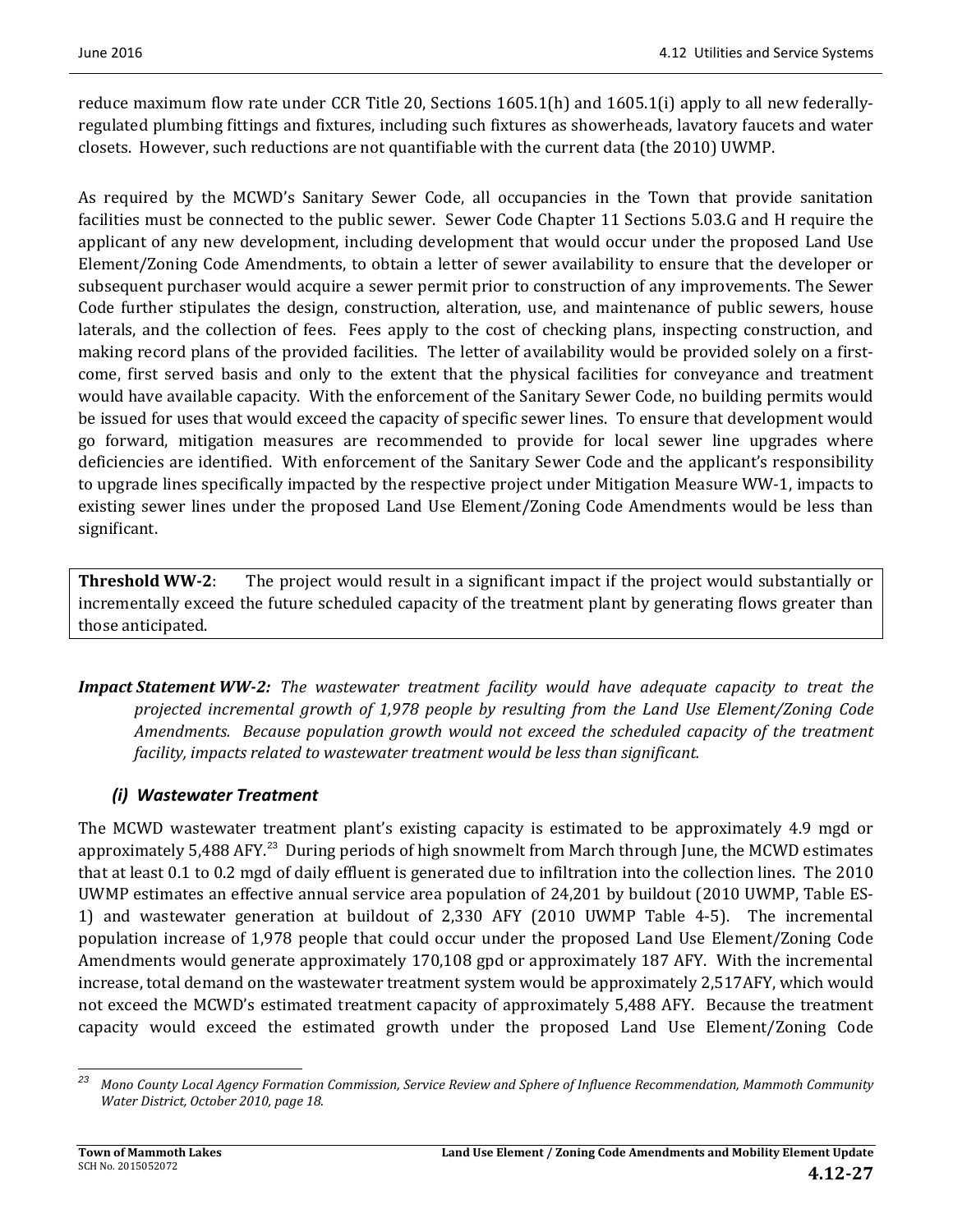Amendments and the MCWD has the authority to disallow development under the Sanitary Sewer Ordinance if capacity is not available, the proposed Land Use Element/Zoning Code Amendments would not substantially or incrementally exceed the future scheduled capacity of the treatment plant. It is also noted that the Project's potential buildout may not occur and, thus, represents a conservative estimate. However, because the full buildout would not exceed treatment capacity, impacts with respect to wastewater treatment capacity would be less than significant.

#### **Mitigation Measures**

**Mitigation Measure WW-1:** During the review of an application by the MCWD for a wastewater permit, if deficiencies in local sewer lines resulting from the application would cause the denial of the sewer permit, the applicant shall install improvements that would comply with Division VII of the Sewer Code (as reviewed by the MCWD). Where general deficiencies are identified, the Sanitary Sewer Code already provides for the collection of fees for sewer main lines, new laterals and other infrastructure.

### **d. Cumulative Impacts**

The analysis of the impact of the Land Use Element/Zoning Code Amendments on wastewater systems is cumulative in nature because it evaluates the effects of the project in combination with the General Plan buildout. Because demand for General Plan buildout would be adequately served, and the impact evaluation for the Project determined that Land Use Element/Zoning Code Amendments would not have a significant impact on wastewater conveyance and treatment, the Project would not have a cumulatively considerable contribution to wastewater treatment, and its cumulative impact would be less than significant.

## **e. Level of Significance After Mitigation**

Implementation of the prescribed mitigation measures would ensure that impacts regarding wastewater conveyance lines would be less than significant.

## **3. STORMWATER**

### **a. ENVIRONMENTAL SETTING**

### **(1) Regulatory Framework**

### **(a) State of California**

### *(i) Lahontan Regional Water Quality Control Plan*

The Water Quality Control Plan (Basin Plan) (1995) for the Lahontan Regional Water Quality Control Board (LRWQCB) addresses stormwater runoff, including stormwater problems and control measures. As discussed therein, adverse water quality conditions related to stormwater discharges are a frequent and widespread problem. Stormwater control measures set forth in the Basin Plan primarily include erosion control. Source control best management practices (BMPs) discussed in the Basin Plan include street and storm drain maintenance and enforcement of ordinances to prevent illegal dumping. BMPs for residential/commercial activities include roadway and drainage facility operations and maintenance programs, BMP planning for new development projects, and retrofitting existing and proposed flood control projects with BMPs.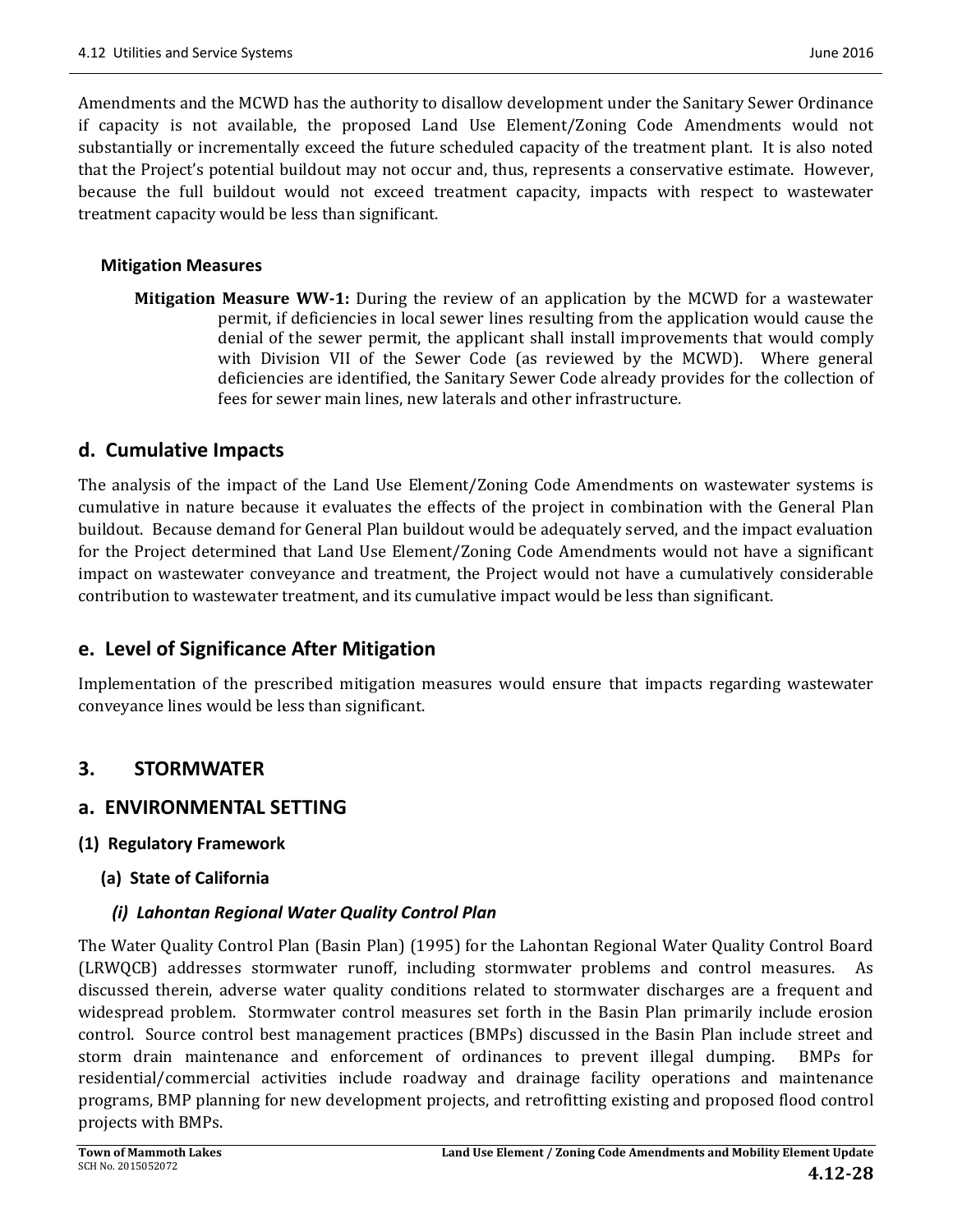In 1991, the Town of Mammoth Lakes and the LRWQCB adopted a Memorandum of Understanding (MOU) regarding storm water objectives and control measures. Per the MOU, the Town was granted the authority to issue construction permits for all developments less than one acre in size and provide site inspection. Although the MOU provides the following guidelines to prevent pollution, these guidelines also address siltation and erosion that affect the capacity of the Town's storm drain system.

- 1. Drainage collection, retention, and infiltration facilities shall be constructed and maintained to prevent transport of the runoff from a 20-year, 1-hour design storm from the project site.
- 2. Surplus or waste material shall not be placed in drainage ways or within the 100-year flood plain of surface waters.
- 3. All loose piles of soil, silt, clay, sand, debris, or earthen materials shall be protected in a reasonable manner to prevent any discharge to waters of the State.
- 4. Dewatering shall be done in a manner so as to prevent the discharge of earthen material from the site.
- 5. All disturbed areas shall be stabilized by appropriate soil stabilization measures by October 15th of each vear.
- 6. All work performed between October 15th and May 1st of each year shall be conducted in such a manner that the project can be winterized within 48 hours.
- 7. Where possible, existing drainage patterns shall not be significantly modified.
- 8. After completion of a construction project, all surplus or waste earthen material shall be removed from the site and deposited at a legal point of disposal.
- 9. Drainage swales disturbed by construction activities shall be stabilized by the addition of crushed rock or riprap as necessary or other appropriate stabilization methods.
- 10. All construction areas shall be protected by fencing or other means to prevent unnecessary disturbance.
- 11. During construction, temporary erosion control facilities (e.g., impermeable dikes, filter fences, hay bales, etc.) shall be used as necessary to prevent discharge or earthen materials from the site during periods of precipitation or runoff.
- 12. Revegetated areas shall be continually maintained in order to assure adequate growth and root development. Physical erosion control facilities shall be placed on a routine maintenance and inspection program to provide continued erosion control integrity.
- 13. Where construction activities involve the crossing and or alteration of a stream channel, such activities shall be timed to occur during the period in which streamflow is expected to be lowest for the year.

## **(b) Regional**

## *(i) Inyo‐Mono Integrated Regional Water Management Plan*

Inyo-Mono Integrated Regional Water Management Plan (IRWMP), which was adopted October 22, 2014, sets forth funding priorities for water-related projects throughout the region. Based on needs assessments, projects throughout the region were prioritized for Proposition 84 funding applications. Several projects in the Town of Mammoth Lakes, including the Mammoth Lakes Stormwater Management Plan Phase II, have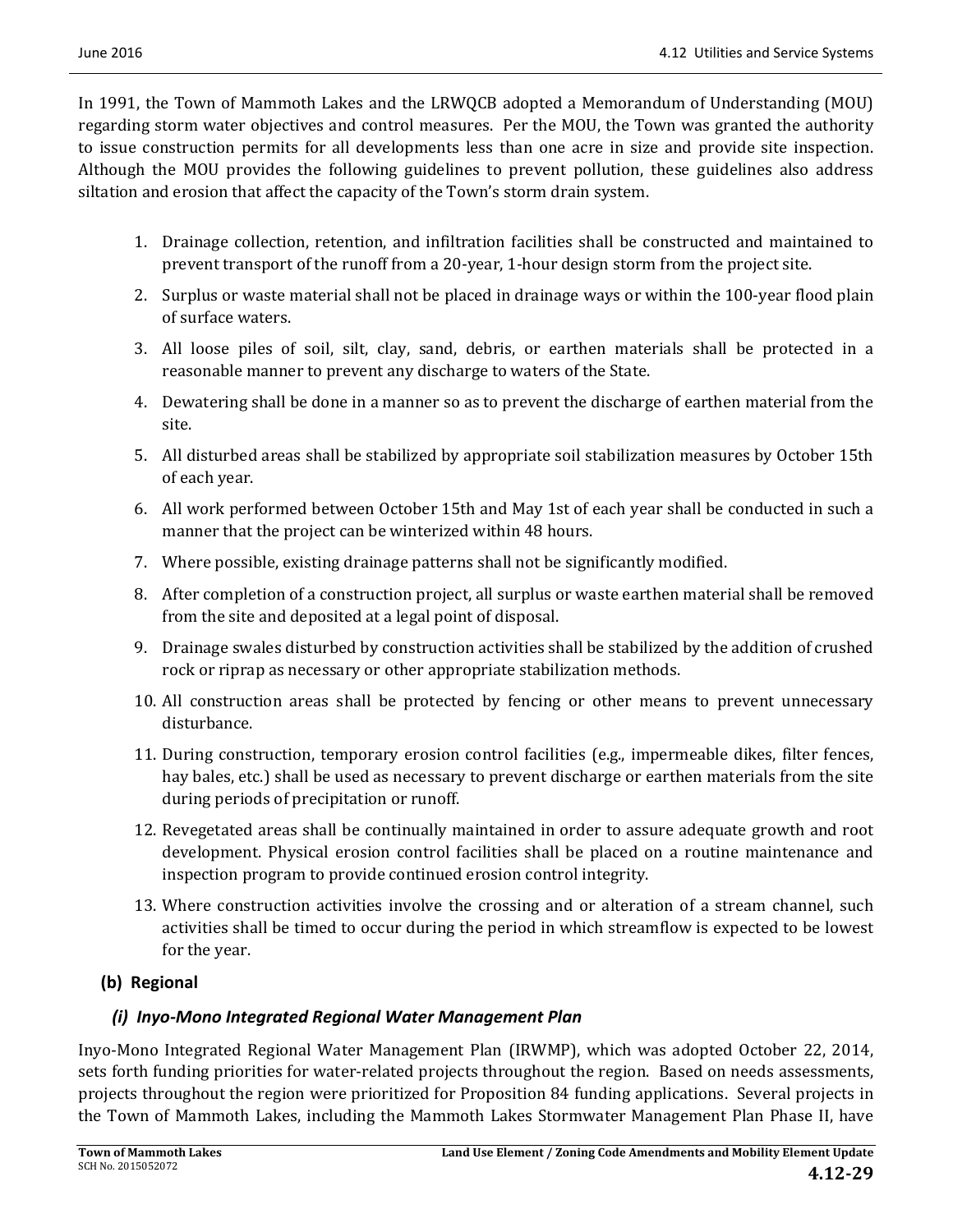been prioritized. As discussed therein, much of the infrastructure in the Town of Mammoth Lakes was built by Mono County prior to the incorporation of the Town in 1984. During that time, minimal emphasis was placed on erosion control, water quality or facility design. According to the IRWMP, the Town is now dealing with serious erosion issues, inadequate drainage facilities, numerous flood prone areas and a lack of water quality improvements. Several large storm events in 2006 and 2007 highlighted the existing problems in the Town and caused excessive erosion of slopes and ditches, flooding of Town facilities and private property, and discharged sediment and other pollutants to Hot Creek and Mammoth Creek. The Mammoth Lakes Stormwater Management Plan Phase II is located within the Town of Mammoth Lakes municipal boundary.

As discussed in the IRWMP, the Town is signatory to the Inyo-Mono Regional Water Management Group, and the project would be developed and completed in cooperation with this planning group. The goal of the IRWMP is to "move the Town of Mammoth Lakes toward a more proactive approach to managing stormwater, improving water quality and minimizing the risk of flooding through the development and implementation of a Stormwater Management Plan."<sup>24</sup> Objectives of the IRWMP relative to the Stormwater Management Plan are as follows:

- $\circ$  Objective 1. Develop a Stormwater Management Plan that includes provisions for improved management and policy; Capital Improvement Program (CIP); maintenance and operations; and education and outreach.
- o Objective 2. Build upon the work previously completed by the Town, including the integration of the findings and recommendations included in the Erosion, Drainage and Flooding Project Final Recommendations Report dated April 11, 2008.
- $\circ$  Objective 3. Identify, delineate and prepare to implement CIP projects identified within the Stormwater Management Plan.

## **(c) Local**

## *(i) Town of Mammoth Lakes Storm Drain Master Plan*

In response to potential erosion and flooding hazards as a result of increased urbanization, the Mono County Public Works Department prepared the Mammoth Lakes Storm Drain Master Plan (SDMP) dated July 1984, which included a Master Plan Report, Design Manual, and Implementing Ordinance. An update to the SDMP specific to the Town of Mammoth Lakes was completed on May 26, 2005. The 2005 SDMP was primarily formulated to control drainage and erosion problems by establishing a program to rehabilitate existing development areas, while also providing policies, standards, and procedures to guide future development.

The 2005 SDMP identifies several existing drainage problems in the Town including the following:

- Lack of a stable drainage system in much of the community located within the Urban Growth Boundary;
- Koadside and slope erosion due to uncontrolled runoff in poorly defined channels from steep areas;

 <sup>24</sup> Inyo-Mono Regional Water Management Group, the Inyo-Mono Integrated Regional Water Management Plan October 22, 2014, page *303.*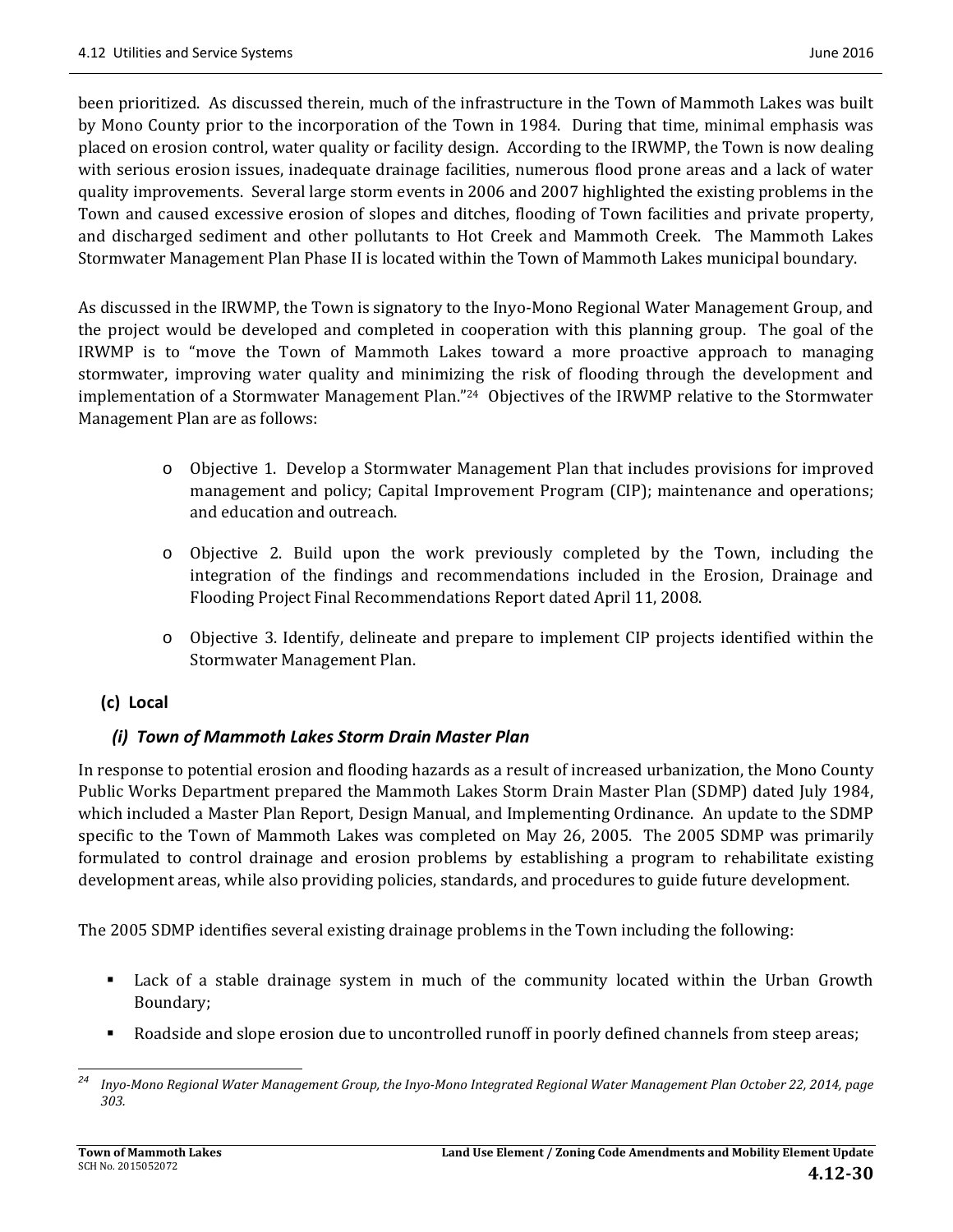- **•** Drainage that crosses private property, and development in or near the natural drainage channels;
- Undersized culverts and channels; and
- **•** Discharge of runoff from developed areas directly to Mammoth Creek resulting in high sediment loads to the creek and water quality degradation.

In response to these problems, the 2005 SDMP identifies general drainage improvements throughout the Town that would remedy existing drainage problems.

Three priority levels were established in the 2005 SDMP for construction of the improvements as summarized below:

- Priority 1 improvements focus primarily on eliminating existing drainage and erosion control problems;
- **Priority** 2 improvements include solutions to less critical drainage problems and facilities required to provide adequate drainage trunk capacity for the ultimate development; and
- **•** Priority 3 improvements include the remainder of SDMP facilities, which are principally improvements for local storm drainage.

The 2005 SDMP retains or improves natural streams, where possible, rather than replacing them with storm pipes (for aesthetic, economic, and functional purposes). Storm pipes would be placed in streets where feasible; however, some easements would be required on private property, primarily where existing development has occurred near stream zones. The SDMP recommends the Town replace corrugated metal pipelines that failed to transmit the required 20-year flows with pipes of the same size made of concrete, PVC, HDPE, or other materials that do not have a rough texture.

### *(ii) Town of Mammoth Lakes Stormwater Master Plan*

The Town of Mammoth Lakes Stormwater Master Plan (SMP) (2015) was developed under a Planning Grant from the IRWMP for the purpose of providing a strategy for dealing with stormwater priorities. The components of the SMP include a capital improvement program, stormwater operations and maintenance plan, public education and outreach, and a retrofit program. The purpose of the SMP is to address the following issues that have been identified by the Town:

- Highly connected drainage pathways do not attenuate flows and quickly lead to high volume, high velocity runoff which causes erosion
- **•** Areas with inadequate drainage facilities direct stormwater runoff onto steep, unprotected slopes and across bare or unpaved areas which are easily eroded
- Erosion of these areas generates significant sediment loads deposited at lower elevations which clog stormwater infrastructure and increase the potential for flooding
- Existing stormwater infrastructure, like open channels, have little capacity to attenuate stormwater runoff, increasing erosion and the potential for flooding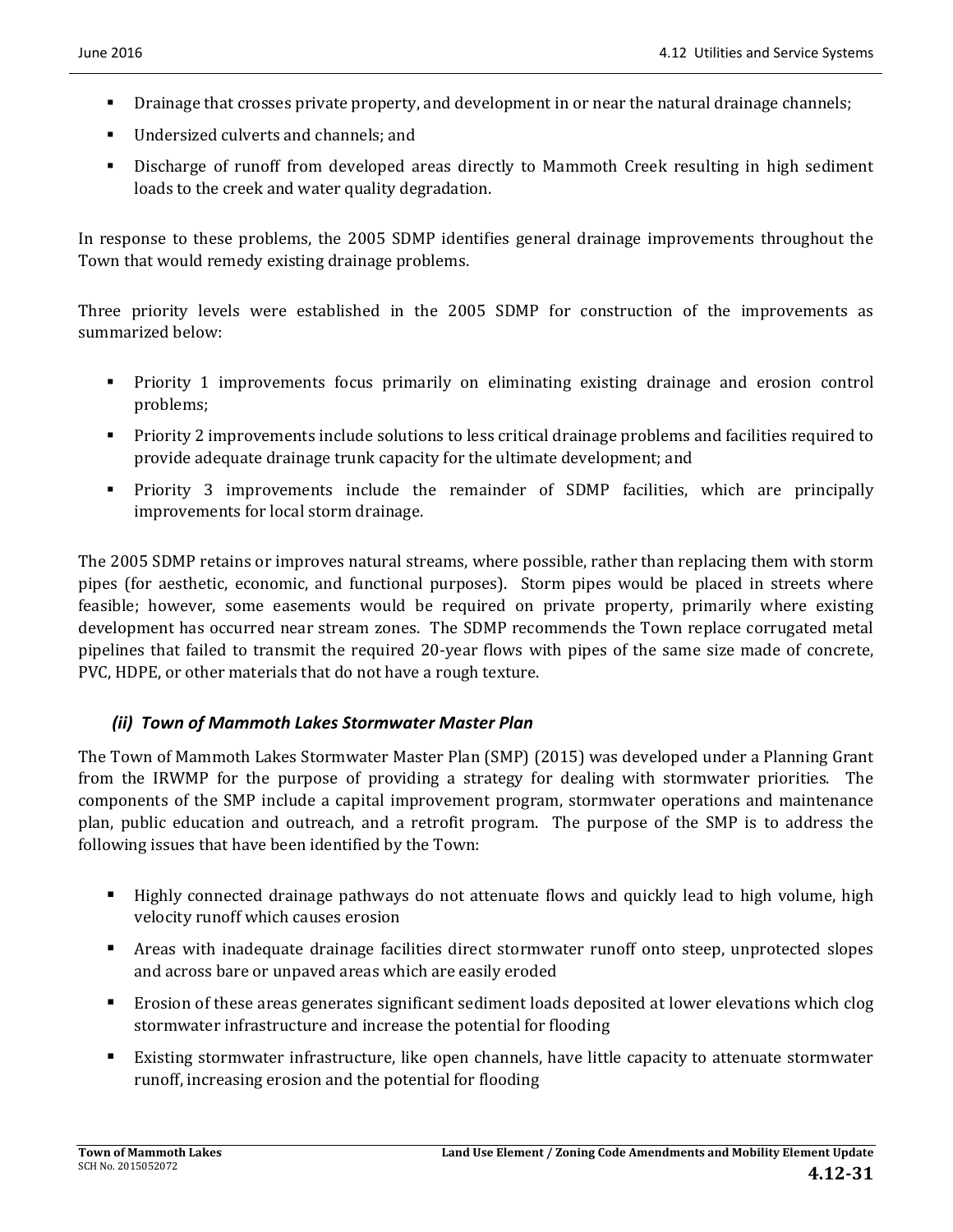The priorities established under the SMP include: (i) minimize drainage issues and erosion (ii) protect creeks and streams from stormwater runoff, and (iii) effectively manage the Town's stormwater infrastructure. To minimize drainage issues, goals include identifying eight priority projects to control erosion and flooding and integrating these into the Town's Capital Improvement Program (CIP). Goals to protect creeks and streams include updating the grading permit and construction site erosion control requirements. Goals related to the management and operation of the Town's stormwater infrastructure include developing an operations and maintenance plan  $(0&M)$  for maintaining infrastructure and updating a geographic information system (GIS) to inventory stormwater infrastructure. Under this objective, deferred maintenance of existing stormwater infrastructure would be minimized.

#### *(iii) Town of Mammoth Lakes Stormwater Capital Improvements Program*

The Town of Mammoth Lakes Stormwater Capital Improvements Program (CIP) comprises Component 2 of the SMP and is intended to specifically address stormwater infrastructure deficiencies beginning in fiscal year 2016/2017. It would improve upon the Town's ability to prevent erosion, sedimentation, and drainage problems through the construction of eight priority erosion control, drainage improvement and flood control projects. These priority areas, which had been identified in the 2007 Existing Conditions report, include the following: 

- 1. Upper John Muir Slope Protection
- 2. Upper John Muir Storm Drain
- 3. Lower John Muir Slope Protection
- 4. Lower John Muir Storm Drain
- 5. Davison Road Storm Drain
- 6. Majestic Pines Storm Drain
- 7. Forest Trail Slope Protection
- 8. Forest Trail Storm Drain

Projects 1 through 6 address issues identified along a generally continuous flow path. The path begins with slope stability and erosion issues at the top of John Muir Road and running eastward across Lake Mary Road, through the Majestic Pines neighborhood. Accumulated sediment along this path in the Sierra Star Golf Course increases the potential for flooding in the Sierra Valley residential area. Although no projects are proposed in the Sierra Valley residential area, the Town anticipates improvements occurring upstream would alleviate some of the previous flooding issues. Projects 7 and 8 address drainage and erosion issues identified in the North Village and the Forest Trail residential area. Timing of proposed projects will depend on the ability of the Town to identify reliable funding sources.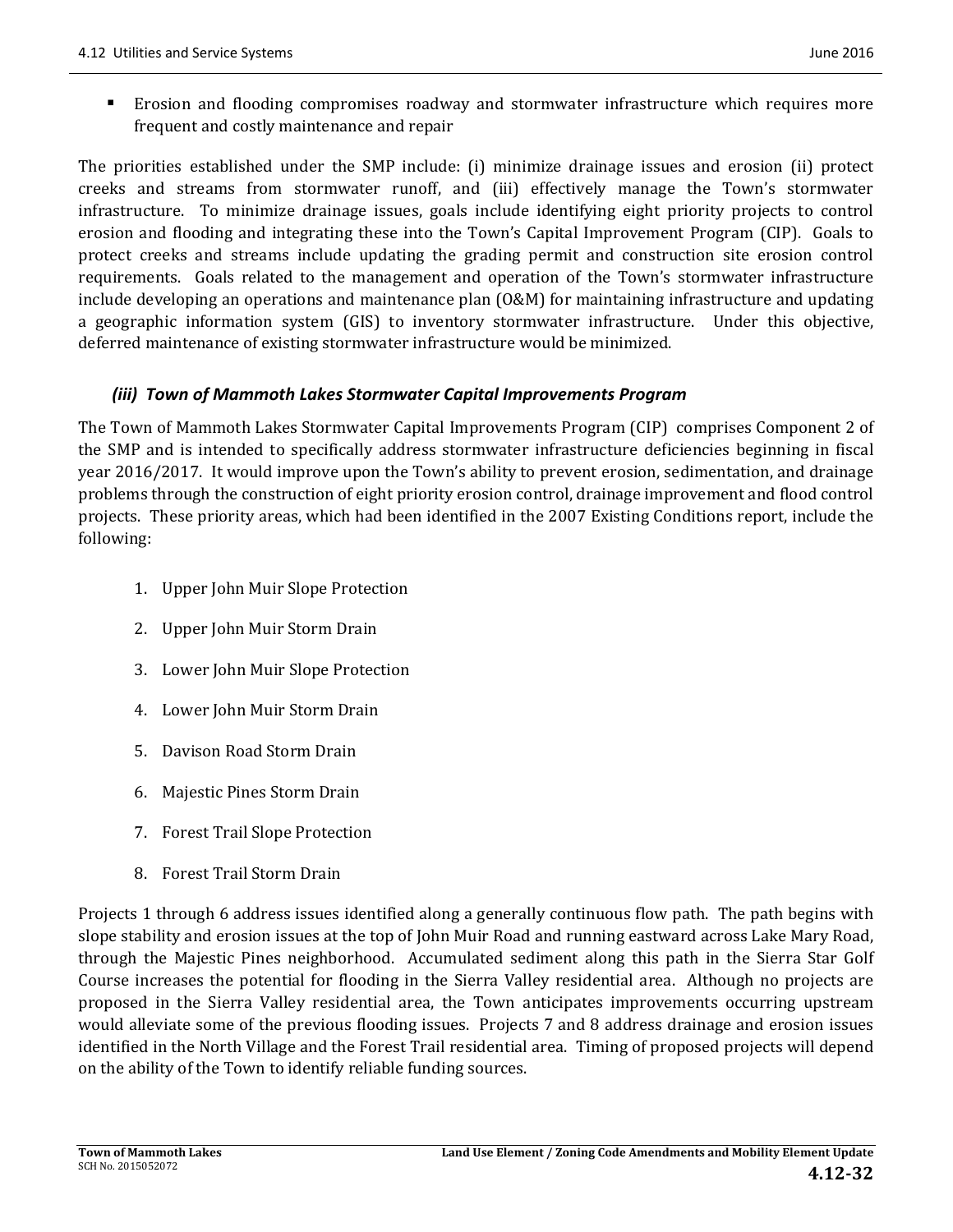### *(iv) Town of Mammoth Lakes Operations and Maintenance Plan*

The Town of Mammoth Lakes Operations and Maintenance (OMP), which comprises Component 3 of the SMP, was developed to guide the inspection, maintenance, and tracking of the Town's stormwater infrastructure and to build upon the Town's current inspection and maintenance activities. The OMP, which will be used by the Public Works, Roads and Maintenance, and GIS system, would have the added benefit over the current O&M by tracking inspections and maintenance of stormwater infrastructure. The OMP would simplify the workflow cycle (feedback loop) and will be based on current GIS as well as inspection and maintenance resources. The OMP's detailed processes were developed on input from the Town's Public Works staff, who are managing the project, and the GIS staff who will update and manage the stormwater geodatabase, and the inspection and maintenance staff. The OMP will begin with examination of a facility by a qualified inspector who enters inspection data into a GIS database. This would generate subsequent hard copy work orders that describe the needed maintenance. Maintenance is performed and information is submitted to the GIS database, which closes the workflow cycle at a particular facility. This effort is being implemented beginning in 2016. The O&M service areas include the Westside Downtown and the Allen Tract and Sierra Valley along Main Street's commercial corridor.<sup>25</sup>

#### *(v) Town of Mammoth Lakes Municipal Code*

Municipal Code Chapter 13.20, Storm Drainage Utility, provides for a storm drain system for the Town of Mammoth Lakes. Section 13.20.11 describes the storm drainage system as all the natural and manmade drainage system that collects and transports stormwater from the first point of contact with the ground to discharge at the town boundaries or other designated point of discharge. Included are all impervious manmade areas, street paving, curbs and gutters, catch-basins, pipes, culverts, ditches, natural swales and streams, wetlands, lakes and storage area, and all other features appurtenant thereto. Under Chapter 13.20, the Town utility (i.e., Department of Public Works) is responsible for all activity related to the water quality of runoff entering and discharging from the town's storm drainage system and for compliance with any permits required by the state of California or the federal government under the National Pollution Discharge Elimination System (NPDES). Under Section 13.20.040, all new development is subject to a storm drainage connection or impact fee at the time of sale or occupancy of the permitted improvement.

Municipal Code Section 15.08 (Construction Site Regulations) requires that construction sites must protect drainage paths and control erosion within areas cleared of vegetation during construction. These requirements support the implementation of the SMP by providing authority to regulate erosion and sedimentation from construction sites. Municipal Code Section 15.16.081.C also establishes a development impact fee for storm drainage facilities drainage, revenues from which are to be deposited into the drainage fund.

These fees support maintenance of the Town's stormwater infrastructure. Municipal Code Section 17.36.050 requires a grading permit for any lot graded or cleared of vegetation, which provides a mechanism to prevent debris and eroded materials from entering the Town storm drain system. Section 17.36.020 requires the Town to consider drainage and erosion control as a factor in lot density and, thus, helpsm to identify whether a project would cause or contribute to erosion, drainage and flooding. Section 17.36.090

 <sup>25</sup> Nichols Consulting Engineers, Chtd., Town of Mammoth Lakes Stormwater Master Plan, Component 3 (Operations and Maintenance *Plan), O&M Service Areas Map, 2015.*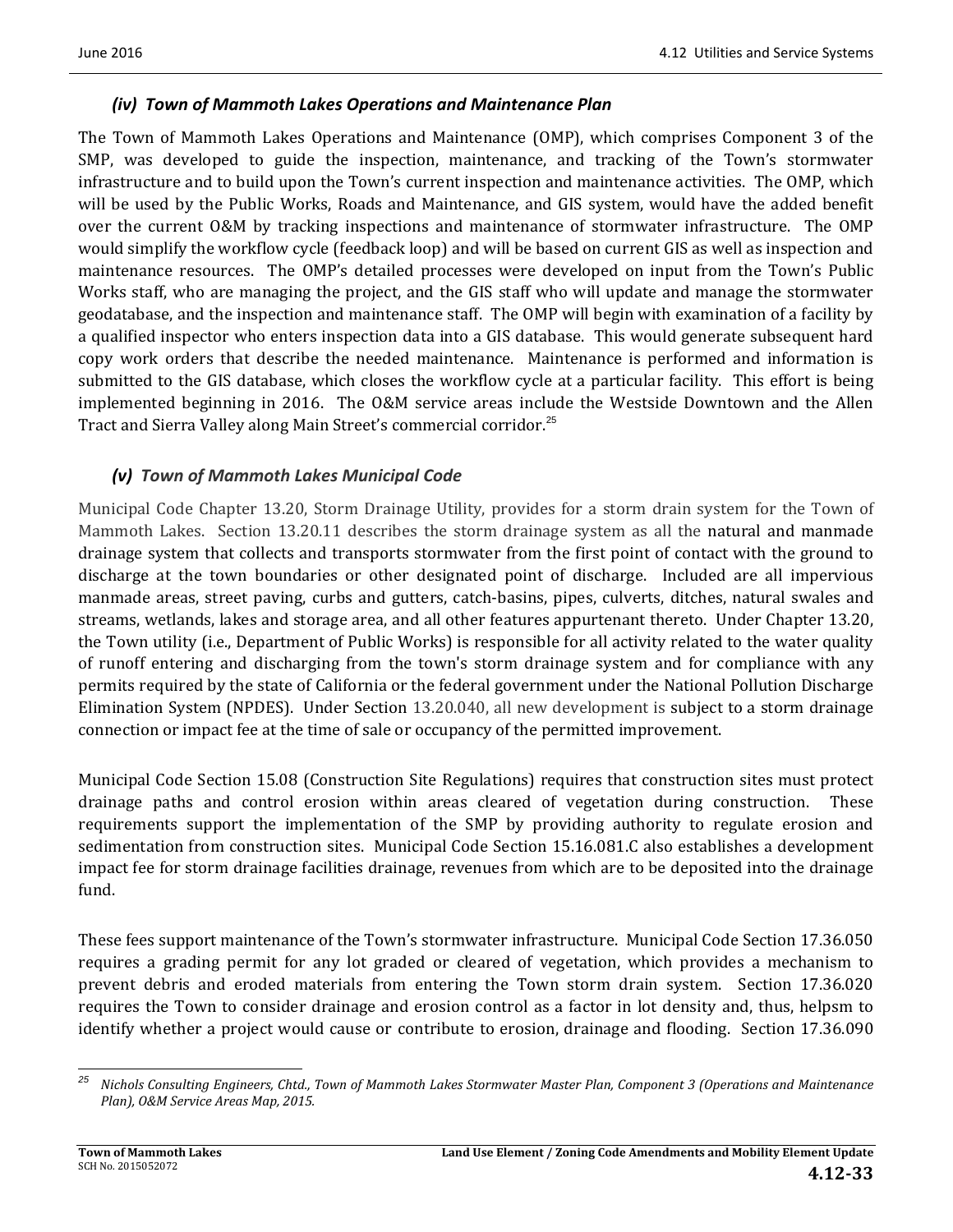requires buffers to be landscaped between retail and residential land uses, which provides an opportunity to treat runoff with landscaped features such as bioswales or rain gardens.

#### **(d) Town of Mammoth Lakes Drainage Facilities Standards**

#### *(i) Town of Mammoth Lakes Drainage and Erosion Control Manual*

The Town of Mammoth Lakes Drainage and Erosion Control Manual (1984) sets forth procedures for the planning and design of storm drainage and flood control systems and erosion control facilities. The Manual's standards for project review and procedures for issuance of applicable grading and building permits include calculation of runoff, evaluation of storm drainage systems, temporary runoff management, erosion control, temporary and permanent soil stabilization, and regulation procedures. The Manual provides the appropriate return period (exceedance intervals) for use in the design of storm drainage and erosion facilities. In all cases, the storm drain systems shall be sized to carry 100-year peak flows without damage to persons or property. Under the Manual, individual facilities in the system may have lower exceedance intervals, but should be designed to overflow to another portion of the storm drainage system when their capacity is exceeded. For example, if a storm drain overflows into the street, the capacity of the street, curb and gutter must be adequate to carry the 100-year peak flow without flooding adjacent property.

#### *(ii) Town of Mammoth Lakes Standards*

The Town of Mammoth Lakes Department of Public Works Standards (Standards) (Revised July 2013) sets forth specific design and materials standards for the Town's public works construction projects, including streets, sidewalks, bike paths, and storm drains. Section 100 establishes standards for streets, gutters, and sidewalks, and drainage facilities. Under the Standards, roadway drainage shall be designed with considerations of the amount of runoff, erosion protection, and maintenance facilities. All drainage facilities must be approved by the Director of Public Works. Section 300 establishes standards for a range of drainage systems, including storm drain trenches, drywells, cobble swales (including rip rap), drop inlets, drainage swales, culvert standards, and yard drains (to be used for private development only where source does not originate from vehicular traffic). The Standards also provide design criteria for commercial drywell/infiltrators. 

#### **(2) Existing Conditions**

The Town of Mammoth Lakes Erosion, Drainage, and Flooding Project – Existing Conditions Report (2007) was prepared to assist Town staff in the identification of existing erosion, drainage, and flood-related problem areas and to develop a prioritized list of localized solutions. The work was conducted to supplement the 2005 Storm Drain Master Plan. The principal goals of the Existing Conditions Report are to (i) Clearly identify and document existing conditions by type and location, (ii) to prioritize problems or problem areas; (iii) to develop and document localized solutions through enhancements or projects; (iv) to integrate projects with the Town's Capital Improvement Program and Storm Drain Master Plan; and  $(v)$  to provide basic stormwater program assistance.

To provide a clear presentation of existing conditions, the project was divided into seven priority areas in which flooding or erosion have the potential to occur based on topography and other factors. Area 1, which comprises John Muir, Davison, and Lee Roads, is a steep residential neighborhood. Because of the steep terrain, this area has a history of erosion associated with cut and fill slopes, drainage ditches, unstable road shoulders, and unpaved parking surfaces. In addition, because of the steeper topography, this area generates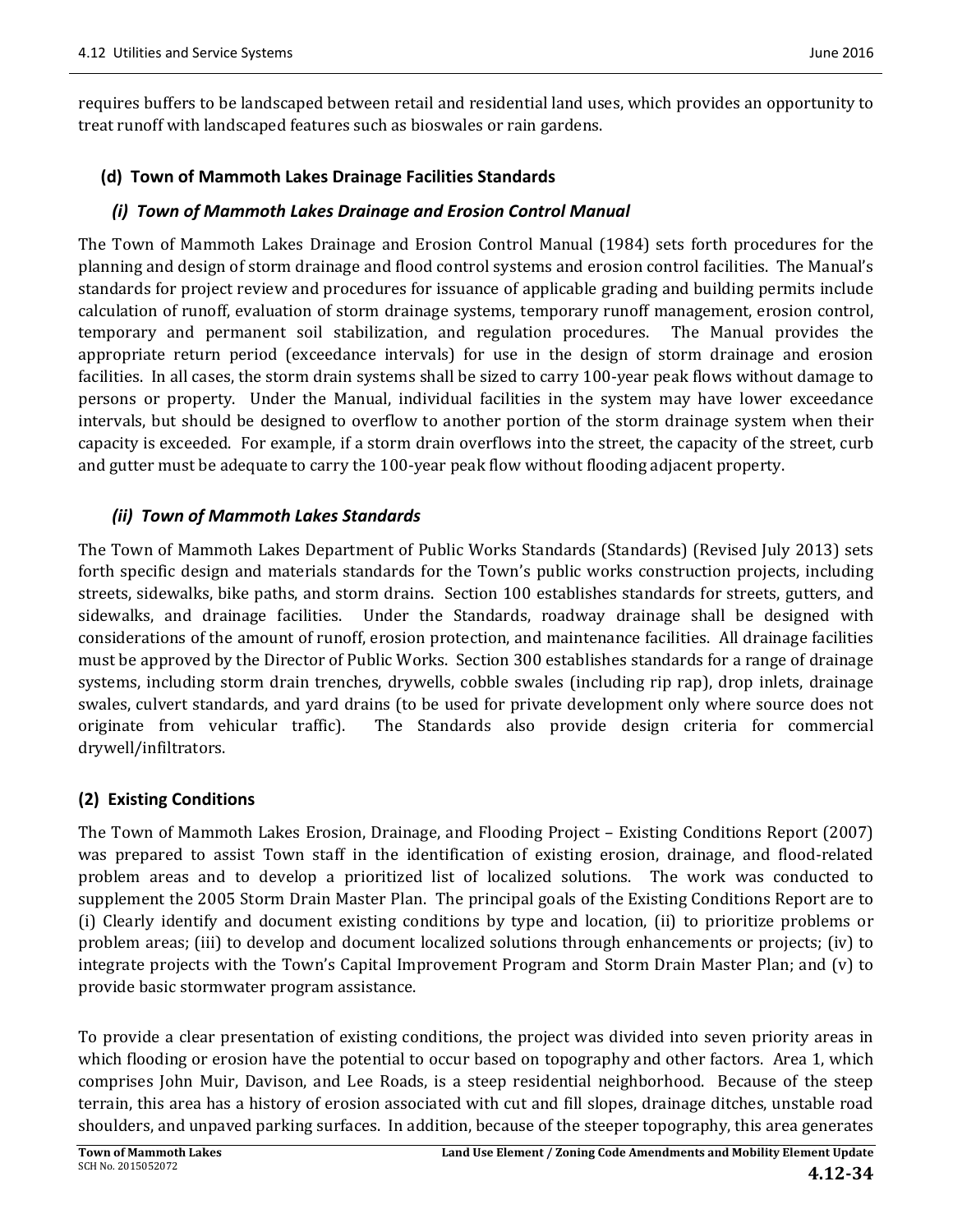faster and more sediment-filled runoff to lower neighborhoods within the Town. The area has limited drainage infrastructure and flooding has been experiences in several locations throughout Area 1.

Figure 2-1, Project Areas, of the Existing Conditions Report identifies the Town's seven drainage priority areas. As shown in Figure 2-1, the north edge of Area 6 encompasses the south side of Main Street in the Town's commercially-zoned neighborhood. The Existing Conditions Report describes Area 6 as relatively flat and densely developed residential neighborhood with a mix of single-family and multi-family structures. The area is bounded by Main Street to the north, Manzanita Road to the east, Dorrance Drive to the south, and Lupin Street to the east, and Callahan Way and Obsidian Place to the west. The report states that roads are primarily residential streets with slopes of approximately 4 percent. Drainage flows from west to east in three primary drainage systems which converge at the end of Center Street.<sup>26</sup> The focus of the report is on Sierra Valley Sites, including Joaquin Road, Lupin Street, Mono Street, and Manzanita north of Dorrance Drive, the report mentions that Area 6 includes a portion of the South Frontage Road along Main Street.

The main drainage systems in Area 6 are comprised primarily of open channels linked by culverts under roads. In some locations, the lack of roadside drainage ditches has recreated rill and gully erosion of road shoulders. However, the report states that the main erosion issue is the abundance of unpaved parking areas and driveways.<sup>27</sup> The surface drainage channels in the area have capacity issues related to sedimentation and encroachment from adjacent development. Sheet flow is also gathering loose sediment and carrying it back into the culvert system. According to the report, flooding in Area 6 generally coincides with the two primary drainage systems in the residential subdivision.<sup>28</sup> Flooding and upstream concerns related to Main Street, the commercial zones, or the Frontage Road are not described in the report.

Existing stormwater facilities in the Main Street and Old Mammoth Road areas include storm drain pipes in Main Street between Minaret Road on the west and Old Mammoth Road on the east. Drop inlets and catch basins are located along Main Street and Sierra Park Road. Storm drain pipes are also located in Sierra Nevada Road, between Old Mammoth Road and Sierra Park Road, in the Old Mammoth Road district. Sierra Park Road also contains storm drain pipes and drop inlets between Tavern Road and Sierra Nevada Road.

The drain system for the Town begins in upper Lake Mary Road area (around Davison) with various connections from Sierra Valley. However, the system is not continuous. The ultimate outlets for the Town's stormwater system are Murphy Gulch and Mammoth Creek.

With the exception of a portion of the Town's Mixed-use/Lodging and Downtown Commercial Zones along Main Street, the Town's commercial zones are not located within any of the seven areas identified in the Town of Mammoth Lakes Erosion, Drainage, and Flooding Project – Existing Conditions Report (2007). The Old Mammoth Road commercially-zoned areas are not located within any of the Existing Conditions Report's Project Areas and, thus not identified as drainage problem areas. Although a section of Main Street and the Frontage Road between approximately Callahan Way on the west and Center Street on the east is located within Area 6. However, any unpaved parking areas or open drain areas in the commercial neighborhoods

 

<sup>&</sup>lt;sup>26</sup> Nichols Consulting Engineers, Chtd., Town of Mammoth Lakes Erosion, Drainage, and Flooding Project Existing Conditions Report, *December 2007, page 5.* 

*<sup>27</sup> Op. Cit., page 21.* 

*<sup>28</sup> Op. Cit., page 22.*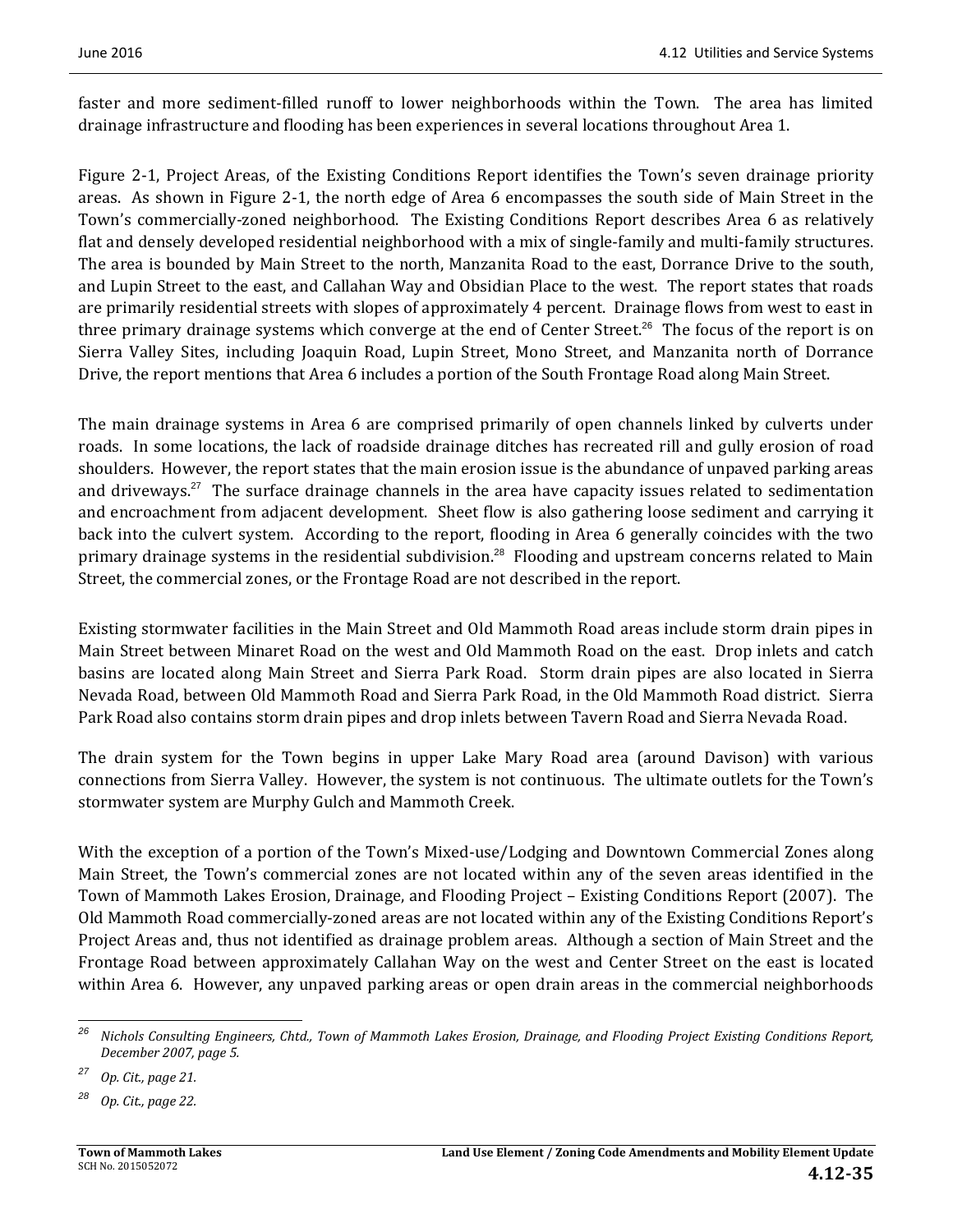have the potential for erosion. The 2015 SWP also identifies significant runoff from large impervious areas associated with multifamily developments and commercial parking lots and states that higher runoff from these areas overwhelm stormwater infrastructure, exacerbate erosion and increase potential for flooding.<sup>29</sup>

### **(a) Town of Mammoth Lakes Erosion, Drainage, and Flooding Project – Final Recommendations**

The Town of Mammoth Lakes Erosion, Drainage, and Flooding Project - Final Recommendations Report (2008) (Final Recommendations Report) was prepared to assist Town staff with the identification of existing drainage and flood related problem areas and to develop a prioritized list of localized solutions that would allow the Town to become proactive in the way it manages its stormwater. The work performed as part of the report is intended to enhance and supplement work previously conducted for the 2005 SDMP. Relative to stormwater runoff, the report addresses issues not presented in the SDMP, including:

- Discussion of flood prone areas;
- Impacts of erosion and sedimentation on the storm drain system;
- Existing condition of surface conveyance and capture facilities (i.e. earthen ditches, curb and gutter, AC dike, AC swale, drop inlets, catch basins, etc.); and
- **IMPACT OF THACK IMPACT FROM PROPERTY** Impervious surfaces.

The Final Recommendations Report suggests that, in order to address the impact of stormwater runoff from large impervious surfaces in the Town's commercial districts, the Town engage owners or managers in discussions about opportunities to reduce stormwater runoff from private property. Some alternatives for addressing this issue include cooperative agreements, shared facilities and cost sharing opportunities. Other options include developing and implementing a Low Impact Development<sup>30</sup> (LID) education program or the passing of a local ordinance requiring erosion control and stormwater BMPs be implemented for all developed properties. Pertinent to the Town's commercial district, the Final Recommendations Report offers several items of consideration. These include:

- When feasible, separate urban runoff from upland runoff. This will minimize the volume of surface flow reaching the Town's storm drain infrastructure in some locations.
- A major emphasis should be placed on reducing stormwater runoff peak flows and volumes through infiltration or detention. This is particularly important in the higher elevation areas of the Town in order to reduce the stress placed on drainage infrastructure in the lower portions of the Town.
- Identify opportunities to disperse flows at various locations eliminating concentrated discharge points to the maximum extent practicable.

 

*<sup>29</sup> Nichols Consulting Engineers, Chtd., Town of Mammoth Lakes Stormwater Master Plan, 2015, page 16.*

<sup>&</sup>lt;sup>30</sup> LID is an approach to land development (or re-development) that manage stormwater as close to its natural source as possible. LID employs principles such as preserving and recreating natural landscape features, minimizing effective imperviousness to create functional and appealing site drainage that treat stormwater as a resource rather than a waste product. Many practices have been used to adhere to these principles such as bioretention facilities, rain gardens, vegetated rooftops, and permeable pavements. By implementing LID principles and practices, water can be managed in a way that reduces the impact of built areas and promotes the *natural movement of water within an ecosystem or watershed.*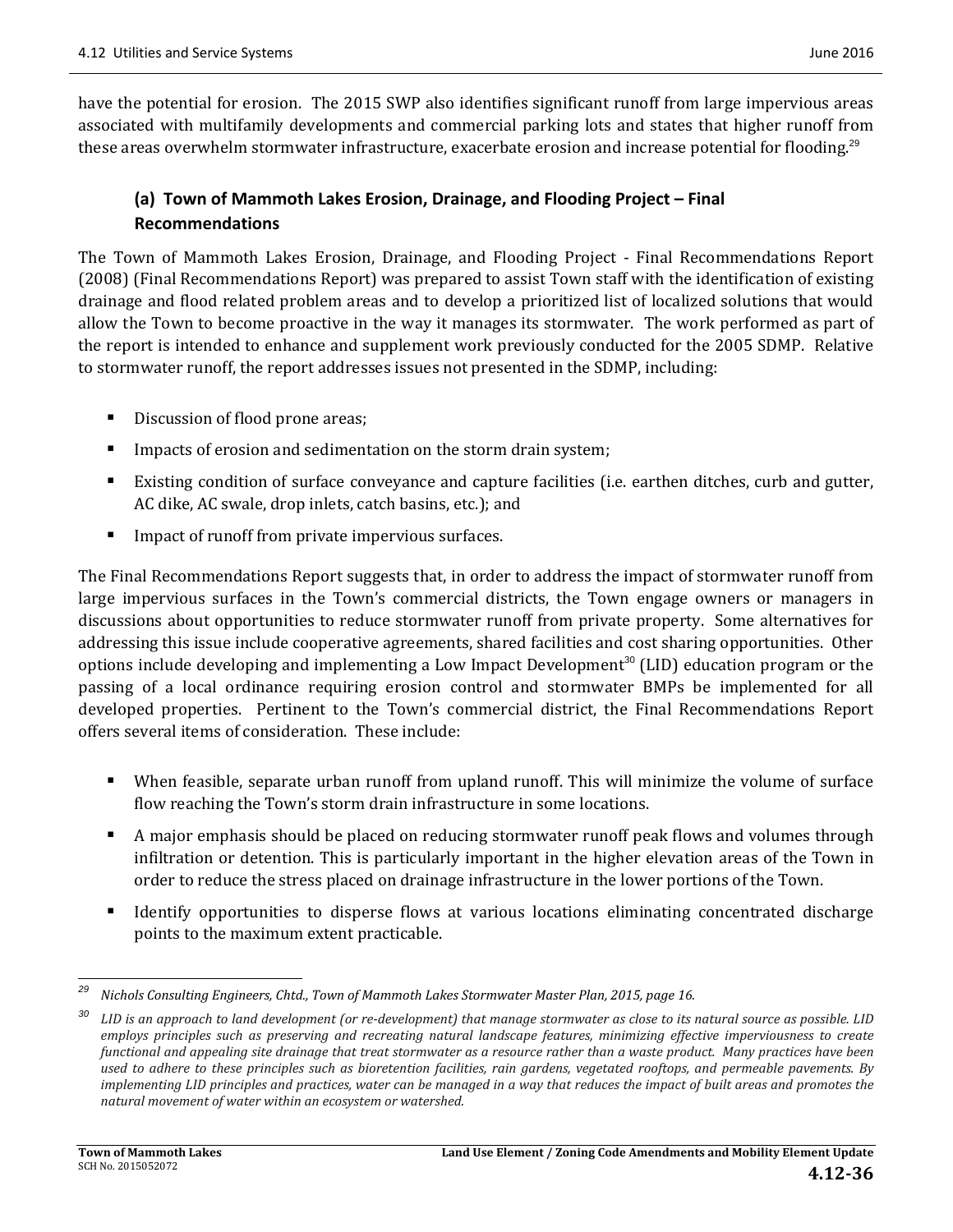The Final Recommendations Report also provides specific flooding improvement measures. Recommended drainage and flooding improvement measures primarily include infiltration devices such as shallow impoundments to infiltrate stormwater, infiltration trenches, drywells (subsurface structures that capture and slowly release stormwater), and level spreaders that reduce storm water velocity and encourage infiltration. Detention basins, which are ponds or low areas with an outlet designed to hold water for a specified period of time (generally 48 to 72 hours), are also recommended.

## **b. Methodology and Thresholds**

### **(1) Methodology**

The evaluation of storm drains systems considers the ability of existing infrastructure to accommodate stormwater or snow melt runoff, the solutions that have been advanced by 2014 Inyo-Mono Integrated Regional Water Management Plan, the 2005 Stormwater Management Plan, and the 2008 Erosion, Drainage, and Flooding Project - Final Recommendations Report. The analysis discusses the potential reduction in permeability associated with future development under the Land Use Element/Zoning Code Amendments, the extent to which such development would require the construction of new drainage control systems, and measures that would attenuate the potential effects of additional surface water runoff. The effects of the Mobility Element Update, which could result in the construction of new street linkages and implementation of the Main Street Plan, are also considered with respect to existing or expanded future storm drain facilities or relocation of existing storm drains.

## **(2) Thresholds**

For purposes of this EIR, the Town has utilized the checklist questions in Appendix G of the *CEQA Guidelines* as thresholds of significance to determine whether a project would have a significant environmental impact regarding utilities and service systems. Based on Appendix G, the following threshold of significance is used. The project would result in a significant impact if the project would:

**STRM-1** Require or result in the construction of new storm water drainage facilities or expansion of existing facilities, the construction of which could cause significant environmental effects.

### **(3) Applicable General Plan Goals/Policies and Adopted Mitigation Measures**

### **(a) General Plan Policies**

The following is a list of policies contained in the 2007 General Plan that are applicable to the storm drainage effects. 

- R.5.A. Policy: Wisely manage natural and historic drainage patterns.
- R.5.B. Policy: Require parking lot storm drainage systems to include facilities to separate oils and silt from storm water where practical and when warranted by the size of the project.
- R.5.C. Policy: Prevent erosion, siltation, and flooding by requiring use of Best Management Practices (BMPs) during and after construction.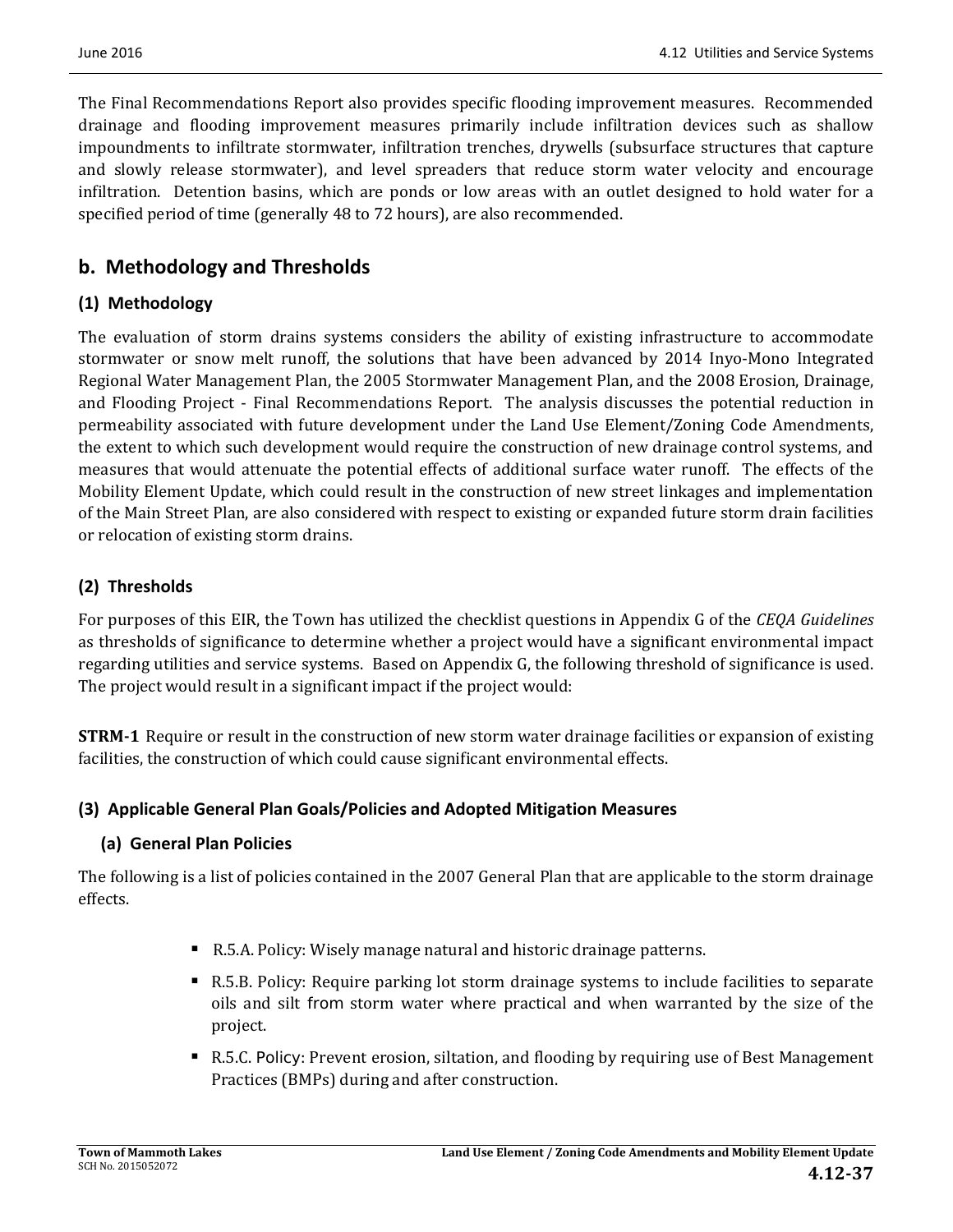#### **(b) Trail System Master Plan Mitigation and Monitoring Program**

The following is a list of mitigation measures contained in the Trails System Master Plan Mitigation Monitoring and Reporting Program (MMRP) that are applicable to the trail components of the proposed Mobility Element Update:

**TSMM 4.H-12:** Runoff control measures shall be implemented in the design of trails as follows:

- a. Maintain minimum trail gradients. Maintain positive surface drainage by means of out-sloped, in-sloped, or crowned sections having cross slopes of 3 percent to 5 percent for soft surfaced trails and 2 percent for hard surfaced trails. The trail surface should be graded to shed water before it can run very far down the trail. MUPs with significant cut-slopes shall be designed to eliminate drainage down or across fill slopes to prevent erosion.
- b. Maintain the minimum trail width suitable for uses specified. Maintain only the width of trail necessary to support the designated uses.
- c. Avoid long sustained grades that concentrate flows by providing drainage at frequencies appropriate for soils and gradients. Roll grades or undulate the trail profile frequently to disperse water from the trail. Features such as rolling dips and water bars to provide essential drainage relief shall be incorporated into soft surface trail design.
- d. Prevent erosion at outlets of rolling dips and culverts through incorporation of measures that include but are not limited to: armoring of drainage outlets with rock to prevent erosion; spreading of brush or native organic debris in lead-off ditches to slow the velocity of the runoff and facilitate the deposition of sediments.
- e. Install pipes and ditches, including road and trail under-drains (culverts) and associated ditches, when other measures would not be effective, and only when maintenance funds are available to maintain them.
- f. Avoid discharging trail runoff onto fill slopes and unprotected slopes. Fill slopes should be armored where runoff is discharged onto them or the runoff should be conveyed in a down drain to a location where sediments can be deposited and flow infiltrated.
- g. Avoid concentrated runoff from flowing on to trails and paths.
- **TSMM 4.H-13:** Prior to construction of trails and trails related facilities, complete more detailed engineering study to determine the appropriate design and sizing of storm drain facilities, based on hydrologic data. All culvert sizes shall be prescribed by a qualified engineer based on the size of the contributing watershed and best hydrologic data available.
- **TSMM 4.H-14:** A Maintenance Plan for proposed trails shall be developed in conjunction with design that specifies the type and frequency of maintenance activities to be employed for the soil types and terrain of the trail or MUP. Trails and MUPS shall be designed to minimize the need for grading. The following provisions shall also apply to trail maintenance activities per the Maintenance Plan:
	- $\blacksquare$  Season of work. Maintenance work that results in disturbed earth should be conducted outside the wet season (typically October 15 to May 1). If necessary,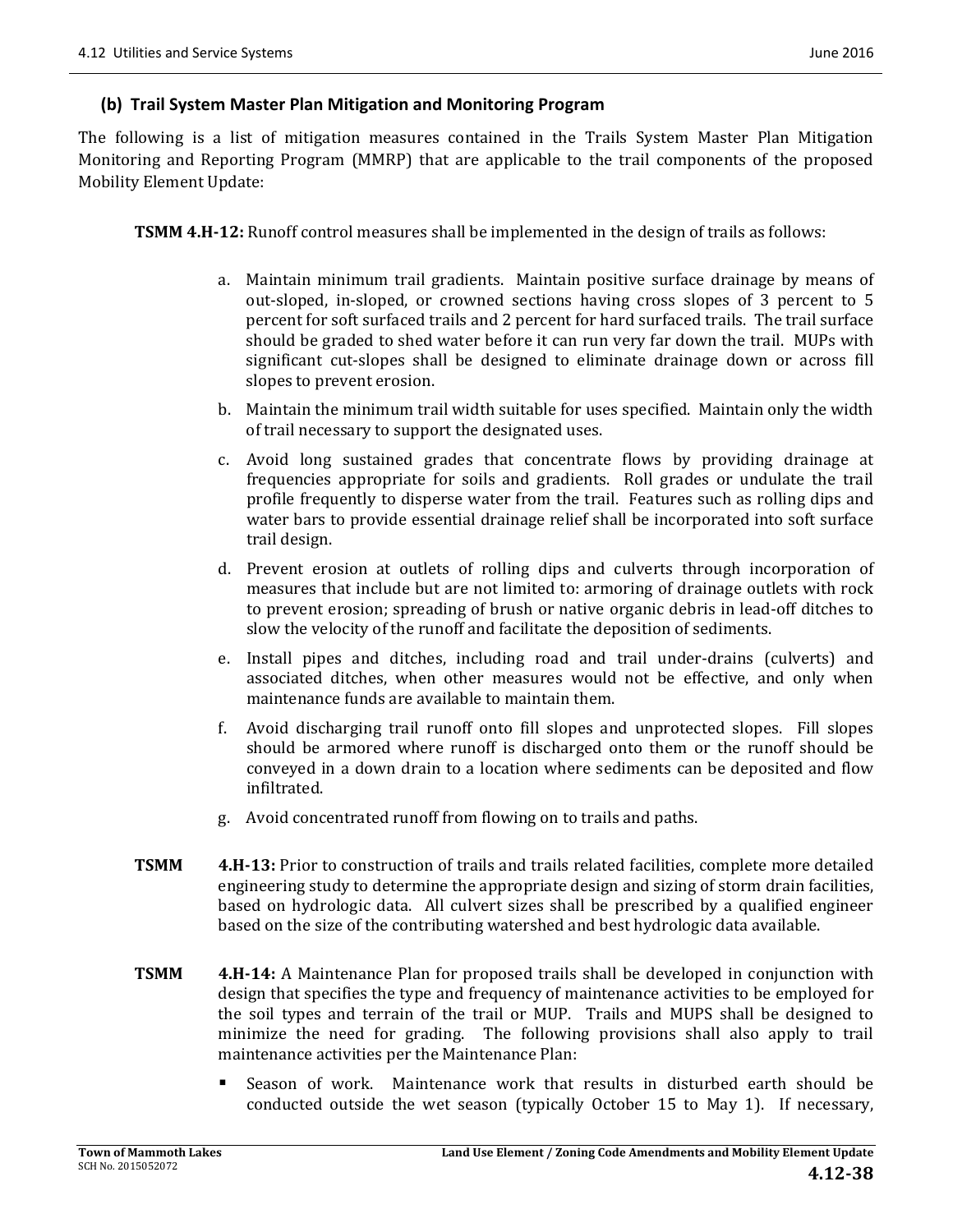blading shall be done when the trail surface materials are moist, but not dry, to the extent possible.

- Disposal/storage of excess earth materials. Areas for disposal of excess earth materials generated during maintenance activities shall be designated in the Maintenance Plan. Excess earth materials that must be stored shall be covered with plastic or a thick layer of wood chips.
- **TSMM 4.H-15:** Areas of disturbed earth shall be seeded with native plant materials and mulched as soon as possible after disturbance. Also refer to Mitigation Measure 4.A-3, in Section 4.A, *Aesthetics* and *Visual Resources*, of this EIR. Wood chips shall not be used where improved drainage facilities are located, that could become clogged.
- **TSMM 4.H-16:** In parking areas, avoid grades in excess of 5 percent where possible. Design of all parking areas shall adhere to the following:
	- a. Design parking areas to minimize concentration of runoff.
	- b. Maintain the smallest paved area feasible to meet parking requirements.
	- c. Install sand/oil separators to collect and contain pollutants from runoff from parking areas.
	- d. Install infiltrators and oil/water separators to collect initial runoff from parking lots.
	- e. Connect parking areas to existing storm drainage systems or install level spreaders. If necessary, drainage outlets shall be armored with rock to prevent erosion. Brush or native organic debris can be spread in lead-off ditches to slow the velocity of the runoff and facilitate the deposition of sediments.
	- f. Avoid discharging runoff onto fill slopes and unprotected slopes. Fill slopes receiving discharge shall be armored, or runoff shall be conveyed in a down drain to a location where sediments can be deposited and flow infiltrated.
	- g. Parking areas shall be designed in accordance with the Town's drainage design manual, and sited so as to avoid water courses and adverse effects wetlands or water quality.

### **c. Environmental Impacts**

### **Threshold STRM-1:** The Project would result in a significant impact if it would require or result in the construction of new storm water drainage facilities or expansion of existing facilities, the construction of which could cause significant environmental effects.

*Impact Statement STRM‐1: With the enforcement or incorporation of existing Municipal Code requirements, General Plan policies, and adopted mitigation measures, surface runoff from potential new development and implementation of the Mobility Element Update would not substantially reduce the capacities of the Town's existing storm drain system. Therefore, impacts with respect to drainage would be less than significant.*

Potential buildout of the Town's commercial area under the proposed Land Use Element/Zoning Code Amendments would allow denser development of the Town's commercially-zoned downtown area. Although implementation of the proposed Land Use Element/Zoning Code Amendments would not change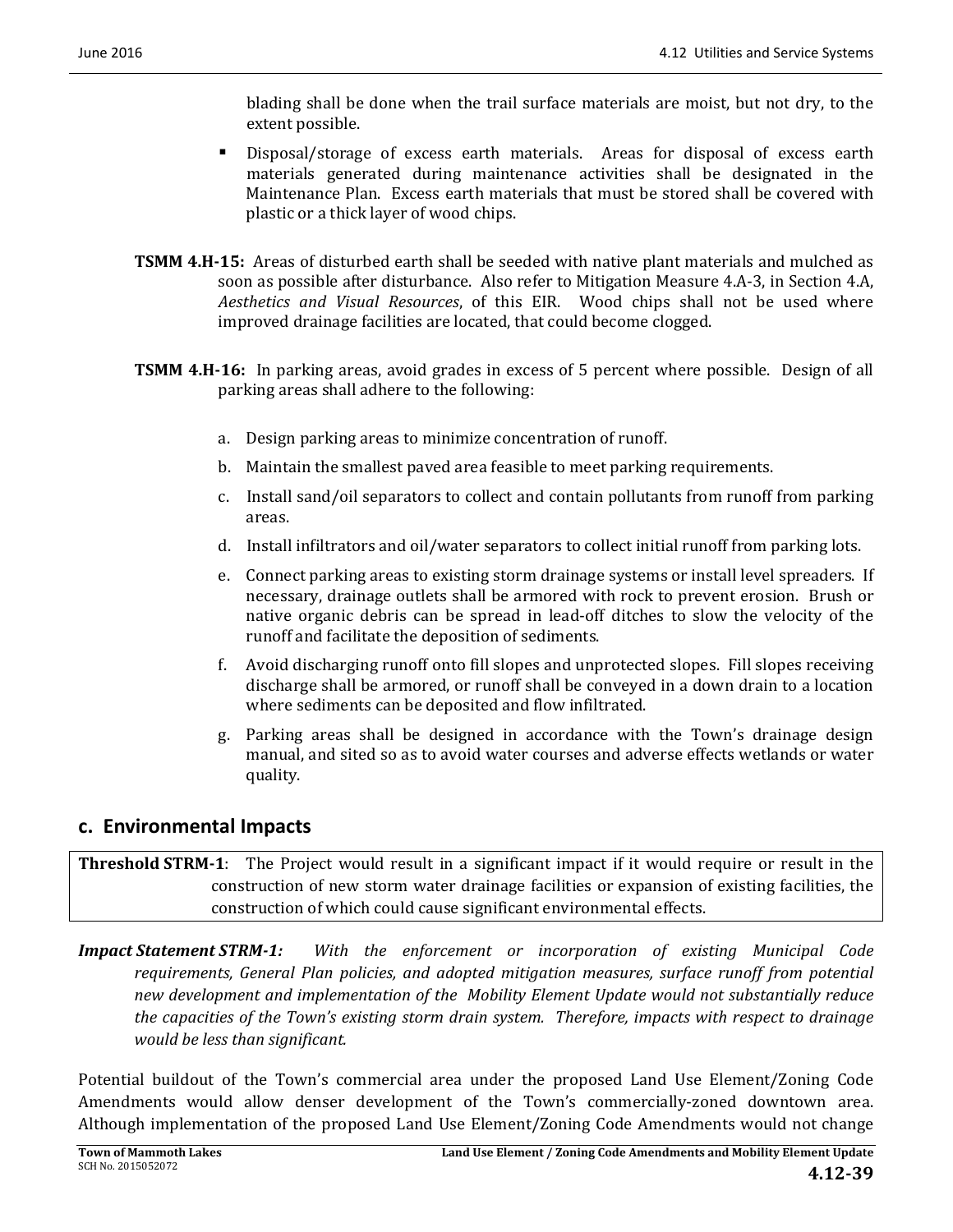development standards, such as on-site retention of runoff produced from a one-hour 20-year storm event, the location of buildings, driveways, and other paved surfaces within eight acres of existing vacant land would increase overall surface runoff in the commercial districts. Any increase in surface runoff could affect the Town's existing drainage systems, which have been identified in the 2015 SMP as potentially deficient. The Town's OMP, included in the 2015 SMP, further identifies the need for O&M services in the Land Use Element/Zoning Code Amendments study area, including Westside Downtown and the Allen Tract, which are part of the Old Mammoth Road commercial district, and Sierra Valley, which is located along the south side of Main Street in the Main Street commercial district.

In addition, the extension and reconfiguration of streets under the Mobility Element Update would increase impervious surfaces. Although new street construction would be consistent with the Town's Standard Plans (Section 300, Drainage) regarding surface runoff and drainage, implementation of the Mobility Element Update would require grading and potential alterations in the drainage patterns at respective construction sites and would require verification of available capacity in the local drainage system.

Impacts on drainage facilities associated with development can be partly addressed through several existing regulations in the Municipal Code. These include drainage impact fees that support maintenance of the Town's stormwater infrastructure; grading permits for grading and clearing of vegetation, which is a mechanism to prevent debris and eroded materials from entering the Town storm drain system; and landscaped buffers between retail and residential land uses, which provides an opportunity to treat runoff with landscaped features such as bioswales or rain gardens.

As discussed in the 2015 SMP, infiltration devices such as a drywell, infiltration gallery, shallow impoundment basin, or other subsurface structure would further reduce surface runoff from impermeable or primarily impermeable sites. The use of infiltration devices would retain and direct stormwater into the soil in a controlled manner to remove pollutants and to reduce peak flow and event volumes. Some infiltration devices may have an outlet riser, but most would drain into the soil or an underground pipe. To ensure implementation of the SMP and to further address the potential increase in surface runoff in the Town's commercial districts under the proposed Land Use Element/Zoning Code Amendments, mitigation measures, such as the use of infiltration devices at newly paved or covered sites, are recommended. Mitigation Measure STRM-1, below, requires the installation of infiltration devices such as a drywell, infiltration gallery, shallow impoundment basin, or other subsurface structure. With the implementation of this measure, in combination with consistency with the applicable General Plan Policies, as reflected in Municipal Code requirements, peak or event-related surface runoff from newly impermeable sites would be minimal. This approach would be consistent with the Town's OMP for outreach to reduce impervious areas. All infiltration systems must be consistent with the design criteria for commercial drywell/infiltrators set forth in the Department of Public Works' Standards for proposed private development projects. Depending on the configuration of the site, bioswales may be implemented to increase retention of stormwater or snowmelt. Therefore, the implementation of applicable Municipal Code requirements and Mitigation STRM-1 would reduce the impact of the proposed Land Use Element/Zoning Code Amendments to the Town's existing storm drain system to a less than significant level.

The paving of vacant sites and unpaved driveways and parking lots under the project would also be consistent with the OMP to reduce erosion and the amount of sediment that currently spreads to existing roads and culverts. As such, the completion of buildout under the proposed Land Use Element/Zoning Code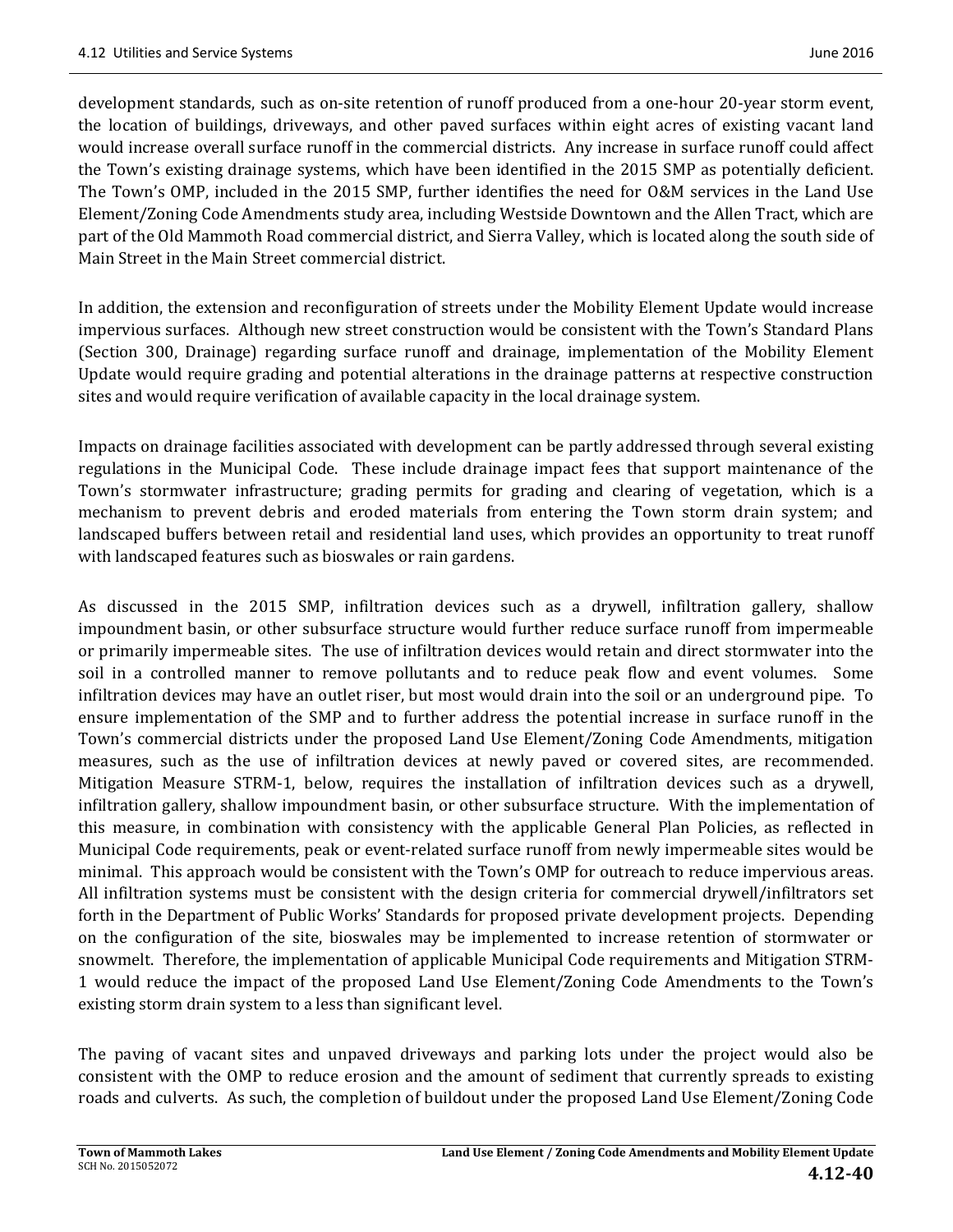Amendments would reduce siltation and erosion that could cause clogging and erosion of the existing storm drain system.

Under the proposed Mobility Element Update, new street connections and trails would potentially increase runoff into the Town's storm drain system. Improvements would include the reconfiguration of Main Street, which would likely occur with new development on Main Street. Reconfiguration would include the removal of the existing frontage roads and conversion to a four-lane cross-section with a center median and turn pockets. As well as potentially increasing impermeability, this change would require the relocation of existing storm drain facilities. New road construction would require consistency with the Department of Public Works' Standards and all new public streets, sidewalks, and trails projects must provide drainage facilities. Under the Public Works' Standards, roadway and sidewalk drainage shall be designed with consideration of the amount of runoff generated by the facility, as well as erosion protection and maintenance facilities. All drainage facilities must be approved by the Director of Public Works. Section 300 of the Standards establishes design criteria for a range of drainage systems, including storm drain trenches, drywells, cobble swales (including rip rap), drop inlets, drainage swales, and culvert standards. In addition, as indicated above the MMRP for the Trails Master Plan, TSMM 4.H-12 through 4.H-16 (which are applicable to trails and trail head parking areas), in combination with applicable Municipal Code Regulations and the Town's Standards for public works projects in the Mobility Element Update would reduce potential adverse impacts on the Town's existing drainage system to a less than significant level.

### **Mitigation Measures**

**MM STRM-1** Potential peak surface runoff shall be determined for all private projects. Suitable infiltration or other containment systems, such as dry wells, galleries, or basins, shall be designed to reduce net runoff increase to existing conditions. All infiltration devices shall be consistent with the Town Standards and shall be reviewed and approved by the Department of Public Works. The property owner shall perform inspection twice a year (Spring and Fall) and after major storm events and shall provide any needed maintenance or cleanout.

## **d. Cumulative Impacts**

The analysis of the impact of the Land Use Element/Zoning Code Amendments and Mobility Element Update on stormwater facilities is cumulative in nature because it evaluates the effects of the project in combination with the General Plan buildout. Because the impact evaluation determined that, with incorporation of Town Standards, DFs and Mitigation Measure STRM-1, the Mobility Element Update and Land Use Element/Zoning Code Amendments would not have a significant impact relative to stormwater, the Project would not have a cumulatively considerable contribution on surface drainage, and its cumulative impact would be less than significant. 

## **e. Level of Significance After Mitigation**

With implementation of Town Standards, Municipal Code requirements, adopted mitigation measures, and Mitigation Measure STRM-1 regarding stormwater facilities and erosion control, impacts to surface drainage facilities would be less than significant.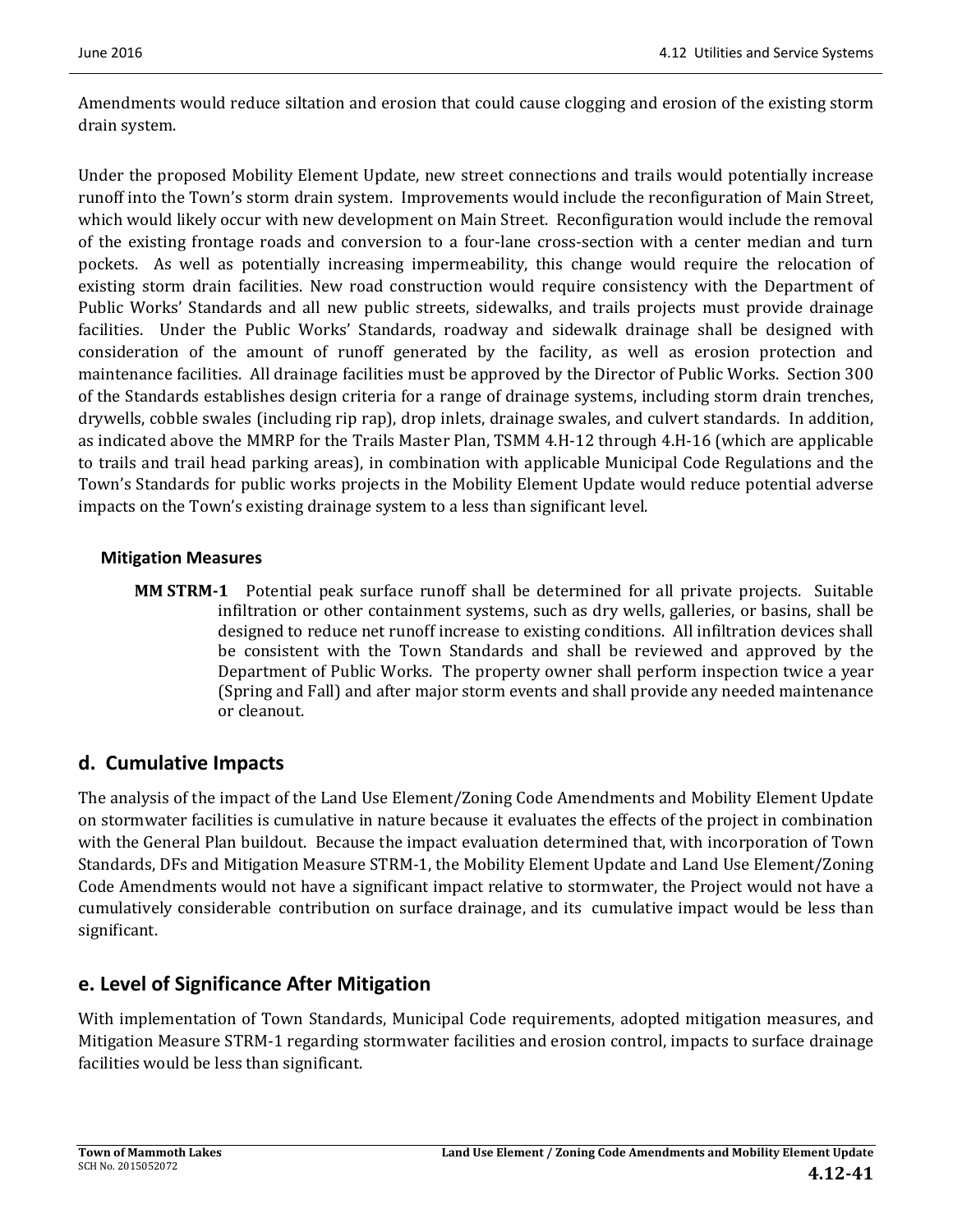## **4. SOLID WASTE**

### **a. ENVIRONMENTAL SETTING**

#### **(1) Regulatory Framework**

**(a) State of California**

#### *(i) Assembly Bill 939 ‐ California Integrated Waste Management Act of 1989*

The State Legislature passed the California Integrated Waste Management Act of 1989 (AB 939) to improve solid waste disposal management with respect to  $(1)$  source reduction,  $(2)$  recycling and composting, and  $(3)$ environmentally safe transformation and land disposal. AB 939 mandates jurisdictions to meet a diversion goal of 50 percent by 2000 and thereafter.

AB 939 requires that all counties and cities develop a comprehensive solid waste management program that includes a Source Reduction and Recycling Element (SRRE) to address waste characterization, source reduction, recycling, composting, solid waste facility capacity, education and public information, funding, special waste (asbestos, sewage sludge, etc.), and household hazardous waste. It also requires counties to develop a Siting Element that addresses the need for landfill/transformation facilities for 15-year intervals; and it also mandates, all cities and counties to prepare and submit Annual Reports that summarize the jurisdictions' progress in reducing solid waste. Oversight of these activities was set up under the aegis of the California Integrated Waste Management Board (CIWMB). The duties and responsibilities of CIWMB were transferred to CalRecycle as of January 1, 2010.

### *(ii) Senate Bill 1374 – Construction and Demolition Waste Materials Diversion Requirements*

Senate Bill 1374 was signed into law in 2002 to assist jurisdictions with diverting their construction and demolition  $(C&D)$  waste material. The bill called for preparation of a model  $C&D$  diversion ordinance by March 1, 2004, such model ordinance being adopted on March 16, 2004. The bill also required that jurisdictions include in their annual AB 939 report a summary of the progress made in diverting C&D wastes.

### *(iii) Assembly Bill 341 – Commercial Solid Waste Recycling*

AB 341, which took effect on July 1, 2012, was designed to help meet California's recycling goal of 75 percent by the year 2020. AB 341 makes "...a legislative declaration that it is the policy goal of the state that not less than 75 percent of solid waste generated be source reduced, recycled, or composted by the year 2020..." AB 341 requires a business, defined to include a commercial or public entity that generates more than 4 cubic yards of commercial solid waste per week or a multifamily residential dwelling of 5 units or more to arrange for recycling services. Such business/residential development must: 1) source separate recyclable materials from the solid waste they are discarding, and either self-haul or arrange for separate collection of the recyclables; and 2) subscribe to a service that includes mixed waste processing that yields diversion results comparable to source separation.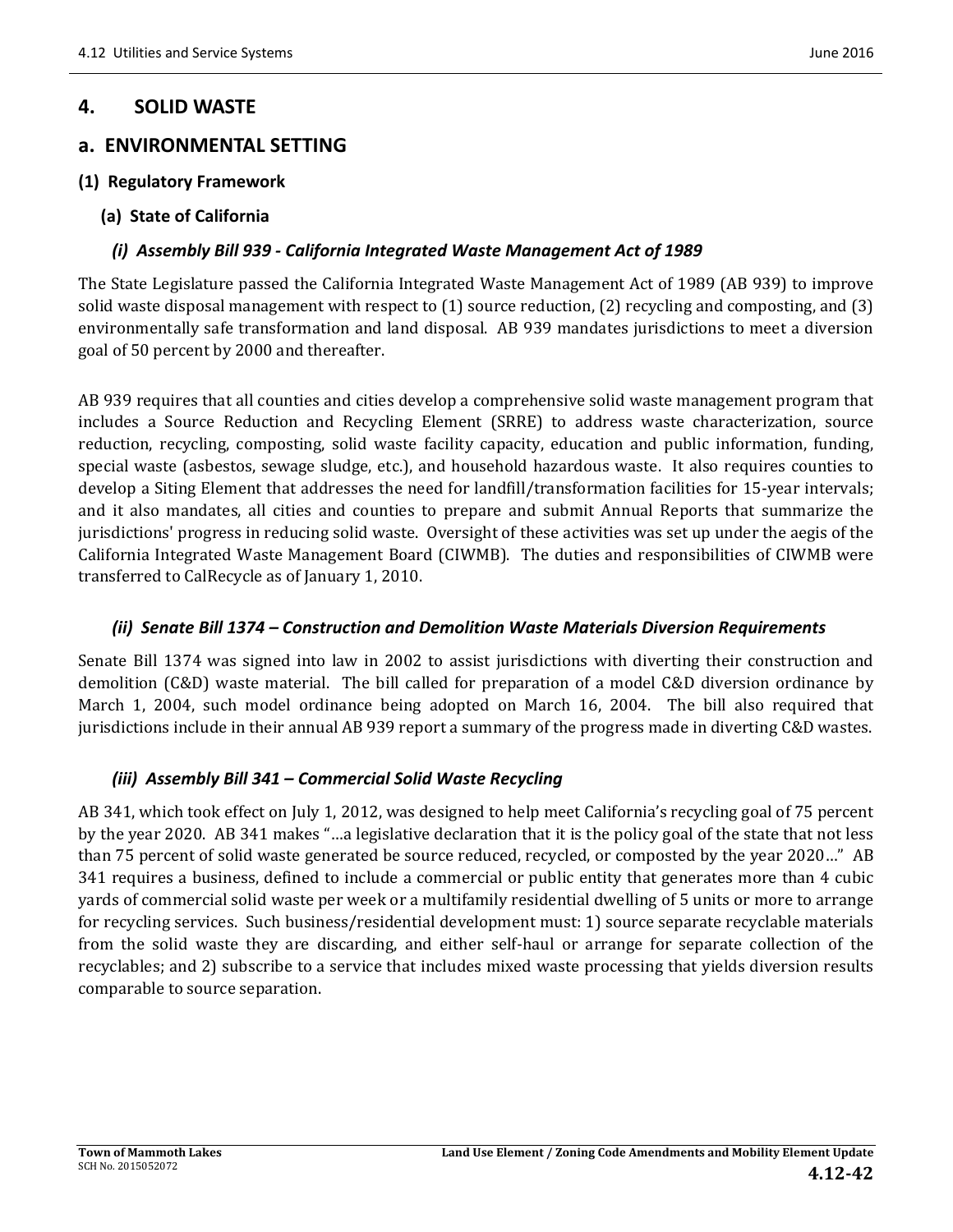#### *(iv) Assembly Bill 1826 –Commercial and Multi‐Family Organics Recycling*

In October 2014 AB 1826 was signed into law, which requires that businesses, including multi-family dwellings of five or more units, recycle organic wastes.<sup>31</sup> Organic waste means food waste, green waste, landscape and pruning waste, nonhazardous wood waste, and food-soiled paper waste that is mixed in with food waste. The minimum threshold or organic waste generation decreases over time, which means that an increasingly greater proportion of the commercial sector will be required to comply. The law offers an exemption process for rural counties. Jurisdictions must provide information about their organic waste recycling program implementation in the annual report submitted to CalRecycle. The implementation schedule is as follows:

- Ignuary 1, 2016: Local jurisdictions must have an organic waste recycling program in place; jurisdictions must conduct outreach and education to inform businesses how to recycle organic waste and monitoring to identify those not recycling and inform them of the law.
- April 1, 2016: Businesses that generate eight cubic yards of organic waste per week must arrange for organic waste recycling services.
- January 1, 2017: Businesses that generate four cubic yards of organic waste per week must arrange for organic waste recycling services.
- January 1, 2019: Businesses that generate four cubic yards or more of commercial solid waste per week must arrange for organic waste recycling services.
- Summer/Fall 2021: If CalRecycle determines that the statewide disposal of organic waste in 2020 has not been reduced by 50 percent of the level of disposal during  $2014$ , the organic recycling requirements on businesses will expand to cover businesses that generate two cubic yards or more of commercial solid waste per week. Additionally certain exemptions, previously discussed, may no longer be available if this target is not met.

### *(v) Assembly Bill 1594 – Alternative Daily Cover*

AB 1594 was signed into law on September 28, 2014. AB 1594 required that the use of green material as alternative daily cover will not constitute diversion through recycling and would be considered disposal beginning January 1, 2020. Therefore, jurisdictions will no longer receive CalRecycle diversion credits for green waste that is used as alternative daily cover.

### **(b) Mono County**

Mono County Local Solid Waste Task Force (SWTF), which is a group of citizens that advise elected officials on matters relating to the solid waste program in the County, was originally established in 1990. The group was re-authorized and re-organized in 1999 following a period of inactivity. The SWTF developed the 2000 County Integrated Waste Management Plan (CIWMP), which guided the County's solid waste system until recently. By 2012 there were emerging diversion programs as discussed above and required by state law, proposed infrastructure and pending closure of the regional landfill which caused the need for the County to formally update the CIWMP. In September 2012 with changes in membership on the LTF a new set of bylaws were adopted by the Mono County Board of Supervisors and the Town of Mammoth Lakes Town

 *<sup>31</sup> Multi‐family dwelling are not required to have a food waste diversion program.*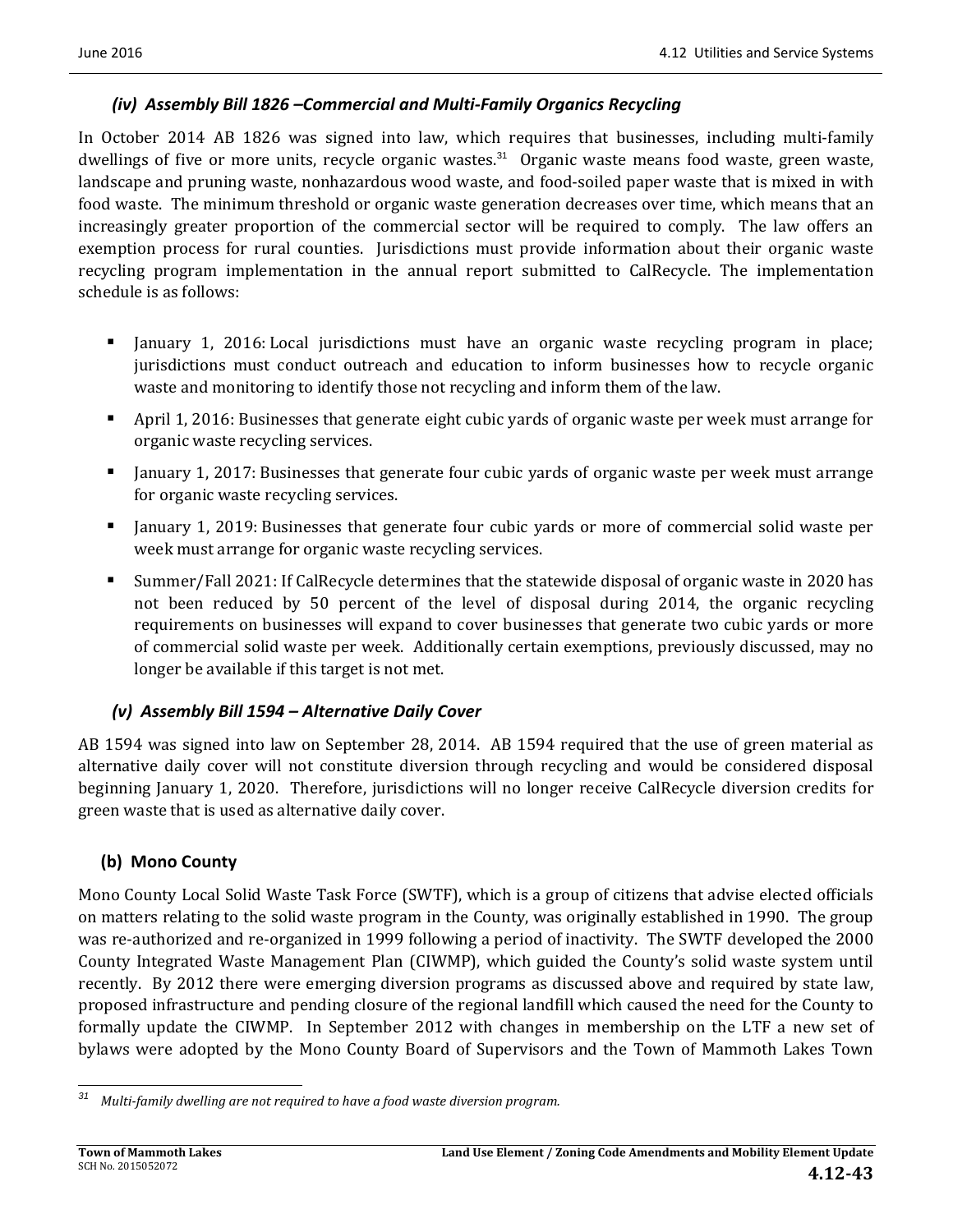Council. Members of the LTF include waste haulers and recyclers, representatives from the construction and lodging industries, Mammoth Mountain Ski Area, Mammoth Community Water (MCWD), and members at large. 

Pursuant to AB 939, each County is required to prepare and administer a Countywide Integrated Waste Management Plan (IWMP), including preparation of an Annual Report. The IWMP comprises the jurisdictions' solid waste reduction planning document plus an Integrated Waste Management Summary Plan (Summary Plan) and a Countywide Siting Element (CSE). The Summary Plan describes the steps to be taken by local agencies, acting independently and in concert, to achieve the mandated state diversion rate by integrating strategies aimed toward reducing, reusing, recycling, diverting, and marketing solid waste generated within the County. The County's Department of Public Works (Public Works) is responsible for preparing and administering the CIWMP.

The purpose of the CSE is to demonstrate that a minimum of 15 years of permitted disposal capacity is available through existing or planned facilities on a countywide or regional basis. To meet this requirement, the CSE describes the geographic context of the planning area, defines the goals and objectives of this element, provides an estimate of existing countywide disposal capacity, demonstrates that existing capacity exceeds 15 years, and presents general criteria for future siting of new facilities.

The County prepared the CIWMP (including the Summary Plan, the Non-Disposal Facility Element, the Siting Element and the Household Hazardous Waste Element) as part of the County's overall Draft Regional Transportation Plan (RTP)/General Plan Update. The Final EIR was certified in December 2015 and the CIWMP was adopted. The CIWMP, which is dated January 2015, contains an updated set of goals, policies and alternatives to achieve additional waste management goals in the years ahead.

In May 2015, the Mono County Board of Supervisors approved Resolution R 15-30, A Resolution of the Mono County Board of Supervisors, exempting itself and business operating within its jurisdiction from the requirements of AB 1826. As indicated above, AB 1826 contains a provision that allows such an exemption for a rural county, which is defined as a county that has a total population of less than 70,000 persons. Mono County has a population of less than 15,000 persons as of the Department of Finance's most current population estimates. 

## **(c) Town of Mammoth Lakes**

The Town Council of Mammoth Lakes adopted Ordinance No. 15-04 on September 16, 2015, which amended the Town's Municipal Code and added Chapter 8.13, Construction and Demolition Waste Management. The requirements contained in the ordinance became effective on October 16, 2015. The purpose and intent of Chapter 8.13 is to require construction and demolition  $(C&D)$  waste management within the Town so as to enable the Town to work toward reducing the amount of waste disposed of in landfills. The code requires that applicants of covered projects divert a minimum of 50 percent of the construction and demolition debris resulting from the project. Covered projects shall be all projects meeting any of the criteria listed in the most current edition of the CALGreen Construction Waste Reduction Requirements. The code requires that a Waste Management Plan be submitted and approved by the Town Manager prior to issuance of the building permit. The Waste Management Plan must include the estimated volume or weight of construction and demolition material by type and an estimate of volume or weight of each material that could be diverted and the amount that would be disposed of at a landfill.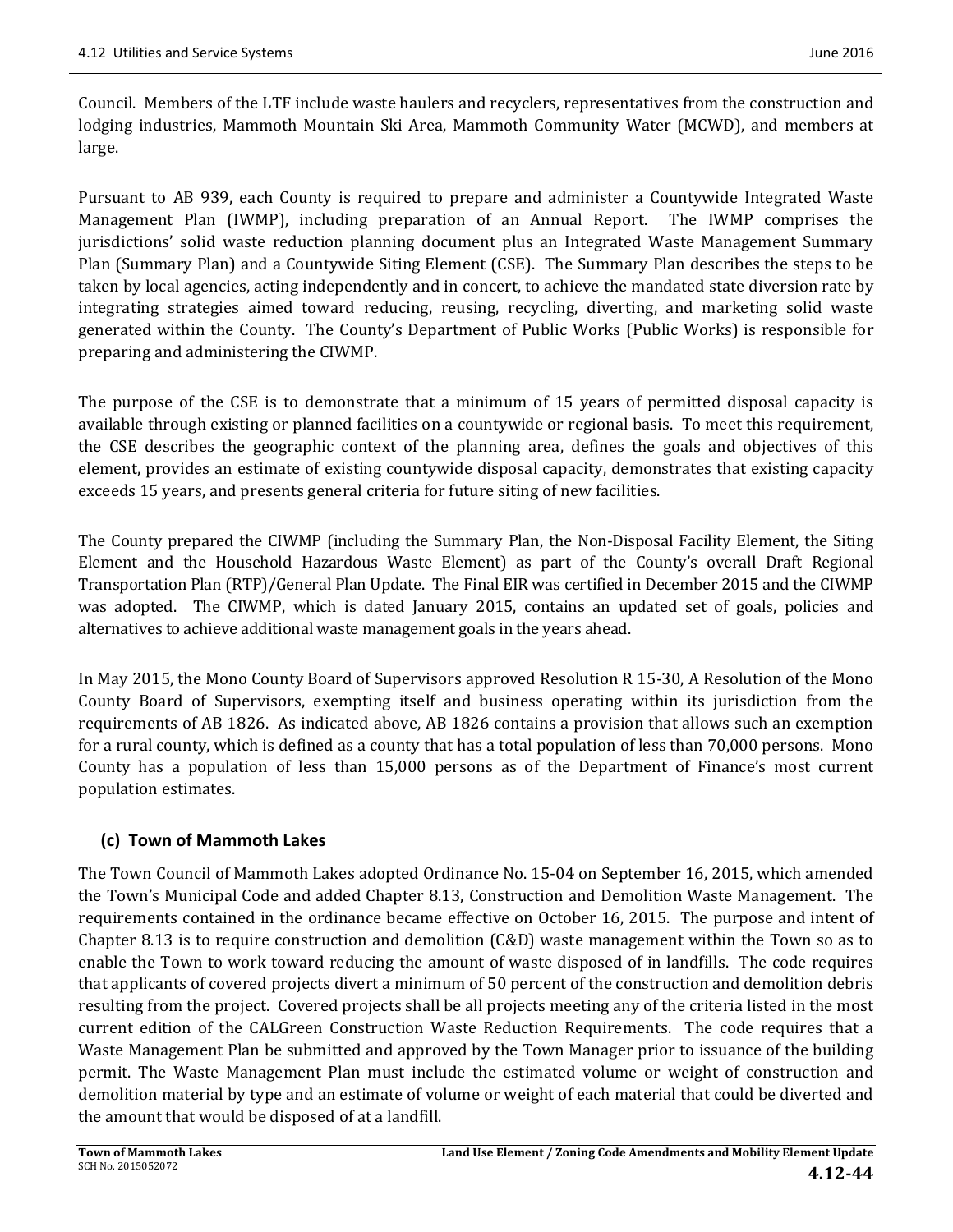With regard to AB 1826, the Town Council of Mammoth Lakes adopted a resolution exempting the Town from AB 1826, as allowed by the legislation. As indicated in the resolution, the Town does not have the existing infrastructure, composting or anaerobic facilities, with the capacity to economically handle all the organic waste produced within the jurisdiction. With the amount of organic waste generated in the Town and the lack of infrastructure it is not economically feasible for the Town to build sustainable processing facilities necessary to handle all the organic waste produced within the county. However, the Town is committed to continue to pursue economically feasible alternatives for organics management and to encourage businesses to reduce and recycle organics materials. Town staff expects to continue its work with the Mono County SWTF and will continue its efforts to look for viable ways to increase recycling of all types.

In compliance with Public Resource Code Section 42911, Section 17.36.130 of the Town's Municipal Code requires the provision of solid waste and recyclables separation and storage areas for new multi-family residential development of three or more units and non-residential development. The dumpsters and recycling containers must be located on a paved area within all multi-family projects of three or more units, commercial, and industrial development. The area shall be readily accessible to refuse collection and recycling vehicles. The location and size of the storage areas are approved by the Community and Economic Development Director. All trash enclosures, receptacles, and food storage areas shall be animal resistant.

## *(i) General Plan*

The Resource Management and Conservation Element establishes and emphasizes the Town's stewardship of the community's natural resources. The intent of the Resource Management and Conservation Element indicates the Town's emphasis on sustainability through green building design strategies and energy efficiency. Goal R.9 of the Element addresses solid waste and the goals and policies are provided below in Section  $(b)(3)$ .

## **(2) Existing Conditions**

The solid waste system in Mono County includes disposal facilities (landfills) and non-disposal facilities (transfer stations). Two facilities, Chalfant, and Bridgeport, were closed in 2007-2009. These three facilities are in the post-closure maintenance period with operating Transfer Stations at those locations. These facilities accept clean wood waste and organics, which is chipped onsite and beneficially re-used for postclosure maintenance, or distributed to the public.

Three active landfills accept disposal of solid waste in Mono County. Two of these landfills, Pumice Valley and Walker, currently accept only inert commercial and demolition (C&D) waste for burial with cover activities occurring every 90 days. These two sites have onsite Transfer Stations that accept municipal solid waste, recycling and HHW for transport for off-site disposal. The Benton Crossing Landfill has been the County's regional, and sole municipal solid waste landfill, for over 10 years. Benton Crossing Landfill, which is owned and operated by the County of Mono, is located approximately five miles east of the intersection of U.S. Highway 395 and Benton Crossing Road on a site leased from the Los Angeles Department of Water and Power (LADWP). The landfill is approximately 145 acres in size with a landfill footprint of approximately 72 acres. 

This facility receives waste from the general public, from the outlying Transfer Stations, and from commercial collection routes throughout the county. The Benton Crossing Landfill accepts all putrescible and nonputrescible solid and semi-solid waste including garbage, trash, refuse, paper, rubbish, ashes, industrial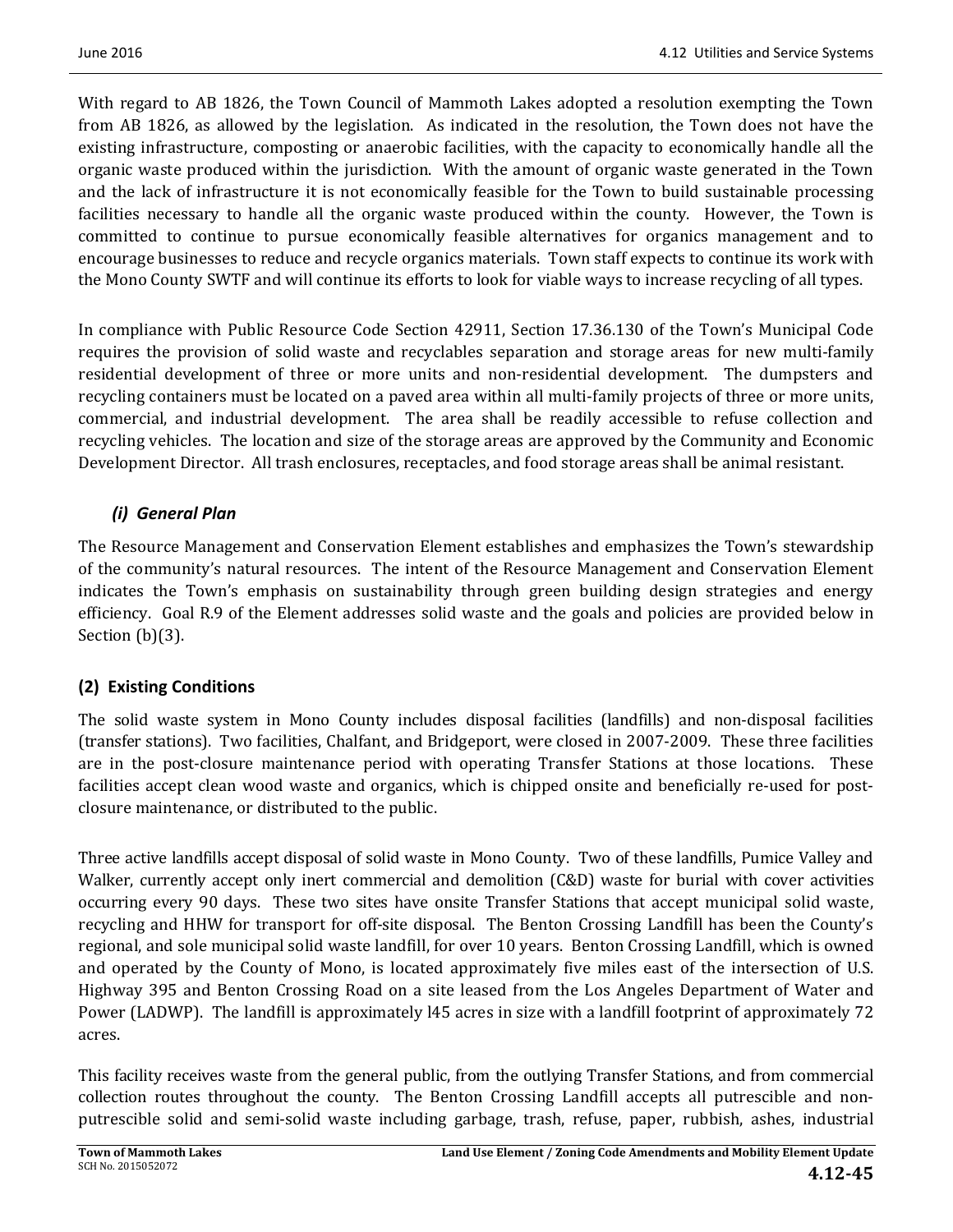wastes, construction and demolition wastes, abandoned vehicles and parts, home and industrial appliances, manure, vegetable or animal solid and semi-solid wastes. In addition to typical non-hazardous municipal solid waste, the Benton Crossing Landfill accepts source-separated waste for management through its waste diversion program, including wood waste, scrap metal, white goods and appliances, waste tires, nonhazardous sewage sludge, CRTs, CEDs, HHW and used oil and filters. Benton Crossing Landfill also performs vital non-disposal functions as part of normal operations. This includes the processing and diversion of clean wood waste, as well as the processing and sorting of certain C&D waste. These efforts include the periodic crushing of C&D aggregate material as well as the sorting of mixed C&D to reduce the amount of metal and clean wood within the mixed loads. The landfill also provides sludge management and diversion services for biosolid waste originating primarily in the Town of Mammoth Lakes, through the Mammoth Community Water District.

In terms of capacity, the Benton Crossing Landfill receives an average of 102 tons per day (tpd) (204 cubic yards/day) of municipal solid waste and construction and demolition debris. The maximum daily permitted throughput is 500 tpd with a maximum annual permitted capacity of 156,000 tons as indicated on the Solid Waste Facility Permit. As indicated in the CIWMP, the Benton Crossing Landfill has a remaining capacity of 817,300 cubic yards. The projected closure date of the landfill is December 2023.

In terms of overall regional capacity, the CIWMP indicates that the County will not exhaust its remaining permitted disposal capacity for over 13 years. If the proposed disposal capacity is included, this period grows to over 17 years. In addition, an increase in diversion would extend the capacity further.

Mono County does not currently have plans to establish any new solid waste disposal sites within its jurisdictional boundaries. With the future closure of Benton Crossing, the County is exploring other concepts for solid waste disposal. First and foremost are efforts to reduce the waste stream through increased diversion and recycling. Another concept is the early closure of Benton Crossing Landfill, coupled with the development of a Regional Recycling Center and Transfer Station or the siting of a similar facility in close proximity to the Town of Mammoth Lakes, through a federal land exchange. The County anticipates that one or more of these proposals will come to fruition in the coming years.

Solid waste collection service for the Town is provided under a franchise agreement with Mammoth Disposal, a subsidiary of Waste Connections, Inc. Solid waste collection service is provided via community trash bins at a centralized collection station on Commerce Drive and by individual customer pickup by Mammoth Disposal.

The majority of the solid waste generated by the Town is transferred to the Benton Crossing Landfill for disposal. In 2014, the Town of Mammoth Lakes generated about 13,037 tons of solid waste that was disposed of in landfills. Of this, 13,036 tons were disposed of at Benton Crossing Landfill and one ton was disposed of at El Sobrante Landfill.

Based on the most recent data available on the CalRecycle website, in the time period from 2010 to 2014 the amount of solid waste disposed by the Town is fluctuating but going down.<sup>32</sup> In 2010 approximately 15,319 tons were disposed and by 2014 there were 13,037 tons disposed. Similarly, the per capita disposal has also gone down between 2010 and 2014. In 2010 the per capita for population was 10.20 pounds per day (PPD)

 CalRecycle website http://www.calrecycle.ca.gov/lgcentral/report, accessed April 1, 2016. Various diversion reports run from the *website to obtain the data provided in this discussion.*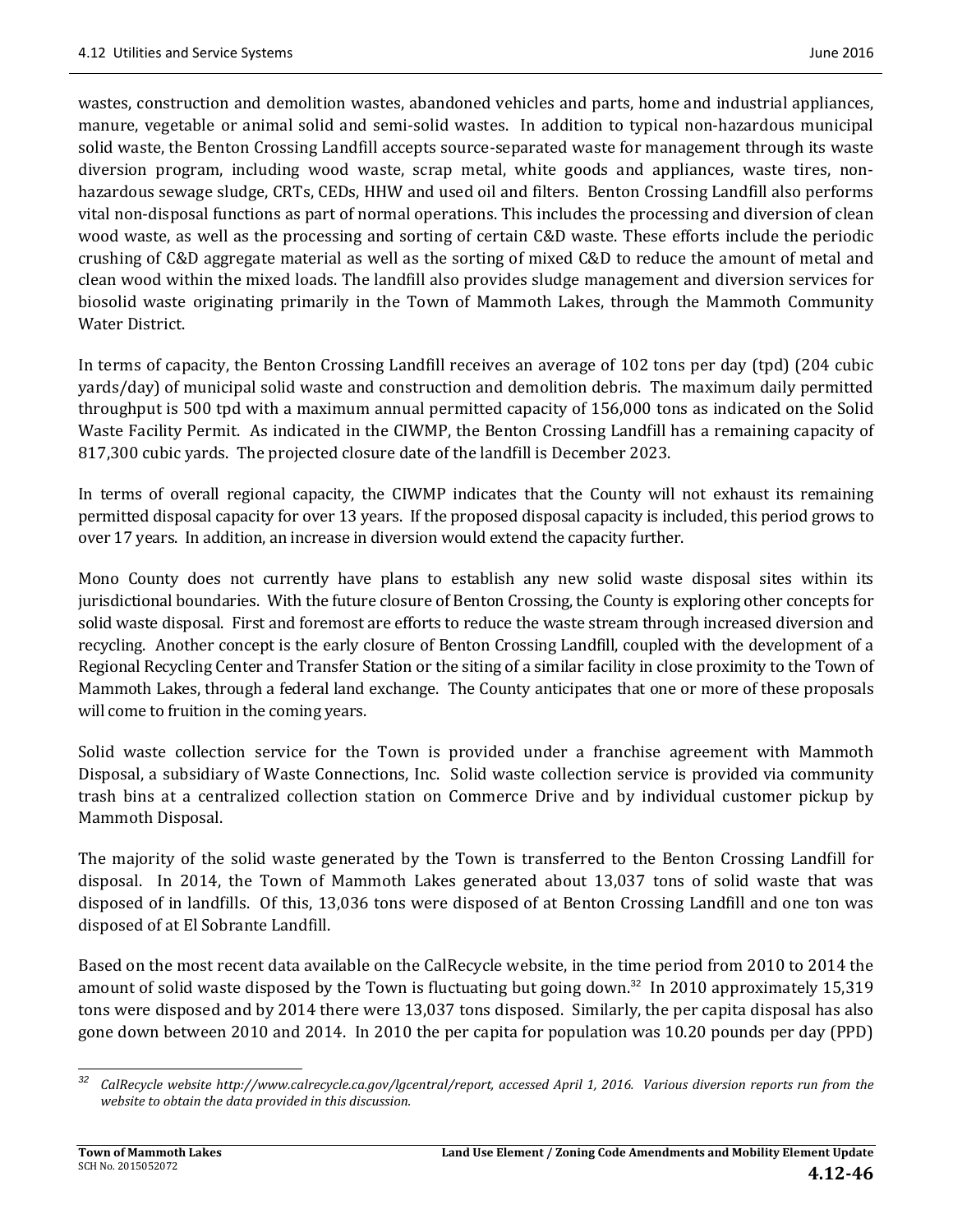and in 2014 with a slight increase in population the per capita was 8.80 PPD. The employment per capita went down as did the employment numbers between 2010 and 2014. In 2010 the employment per capita was 18.3 PPD (with employment shown at 4,592 employees) and this fell to 17.9 PPD by 2014 (with employment show at 3,986 employees). The target per capita for population is 17.6 PPD and for employees is 32.9 PPD. Thus, while the Town is achieving some reduction in disposal, the Town is not yet meeting the target per capita.

With regard to diversion, the Town has 39 diversion programs in place ranging from composting, recycling including drop-off and buy-back as well as residential curbside and school and government recycling.<sup>33</sup> In addition, the Town has special waste materials programs including sludge, white goods, tires, and scrap metal. The Town also provides educational materials. Other businesses such as Shred-Pro (mixed paper shredding service) and Mammoth Rock-n-Dirt (aggregate crushing) contribute to the available recycling services in the Town of Mammoth Lakes. In addition, as discussed above, in 2015 the Town adopted a C&D ordinance to remove C&D materials from development projects from the waste stream. While the Town has not yet met the 50 percent diversion rate mandated by Assembly Bill 939 the Town is committed to continuing its best efforts to increase its diversion rate whenever an opportunity becomes available and is coordinating with CalRecycle at all times.

Various efforts are underway to increase the diversion of solid waste from landfills. The Sierra Conservation Project, Inc. and the Town have partnered to expand commercial and condominium recycling, which provides curbside recycling to residences and businesses located in the Town for a monthly fee. The Mammoth Lakes Transfer Station and Recycling Center, which is owned and operated by Mammoth Disposal, currently accepts municipal solid waste for transfer to Benton Crossing Landfill, as well as BOP, metal, and other recyclable materials for transport to market. A CRV Buyback Center is located at the facility. The Town of Mammoth Lakes, in partnership with Mammoth Disposal, has planned for expansion of the Transfer Station that may include a long haul transfer station, a metals recovery facility (MRF), and a permanent HHW facility.

With regard to compliance with AB 341, the Town, Sierra Conservation Project, and Mammoth Disposal are taking active steps to assist businesses and multi-family residences to comply with the new regulations. The following recycling programs are currently available within the Town: commercial cardboard recycling; restaurant and bar programs; lodging and hospitality programs; business recycling; residential recycling including multi-family/apartment recycling; aluminum, plastic and glass; E-waste; and used oil and batteries.

## **b. Methodology and Thresholds**

## **(1) Methodology**

The analysis of impacts on solid waste disposal addresses the amount of waste debris that would result from the increase in intensity of population in the commercial districts. The analysis evaluates whether sufficient landfill capacity is available to accommodate the increase in waste generated that may occur. The amount of waste generated is determined by multiplying the amount of each of the uses by per unit waste generation factors associated with each use. The availability of landfill capacity is derived from various documents, including the County's CIWMP and the CalRecycle website. In addition, the EIR prepared for the County's General Plan Update was reviewed. The waste generation is compared to existing and planned capacities to

 *<sup>33</sup> Ibid.*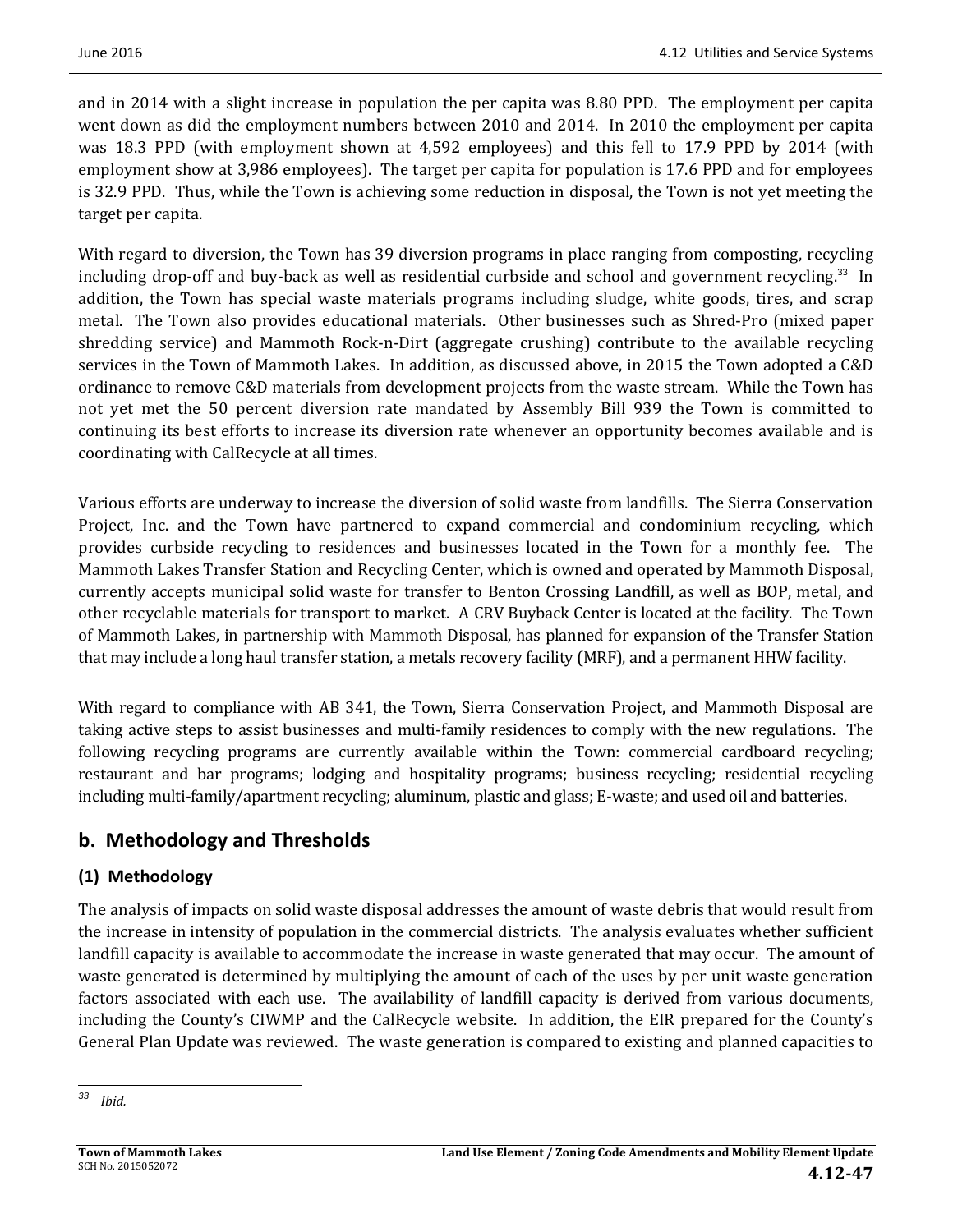determine the potential impact to solid waste facilities. In addition, the analysis also addresses the Project's consistency with policies and programs to increase diversion of waste materials from landfills and increase the recycling of materials in support of the Town's commitment to sustainability/green growth.

#### **(2) Thresholds**

For purposes of this EIR, the Town has utilized the checklist questions in Appendix G of the *CEQA Guidelines* as thresholds of significance to determine whether a project would have a significant environmental impact regarding utilities and service systems. Based on Appendix G, the following thresholds of significance are used in this section. The project would result in a significant impact if the project would:

**SW-1** Be served by a landfill with insufficient permitted capacity to accommodate projected solid waste disposal needs.

**SW**<sup>-2</sup> Conflict with federal, state, and local statutes and regulations related to solid waste.

#### **(3) Applicable General Plan Goals/Policies and Adopted Mitigation Measures**

There are no mitigation measures regarding solid waste from the adopted Mitigation Monitoring and Reporting Program from the 2007 General Plan Update EIR. However, the Town's Resource Management and Conservation Element addresses solid waste as follows:

**GOAL R.9:** Reduce volume of solid waste.

**Policy R.9.A.:** Support programs to recycle materials such as paper, cardboard, glass, metal, plastics, motor oil; and programs to compost or chip for mulch tree cuttings, brush, and other vegetation.

The action items are to develop programs to maximize recycling so as to prolong the useful life of the landfill; require effective and efficient recycling programs throughout the community; and to provide recycling containers throughout the community.

### **c. Environmental Impacts**

**Threshold SW<sup>-1</sup>**: The project would result in a significant impact if the project would be served by a landfill with insufficient permitted capacity to accommodate the projected solid waste disposal needs. 

*Impact Statement SW‐1: The Land Use Element/Zoning Code Amendments would result in an increase in* population and thus, an increase in solid waste disposal. While the Benton Crossing Landfill is scheduled *for closure, the Town is committed to increasing waste diversion and the County anticipates that long* haul or the use of a transfer station would occur in the future. Therefore, the Land Use Element/Zoning *Code Amendments would result in a less than significant impact with regard to solid waste.* 

Solid waste generated in the Town would continue to be disposed of at the Benton Crossing Landfill. The potential increase in population, both permanent and visitors to the Town, that could occur with the Land Use Element/Zoning Code Amendments would result in an increase in solid waste generated. **Table 4.12-9**,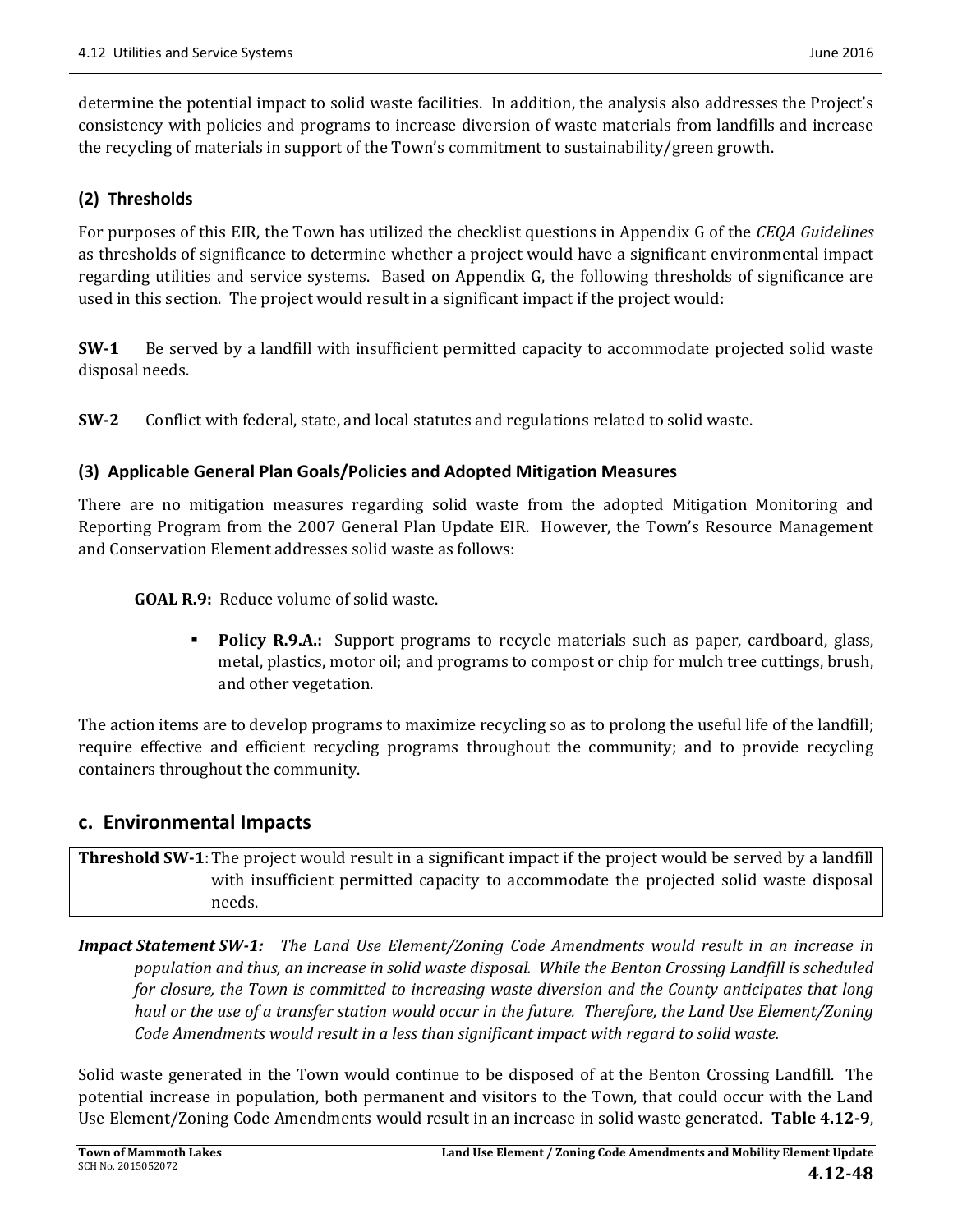*Estimated Solid Waste Generated by Development Resulting from Proposed Amendments*, shows the projected increase in solid waste generated that could occur form the potential increase in development within the commercially designated areas. As shown in Table  $4.12-9$ , an additional  $2.387$  tons per year could be generated by future development within the commercially designated areas that could occur as a result of the Land Use Element/Zoning Code Amendments.

#### **Table 4.12‐9**

| <b>Land Uses</b> | Quantity<br>(units/<br>employees/ | <b>Generation</b><br><b>Factor</b> <sup>ª</sup> | <b>Rate Units</b>     | <b>Solid Waste</b><br>Generated<br>(tons/year) |
|------------------|-----------------------------------|-------------------------------------------------|-----------------------|------------------------------------------------|
| Residential      | 336                               | 0.87                                            | tons/occupied unit/yr | 292                                            |
| Hotel/Lodging    | 514 <sup>b</sup>                  | 2.14                                            | tons/employee/yr      | 1,100                                          |
| Retail           | 413c                              | 2.41 <sup>d</sup>                               | tons/employee/yr      | 995                                            |
| <b>Total</b>     |                                   |                                                 |                       | 2,387                                          |

#### **Estimated Solid Waste Generated by Development Resulting from Proposed Amendments**

Generation factors are used rather than diversion in order to present a conservative estimate and to account for limited diversion that occurs in Mammoth Lakes due to difficulty of diversion.<br>The number of employees for hotel/lodging is calculated using 1.1 employee per room/unit. This assumes

467 rooms/units x 1.1 = 514<br>The number of employees for commercial space is calculated using 0.00271 employees/sf. This assumes

152,533 sf x 0.00271 = 413<br>The generation factor for retail is used as it is the highest, with the exception of food and beverage stores, *of retail and service uses.* 

*Source: 2014 Generator‐Based Characterization of Commercial Sector Disposal and Diversion in California, CalRecycle, September 10, 2015*

Future development would participate in the Town's efforts to increase diversion. New multifamily residential development could participate in the curbside recycling program. Bins for recycling could be located in commercial developments and composting of food waste could occur. As indicated in the CIWMP, the Benton Crossing Landfill has a remaining capacity of 817,300 cubic yards and a projected closure date of December 2023. In terms of overall regional capacity, the CIWMP indicates that the County has sufficient capacity for the 15-year planning period, which is the planning period established in the California Code of Regulations (14 CCR 18755(a).<sup>34</sup> In addition, an increase in diversion would extend the disposal capacity as well as additional capacity proposed at Pumice Valley is included, the disposal capacity would be extended beyond the current capacity.

While the Land Use Element/Zoning Code Amendments could result in an increase in population in the Town, the timing is uncertain. As indicated in Section 4.13, Public Services and Utilities, of the EIR for Mono County's 2015 RTP and General Plan Update, the County's solid waste system is in transition. Due to the economic challenges of operating low volume rural landfills, the County is currently in a position where the operation of its landfills exceeds the cost of available long-haul transfer opportunities due to the County's relatively close proximity to available capacity in other jurisdictions where much larger scale, and more

 *<sup>34</sup> CIWMP, page 18.*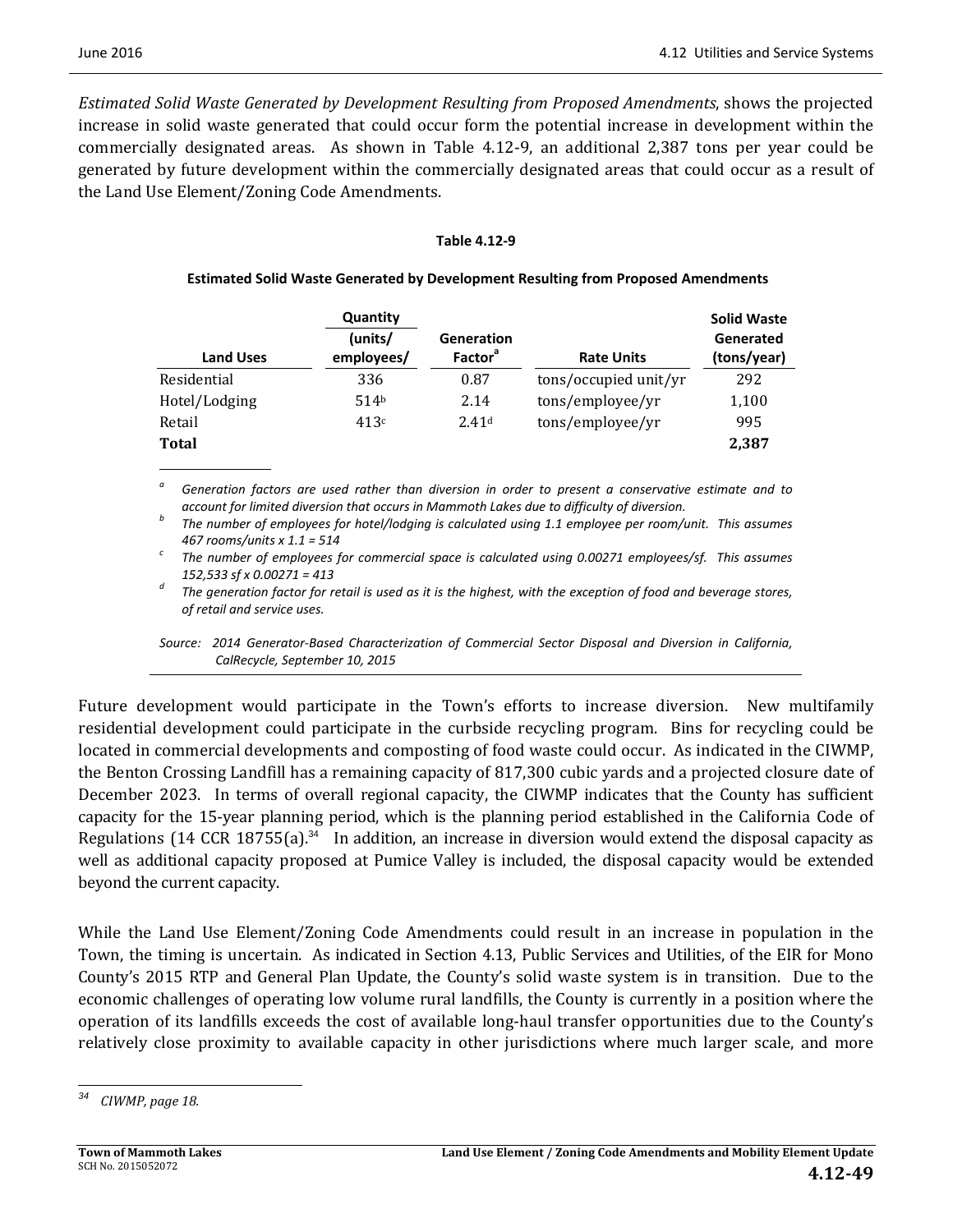efficient landfill operations are underway. The County intends on maintaining the current course at Benton Crossing Landfill until a point of closure, but following the closure of this site the County intends to pursue the most cost-effective options to meet future disposal needs. These options include the long-haul transfer of waste. While there is interest in maintaining landfill capacity and the flexibility it affords, by developing longhaul transfer infrastructure the County is assured of another competitive, and capacity-preserving option.

Mono County does not currently have plans to establish any new solid waste disposal sites within its jurisdictional boundaries. With the future closure of Benton Crossing, the County is exploring other concepts for solid waste disposal. The County is focused primarily on efforts to reduce the waste stream through increased diversion and recycling. A concept that the County is exploring is the early closure of Benton Crossing Landfill, coupled with the development of a Regional Recycling Center and Transfer Station or the siting of a similar facility in close proximity to the Town of Mammoth Lakes, through a federal land exchange.

As indicated in the County's EIR for the 2015 RTP and General Plan Update the County is considering various options and also determined that impacts would be less than significant. Thus, based on the above, the Land Use Element/Zoning Code Amendments and the associated population and increase in solid waste disposal would be considered a less than significant impact.

### **Mitigation Measures**

The Project would result in a less than significant impact with regard to solid waste. Therefore, no mitigation measures are necessary.

**Threshold SW<sub></sub>**-2 The Project would result in a significant impact if it would conflict with federal, state, and local statutes and regulations related to solid waste.

*Impact Statement SW‐2: The Town will continue to comply with applicable State, and local regulatory requirements, which would further State laws and policies regarding diversion of landfill materials and efficient use of County landfill facilities. Therefore, the Project would not conflict with applicable statutes and regulations related to solid waste and impacts would be less than significant.*

The Town would continue to operate the waste collection and recycling program in accordance with the Integrated Waste Management Act. Goal R.9 of the Town's Resource Management and Conservation Element is to reduce the volume of solid waste generated by people in the Town. As discussed above, there are 39 programs in the Town aimed at reducing the volume of waste disposed of at landfills. The Town is actively engaged in increasing programs. Action items in the Town's Resource Management and Conservation Element include providing efficient recycling programs throughout the community and the provision of recycling containers throughout the community.

As indicated above, the goal of AB 341 is to increase the statewide recycling rates to 75 percent by 2020. The purpose of this new law is to reduce greenhouse gas emissions by diverting commercial solid waste to recycling efforts and expand opportunities for additional recycling services and recycling manufacturing facilities in California. Starting July 1 2012, businesses and public entities that generate four cubic yards or more of waste per week and Multi-Family units of five or more will be required to recycle. The Town of Mammoth Lakes (TOML), Sierra Conservation Project (SCP) and Mammoth Disposal (MD) are taking active